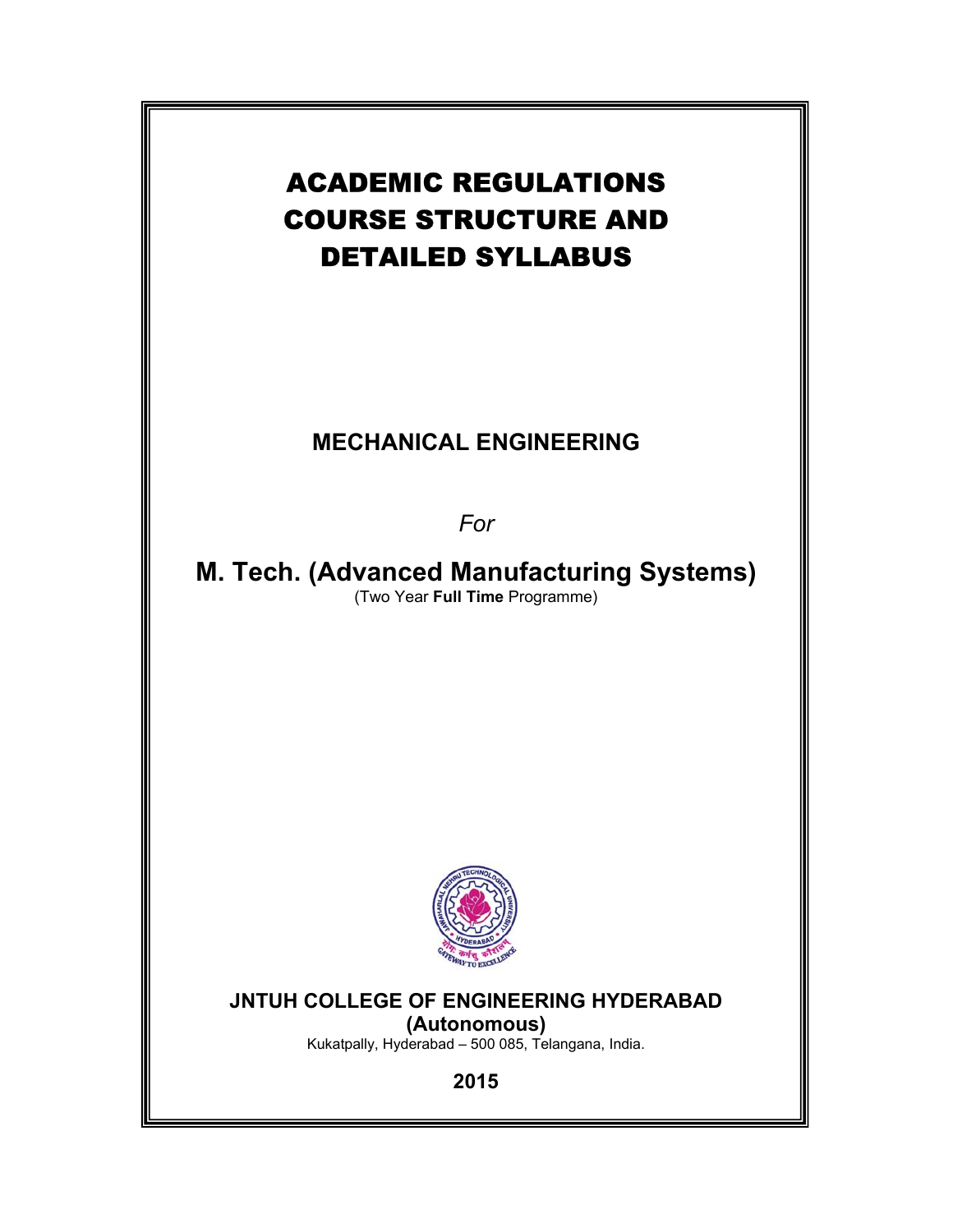# **JNTUH COLLEGE OF ENGINEERING HYDERABAD M.Tech. (Advanced Manufacturing Systems) – Full Time w.e.f. 2015-16**

# **I SEMESTER**

| S.No.         | <b>Subject</b>                                  |   |   | Р | <b>Credits</b> |
|---------------|-------------------------------------------------|---|---|---|----------------|
|               | <b>Advanced Manufacturing Processes</b>         | 4 | 0 | 0 | 4              |
| $\mathcal{P}$ | <b>Optimization Techniques and Applications</b> | 4 | 0 | 0 |                |
| 3             | $Electric - 1$                                  | 4 | 0 | 0 |                |
| 4             | Electric – 2                                    | 4 | 0 | 0 |                |
| 5             | $Elective - 3$                                  | 4 | 0 | ი |                |
| 6             | Elective $-4$                                   | 4 | 0 | ი |                |
| 7             | Advanced Manufacturing Processing and Systems   | 0 | 0 | 4 | 2              |
|               | Laboratory                                      |   |   |   |                |
| 8             | Soft Skills Lab                                 | 0 | 0 | 4 | 2              |
|               | <b>Total Credits</b>                            |   |   |   | 28             |

# **II SEMESTER**

| S.No. | <b>Subject</b>                              |   |   | Р | <b>Credits</b> |
|-------|---------------------------------------------|---|---|---|----------------|
|       | Automation In Manufacturing                 | 4 | 0 | 0 |                |
| 2     | <b>Geometric Modeling</b>                   | 4 | 0 | 0 |                |
| 3     | Elective $-5$                               | 4 | 0 | 0 |                |
| 4     | Elective $-6$                               | 4 | 0 | 0 |                |
| 5     | $Electric - 7$                              | 4 | 0 | 0 |                |
| 6     | $Electric - 8$                              | 4 | 0 | 0 |                |
|       | Advanced Computer Aided Design and Analysis | 0 | 0 | 4 | 2              |
|       | Laboratory                                  |   |   |   |                |
| 8     | Seminar                                     | 0 | 0 | 4 | $\overline{2}$ |
|       | <b>Total Credits</b>                        |   |   |   | 28             |

# **III – SEMESTER**

| S.No. | <b>Subject</b>          |  | n | <b>Credits</b> |
|-------|-------------------------|--|---|----------------|
|       | Comprehensive Viva Voce |  |   |                |
|       | <b>Project Phase-I</b>  |  |   |                |
|       | <b>Total Credits</b>    |  |   | 16             |

# **IV – SEMESTER**

| S.No. | <b>Subject</b>                  |  | D | <b>Credits</b> |
|-------|---------------------------------|--|---|----------------|
|       | Project Phase-II & Dissertation |  |   | 18             |
|       | <b>Total Credits</b>            |  |   | 18             |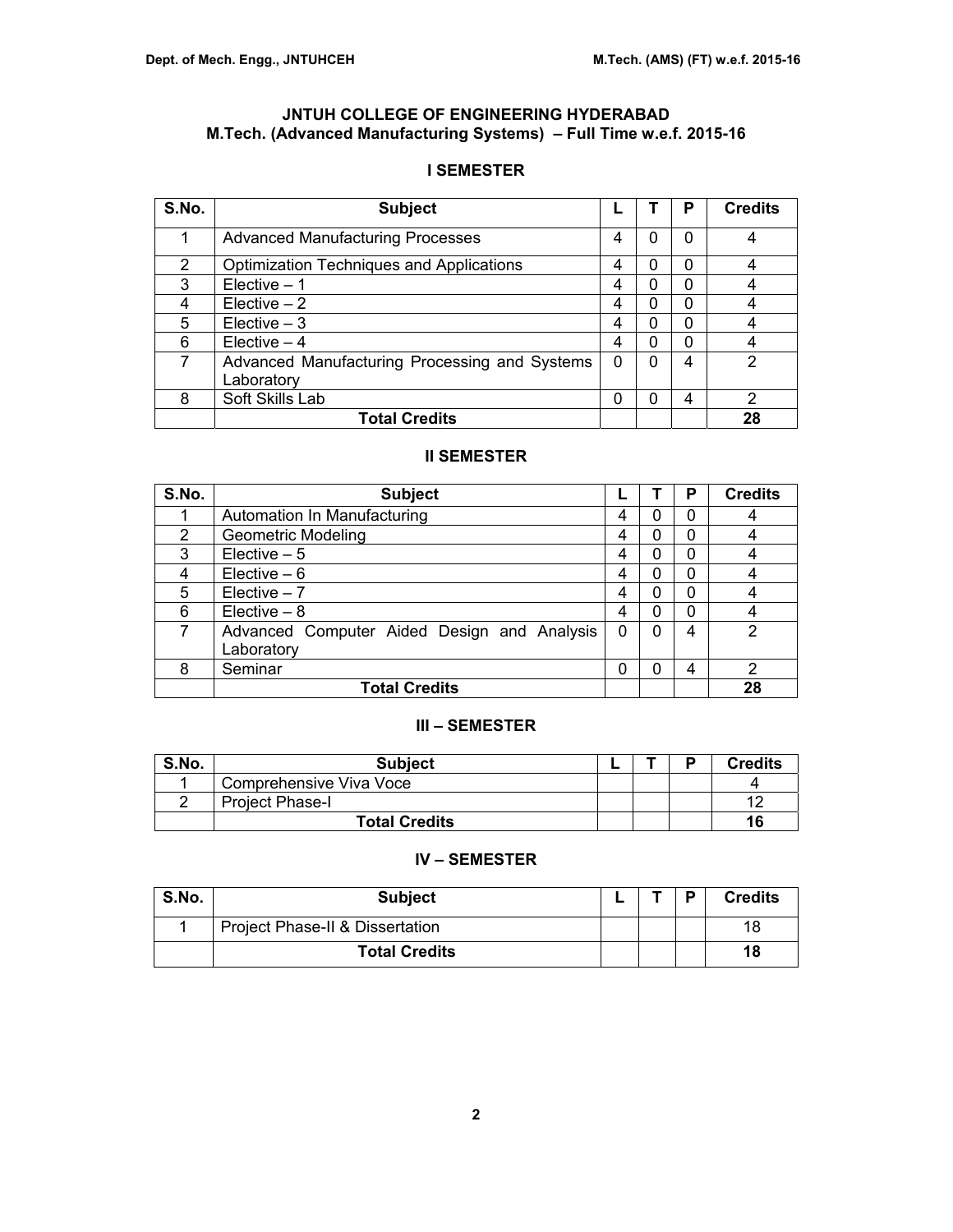# **JNTUH COLLEGE OF ENGINEERING HYDERABAD M.Tech. (Advanced Manufacturing Systems) – Full Time w.e.f. 2015-16**

### **Elective -1**

- 1. Advanced Metal Forming
- 2. Vibration Analysis and Condition Monitoring
- 3. Design And Manufacturing Of MEMS

#### **Elective -2**

- 1. Theory Of Metal Cutting And Tool Design
- 2. Precision Engineering
- 3. Mechatronics

# **Elective -3**

- 1. Advanced Casting and Welding Technology
- 2. Materials Technology
- 3. Industrial Robotics

#### **Elective -4**

- 1. Design For Manufacturing And Assembly
- 2. Additive Manufacturing
- 3. Production And Operations Management

### **Elective-5**

- 1. Finite Element Methods
- 2. Quality Engineering in Manufacturing
- 3. Manufacturing Systems, Simulation Modeling & Analysis

# **Elective-6**

- 1. Product Design and Development
- 2. Value Engineering and Total Quality Management
- 3. Flexible Manufacturing Systems

#### **Elective-7**

- 1. Quality & Reliability Engineering
- 2. Concurrent Engineering
- 3. Research Methodology

#### **Elective-8**

- 1. Nano Technology
- 2. Neural Networks and Fuzzy Logics
- 3. Scaling Laws and Micro Manufacturing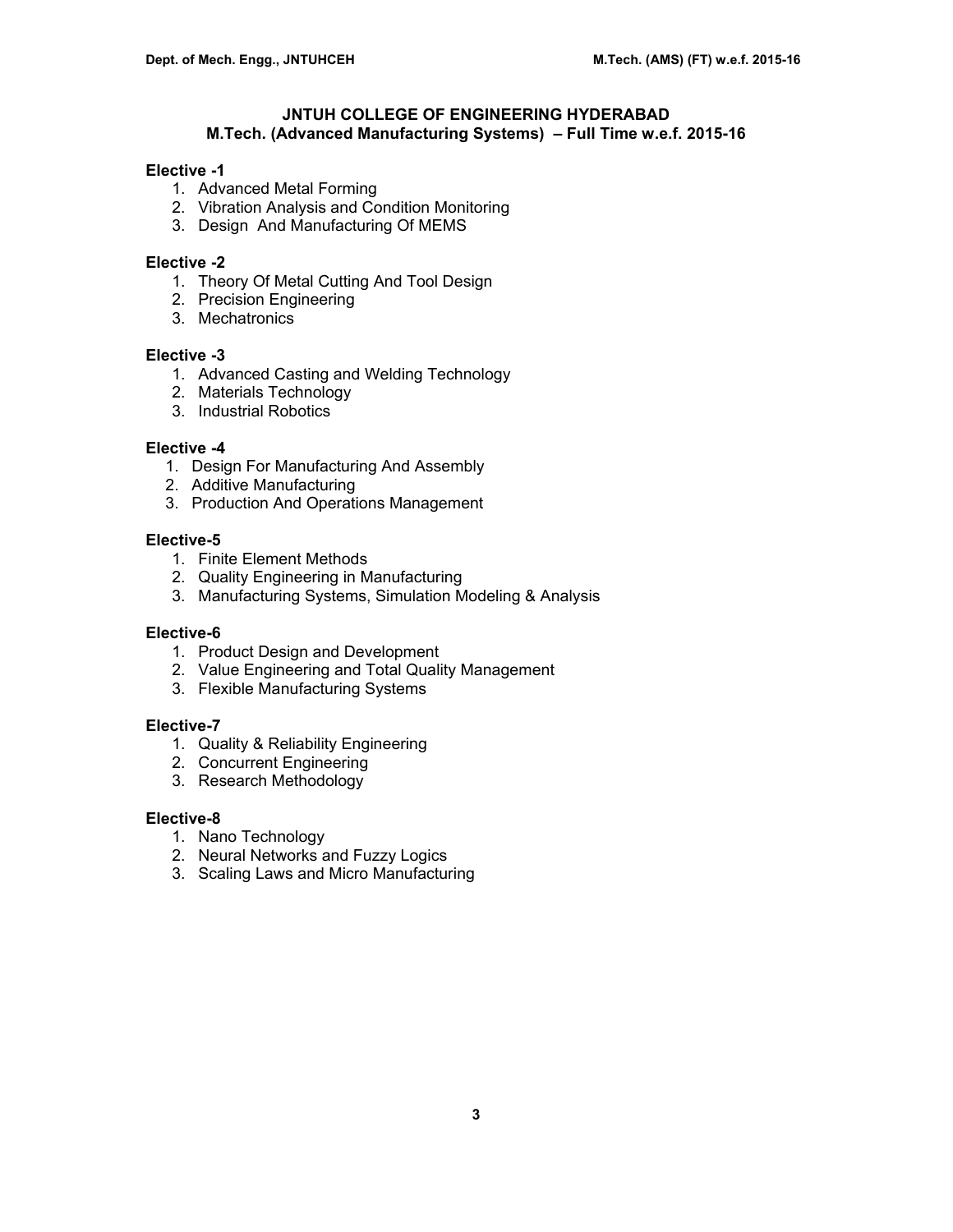### **M.Tech. I Year I-Sem (Advanced Manufacturing Systems)**

| M.Tech. I Year I-Sem (Advanced Manufacturing Systems) | L T P C |  |
|-------------------------------------------------------|---------|--|
|                                                       | 4004    |  |

# **ADVANCED MANUFACTURING PROCESSES**

**Prerequisites:** Unconventional sources of machining

#### **Objectives:**

- To analyze and determine material fabrication processes.
- To use laboratory instrument doing routine metrological measurements>
- To operate regular machine shop equipment such as grinders, drill presses, lathes, milling machines, shapers and etc.
- To recognize engine machine tool requirements and be selective in the choice of tools.
- To setup and operate machines, index and determine machine speeds, feeds, and depth of cut requirements.
- To identify with numerical control machining and computer programming.
- To determine costs and establish basic programs in machine shop economics.

# **Course Outcomes:**

- At the end of the course, the student will be able to understand the working principle of Electron beam, laser beam and laser hybrid welding processes.
- Able to understand different types of composite material characteristics, types of micro & macro machining processes.
- Understand the e-manufacturing & nano materials.

# **UNIT - I:**

Surface treatment: Scope, Cleaners, Methods of cleaning, Surface coating types, and ceramic and organic methods of coating, economics of coating. Electro forming, Chemical vapour deposition, thermal spraying, Ion implantation, diffusion coating, Diamond coating and cladding.

# **UNIT - II:**

Non-Traditional Machining: Introduction, need ,AJM, Parametric Analysis, Process capabilities, USM –Mechanics of cutting, models, Parametric Analysis, WJM –principle, equipment ,process characteristics , performance, EDM – principles, equipment, generators, analysis of R-C circuits, MRR , Surface finish, WEDM.

# **UNIT - III:**

Laser Beam Machining – Principle of working, equipment, Material removal rate, Process parameters, performance characterization, Applications.

Plasma Arc Machining – Principle of working, equipment, Material removal rate, Process parameters, performance characterization, Applications.

Electron Beam Machining - Principle of working, equipment, Material removal rate, Process parameters, performance characterization, Applications.

Electro Chemical Machining – Principle of working, equipment, Material removal rate, Process parameters, performance characterization, Applications.

# **UNIT - IV:**

Processing of ceramics : Applications, characteristics, classification .Processing of particulate ceramics, Powder preparations, consolidation, Drying , sintering, Hot compaction, Area of application , finishing of ceramics.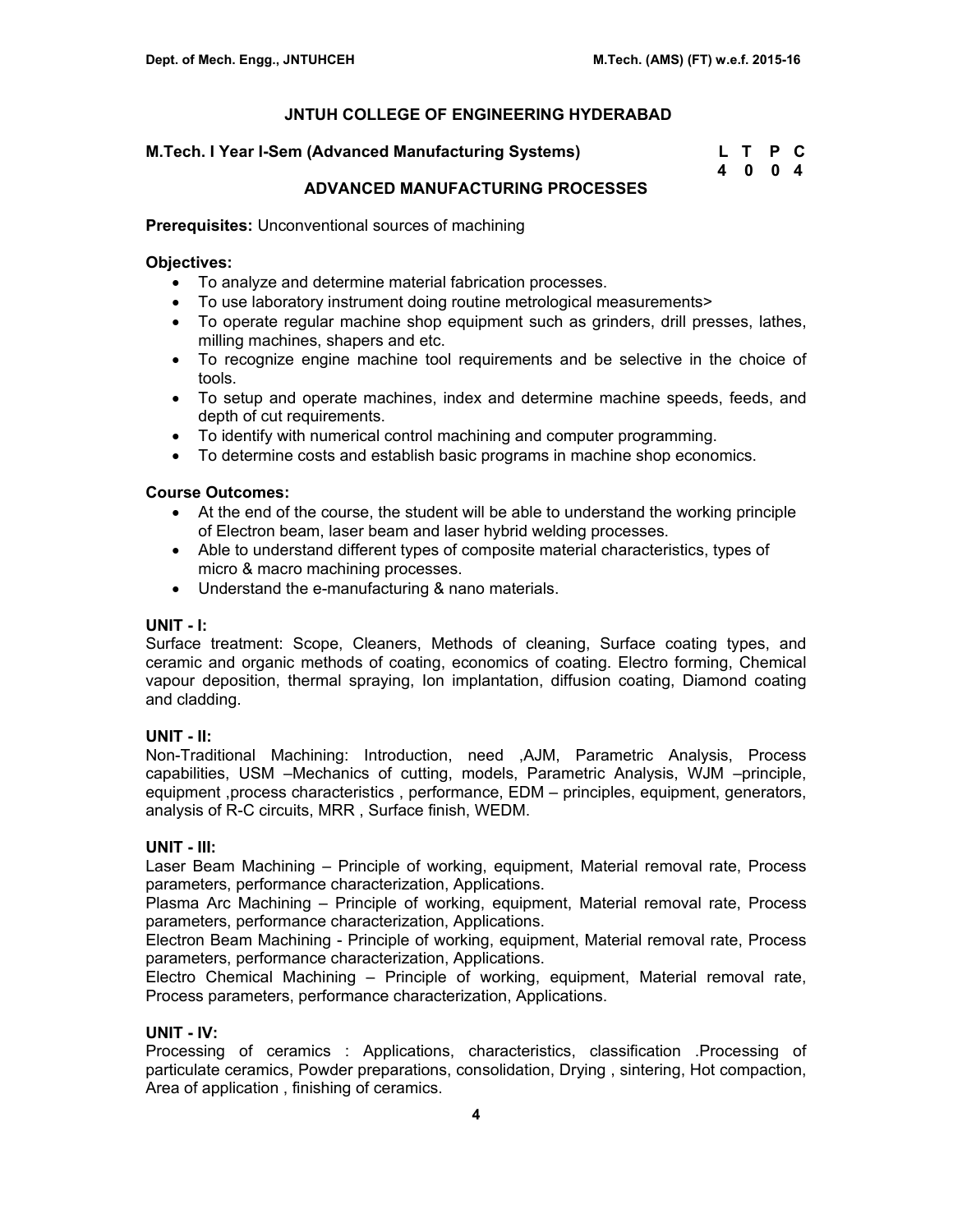Processing of Composites: Composite Layers, Particulate and fiber reinforced composites, Elastomers, Reinforced plastics, MMC, CMC, Polymer matrix composites.

# **UNIT - V:**

Fabrication of Microelectronic devices: Crystal growth and wafer preparation, Film Deposition oxidation, lithography, bonding and packaging, reliability and yield, Printed Circuit boards, computer aided design in microelectronics, surface mount technology, Integrated circuit economics.

E-Manufacturing, nanotechnology, and micromachining, High speed Machining

# **TEXT BOOKS:**

- 1. Manufacturing Engineering and Technology, Kalpakijian, Adisson Wesley, 1995.
- 2. Process and Materials of Manufacturing, R. A. Lindburg,  $4<sup>th</sup>$  edition, PHI 1990.
- 3. Foundation of MEMS/ Chang Liu/Pearson, 2012.
- 4. Advanced Machining Processes, V.K.Jain, Allied Publications.
- 5. Introduction to Manufacturing Processes, John A Schey, Mc Graw Hill.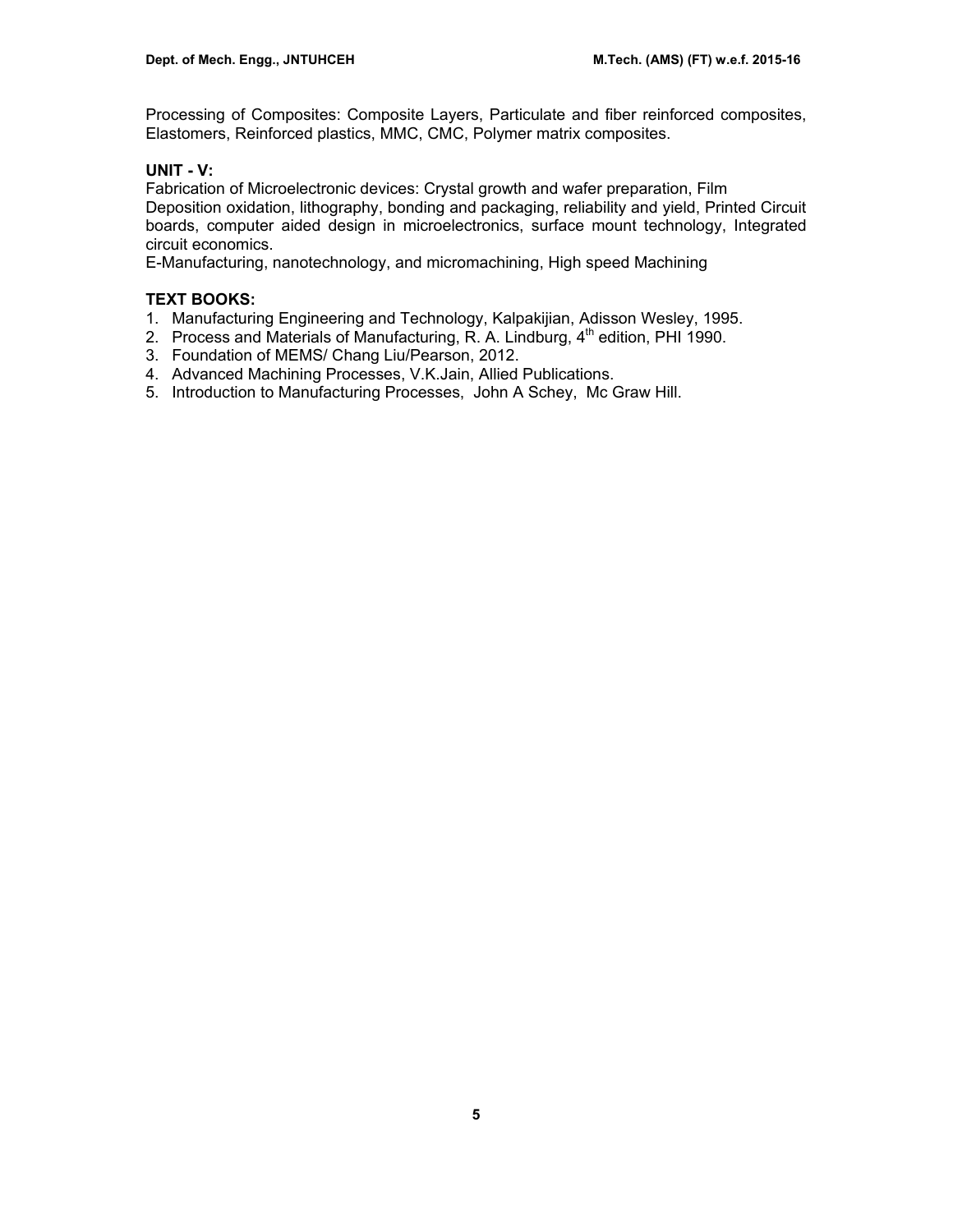| M.Tech. I Year I-Sem (Advanced Manufacturing Systems) | L T P C |  |
|-------------------------------------------------------|---------|--|
|                                                       | 4 0 0 4 |  |

# **OPTIMIZATION TECHNIQUES AND APPLICATIONS**

**Prerequisites:** Operations Research

**Objectives:** After doing this subject student should know

- the various optimization techniques for single variable optimization problem
- Direct search methods and Gradient methods for multi variable un constraint Optimization problems
- Formulate a Geometric Programming model and solve it by using Arithmetic Geometric in equality theorem
- Simulate the system
- Thorough of state of art optimization techniques like Genetic Algorithms, simulated Annealing

**Outcomes:** For a given system, as per customer requirement it is required to

- Formulate optimization problem.
- Solve the problem by using a appropriate optimization techniques.

# **UNIT- I***:*

**Single Variable Non-Linear Unconstrained Optimization:**Elimination methods :Uni-Model function-its importance, Fibonacci method,&Golden section method. Interpolation methods : Quadratic & Cubic interpolation methods.

# **UNIT- II:**

**Multi variable non-linear unconstrained optimization:** Direct search methods – Univariant method , Pattern search methods – Powell's, Hook -Jeeves, Rosenbrock search methods. Gradient methods: Gradient of function& its importance, Steepest descent method, Conjugate direction methods: Fletcher-Reeves method,& variable metric method.

# **UNIT- III:**

**Linear Programming** – Formulation, Simplex method & Artificial variable optimization techniques: Big M & Two phase methods. Sensitivity analysis: Changes in the objective coefficients, constants& coefficients of the constraints. Addition and deletion of variables, constraints.

Simulation – Introduction – Types- steps – applications: inventory & queuing – Advantages and disadvantages

# **UNIT- IV:**

**Integer Programming**- Introduction – formulation – Gomory cutting plane algorithm – Zero or one algorithm, branch and bound method

**Stochastic Programming**: Basic concepts of probability theory, random variablesdistributions-mean, variance, correlation, co variance, joint probability distribution. Stochastic linear programming: Chance constrained algorithm.

# **UNIT- V:**

**Geometric Programming:** Posynomials – Arithmetic - Geometric inequality – unconstrained G.P- constrained G.P(≤ type only)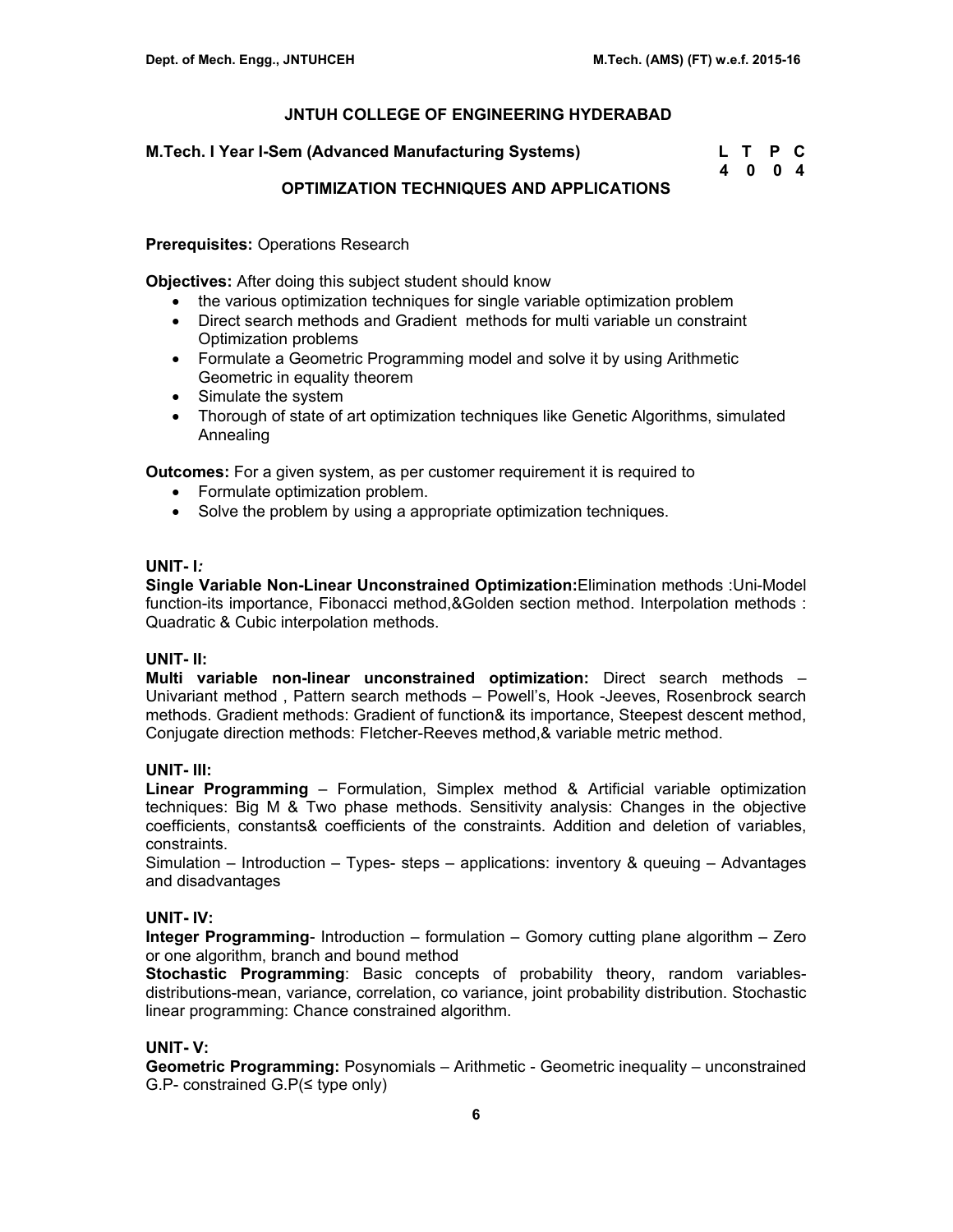**Non Traditional Optimization Algorithms:** Genetics Algorithm-Working Principles, Similarities and Differences between Genetic Algorithm & Traditional Methods. Simulated Annealing- Working Principle-Simple Problems. Introduction to Particle Swarm Optimization(PSO)(very brief)

# **TEXT BOOKS:**

- 1. Optimization theory & Applications / S.S.Rao / New Age International.
- 2. Optimization for Engineering Design, Kalyanmoy Deb, PHI

# **REFERENCE BOOKS:**

- 1) S.D.Sharma / Operations Research
- 2) Operation Research / H.A.Taha /TMH
- 3) Optimization in operations research / R.LRardin
- 4) Optimization Techniques /Benugundu&Chandraputla / Pearson Asia.
- 5) Optimization Techniques theory and practice / M.C.Joshi, K.M.Moudgalya/ Narosa **Publications**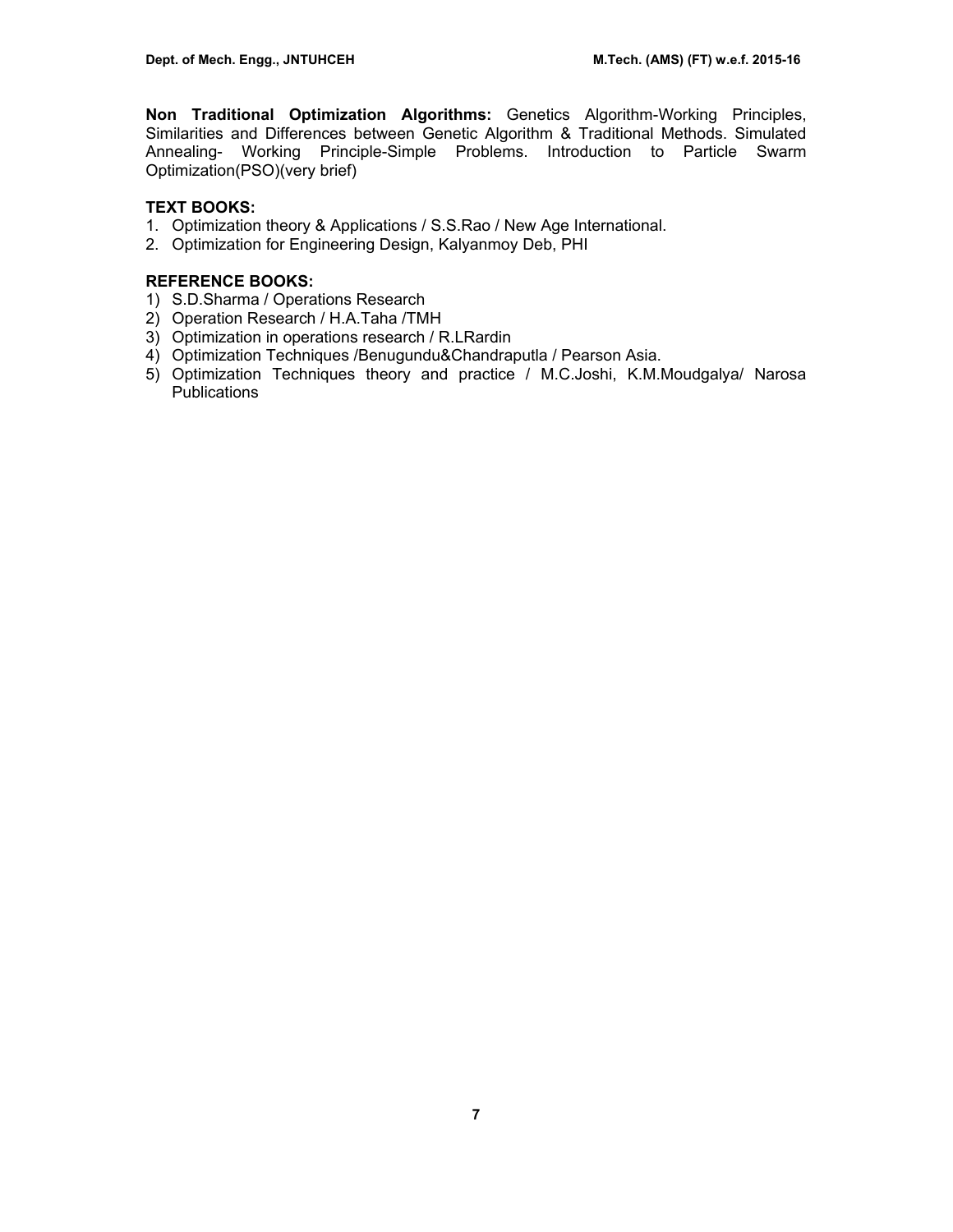**M.Tech. I Year I-Sem (Advanced Manufacturing Systems)** 

| M.Tech. I Year I-Sem (Advanced Manufacturing Systems) | L T P C |  |
|-------------------------------------------------------|---------|--|
|                                                       | 4 0 0 4 |  |

# **ADVANCED METAL FORMING (Elective-1)**

**Prerequisites:** Production Technology, Modern Manufacturing Processes, Manufacturing Technology.

### **Objectives:**

- To study the basic concepts of metal forming techniques and to develop force calculation in metal forming process.
- To study the thermo mechanical regimes and its requirements of metal forming

# **Outcomes:**

- Understand the fundamental theories of the finite element method and the finite difference method.
- Create well-founded and realistic process models within metal forming and casting.
- Master material models and other relevant in-data for virtual process modelling.

### **UNIT - I:**

Fundamentals of Metal Forming: Classification of forming processes, mechanisms of metal forming: slab method, Upper and lower bound analysis, Deformation energy method and finite element method temperature of metal working, hot working, cold working, friction and lubricants.

# **UNIT - II:**

Rolling of metals: Rolling processes, forces and geometrical relationship in rolling, simplified analysis, rolling load, rolling variables, theories of cold and hot rolling, problems and defects in rolling, torque and power calculations, Problems.

# **UNIT - III:**

Forging: Classification of forging processes, forging of plate, forging of circular discs, open die and closed-die forging, forging defects, and powder metallurgy forging.problems on flow stress , true strain and forging load.

Press tool design: Design of various press tools and dies like piercing dies, blanking dies, compound dies and progressive blanking dies, design of bending, forming and drawing dies.

# **UNIT - IV:**

Extrusion: Classification, Hot Extrusion, Analysis of Extrusion process, defects in extrusion, extrusion of tubes, production of seamless pipes. Problems on extrusion load.

Drawing: Drawing of tubes, rods, and wires: Wire drawing dies, tube drawing process, analysis of wire, deep drawing and tube drawing.Problems on drawforce.

# **UNIT - V:**

Sheet Metal forming: Forming methods, Bending, stretch forming, spinning and Advanced techniques of Sheet Metal Forming, Forming limit criteria, defect in formed parts.

Advanced Metal forming processes: HERF, Electromagnetic forming, residual stresses, inprocess heat treatment and computer applications in metal forming.problems on Blanking force,Blank diagram in Cup Diagram, Maximum considering shear.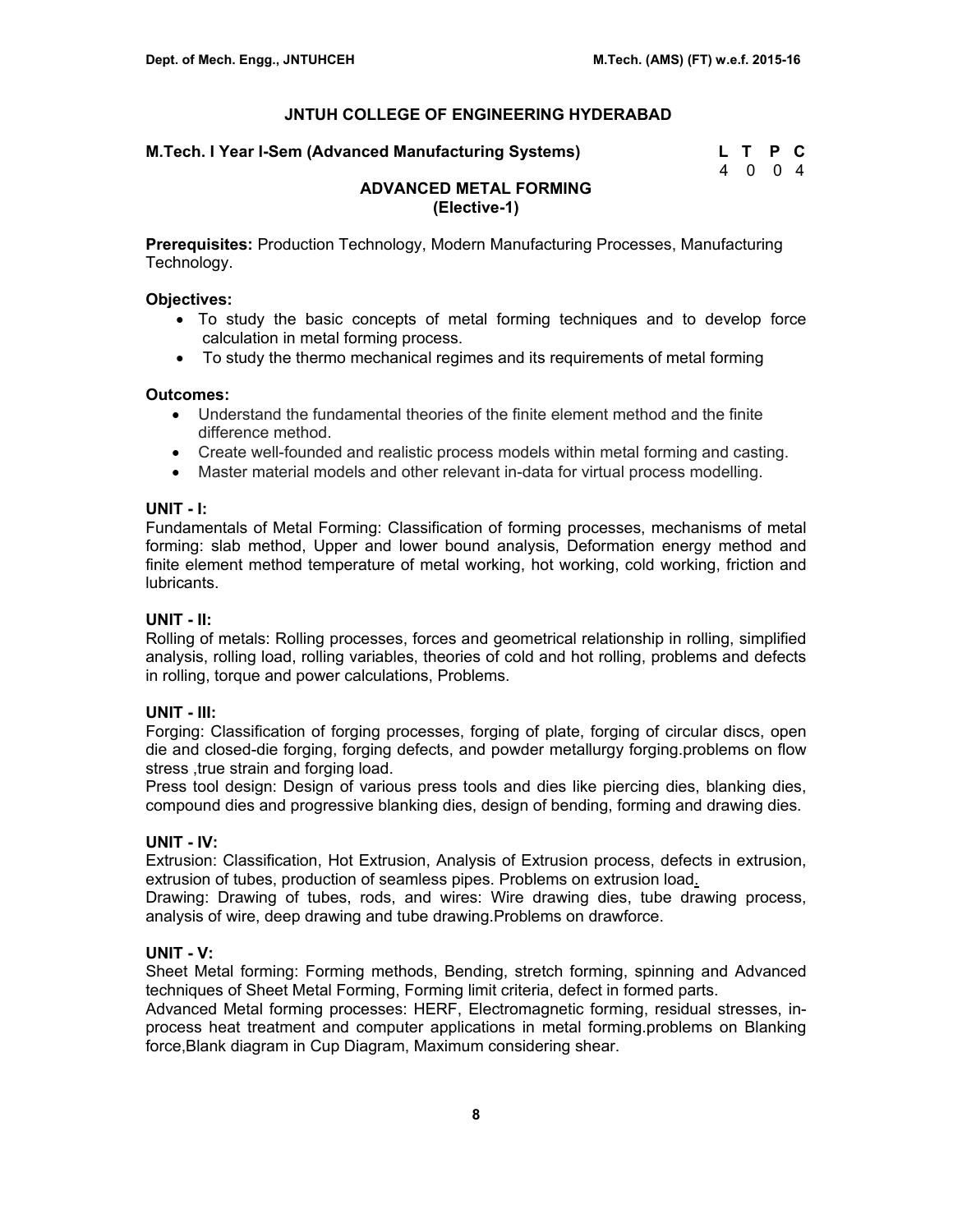# **Text Books:**

- 1. Mechanical Metallurgy / G.E. Dieter / Tata McGraw Hill, 1998. III Edition
- 2. Principles of Metal Working / Sunder Kumar

# **References:**

- 1. Principles of Metal Working processes / G.W. Rowe
- 2. ASM Metal Forming Hand book.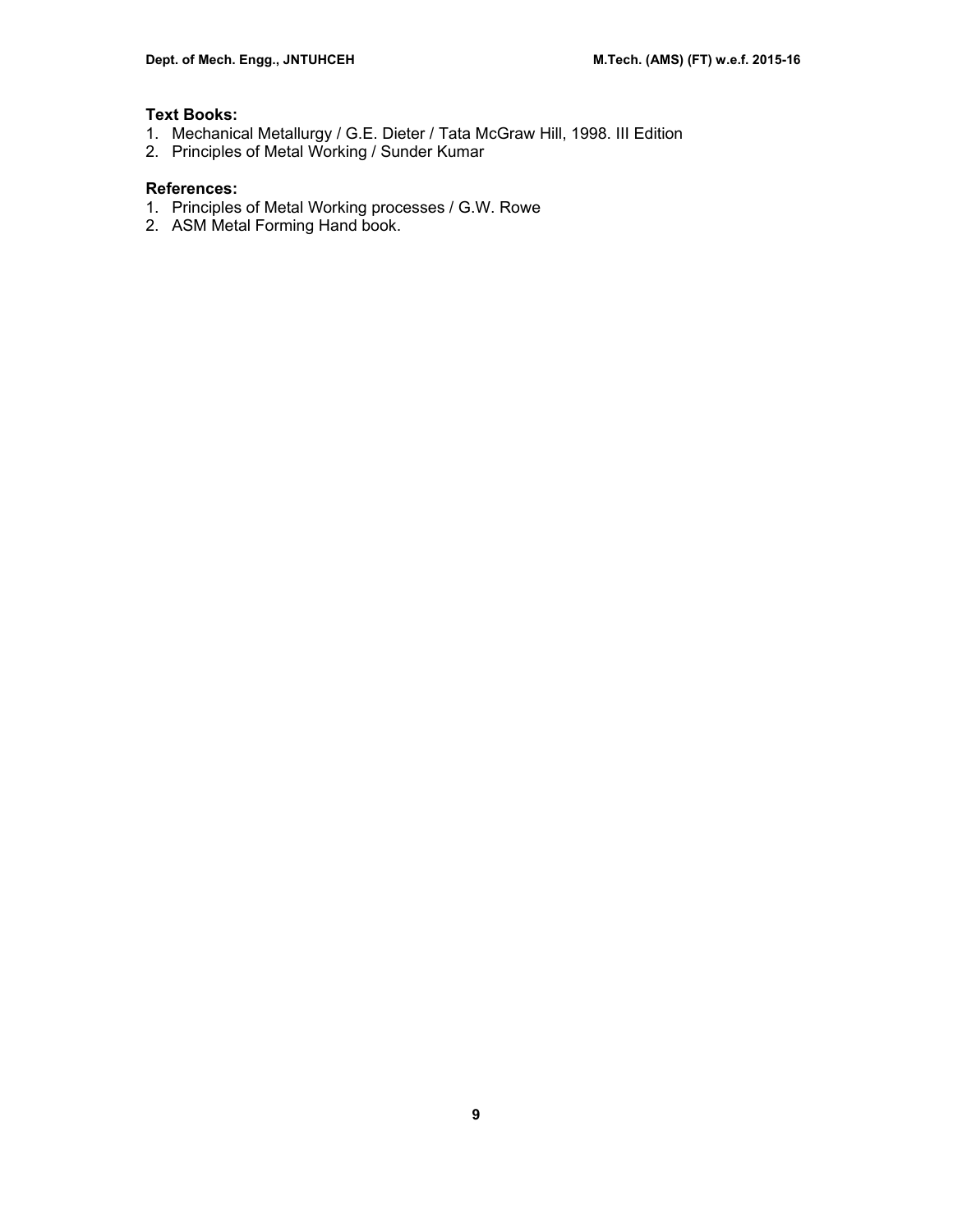**M.Tech. I Year I-Sem (Advanced Manufacturing Systems)** 

| M.Tech. I Year I-Sem (Advanced Manufacturing Systems) | L T P C |  |
|-------------------------------------------------------|---------|--|
|                                                       | 4 0 0 4 |  |

# **VIBRATION ANALYSIS AND CONDITION MONITORING (Elective-1)**

#### **Prerequisites:** Dynamics of Machinery

#### **Objectives:**

- To understand the Fundamentals of Vibration and its practical applications.
- To understand the working principle and operations of various vibration measuring instruments.
- To understand the various Vibration control strategies.

 **Outcomes:** At the end of the course, the student will be able to

- Exemplify and summarise the causes and effects of vibration in mechanical systems and identify discrete and continuous systems.
- Model the physical systems in to schematic models and formulate the governing equations of motion
- Infer the role of damping and stiffness and inertia in machine tools
- Analyze the Rotating/reciprocating systems and abele to compute the critical speeds.
- Analyze and design machine supporting structures, Vibration Isolators, Vibration Absorbers.
- Summarize the concept of mode, node and frequencies and calculate the free and forced vibration responses of multi degree of freedom systems through model Analysis.

**UNIT-I FUNDAMENTALS OF VIBRATION**: Basic concepts of Vibration, Vibration, Elementary parts of vibrating systems, Degree of freedom. Free Vibration of Single Degree of Freedom Systems: Introduction, Free Vibration of an Undamped Translational System, Equation of Motion using Newton's second law of motion, Equation of motion using other methods, Equation of motion of a spring, mass system in vertical position, solution, Harmonic Motion Free Vibration of an Undamped Torsional System- Equation of motion. Free Vibration with Viscous Damping- Equation of motion.

**UNIT-II FORCED VIBRATION OF SINGLE DEGREE OF FREEDOM SYSTEMS**: Introduction, Response of an Undamped system under harmonic force, Total response, Beating Phenomenon. Response of a Damped System under Harmonic Force- Total Response, Quality Factor and Bandwidth, Response of a Damped system under the Harmonic Motion of the base, Fore Transmitted, Relative Motion.

**UNIT- III TWO DEGREE OF FREEDOM SYSTEMS**: Introduction, Equations of Motion for forced Vibration, Free Vibration Analysis of and undamped system, Torsional system, Coordinate Coupling and Principal Coordinates, forded Vibration Analysis, Semi definite Systems, Self- Excitation and stability Analysis.

**UNIT-IV MULTI-DEGREE OF FREEDOM SYSTEMS**: Introduction Modeling of Continuous systems as Multi-degree of Freedom systems, Using Newton's second law to derive equations of motion, Influence Coefficients. Potential and kinetic energy expressions in matrix form, Generalized coordinates and generalized forces, Using Lagrange's equations to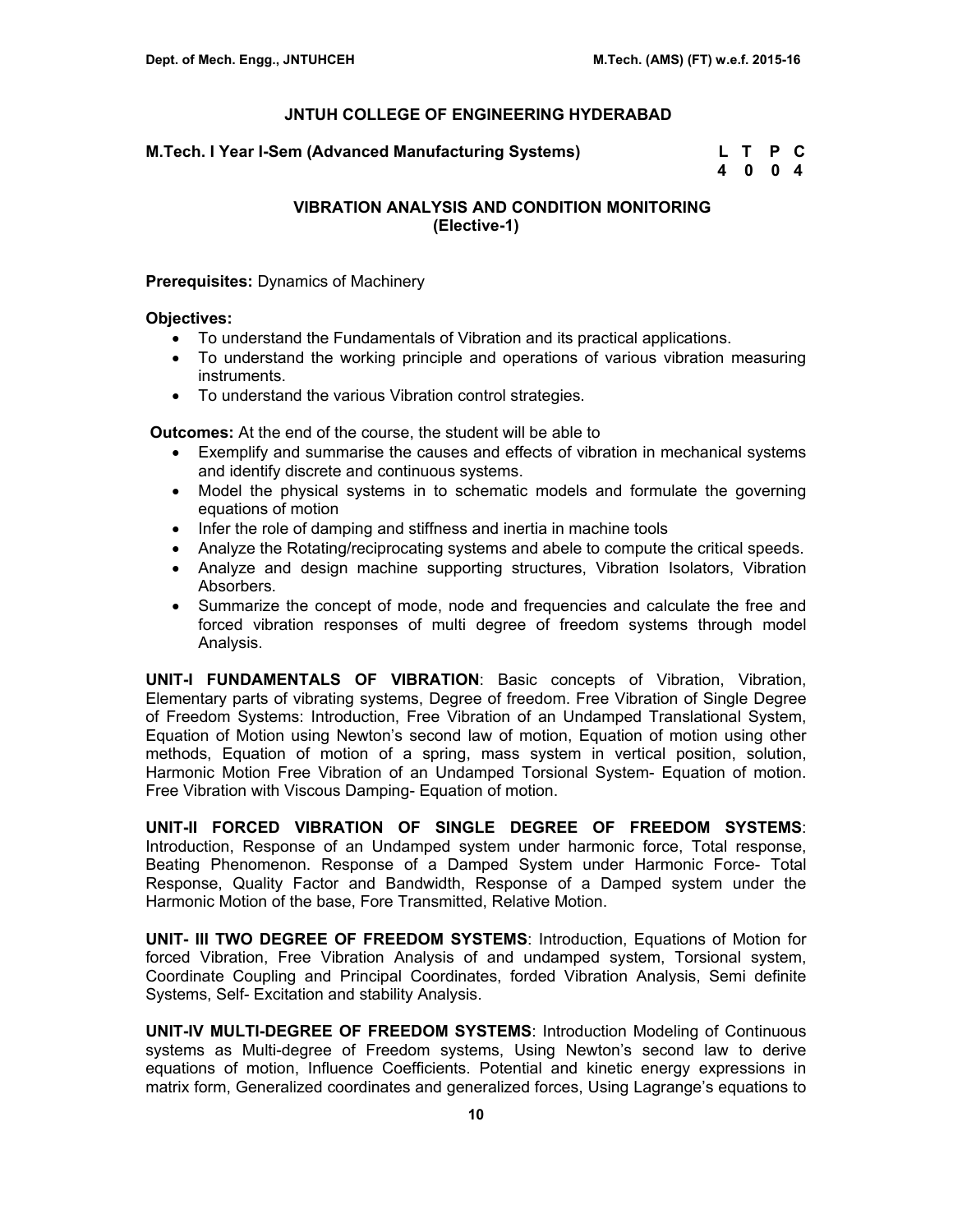derive equations of motion, Equations of motion of undamped systems in matrix form, Eigen value problem, solution of the Eigen value problems – solution of the characteristic equation, orthogonality of normal modes, repeated Eigen values.

**UNIT-V DETERMINATION OF NATURAL FREQUENCIES AND MODE SHAPES**: Introduction, Dunkerley's formula, Rayleigh's Method- Properties of Rayleigh's Quotient, Computation of the Fundamental Natural Frequency, Fundamental Frequency of Beams and Shafts. Holzer;s Method-Torsional systems, Spring Mass Systems. Jacobis method, Standard Eigen value Problems.

# **REFERENCES:**

- 1. Mechanical Vibrations/Groover/Nem Chand and Bros
- 2. Elements of Vibration Analysis by Meirovitch, TMH, 2001
- 3. Mechanical Vibrations/Schaum Series/ McGraw Hill
- 4. Mechanical Vibrations / SS Rao/ Pearson/ 2009, Ed 4,
- 5. Mechanical Vibrations/Debabrata Nag/Wiley
- 6. Vibration problems in Engineering / S.P. Timoshenko.
- 7. Mechanical Vibrations and sound engineering/ A.G.Ambekar/ PHI
- 8. Theory and Practice of Mechanical Vibrations/JS Rao & K. Gupta/New Age Intl. Publishers/Revised 2nd Edition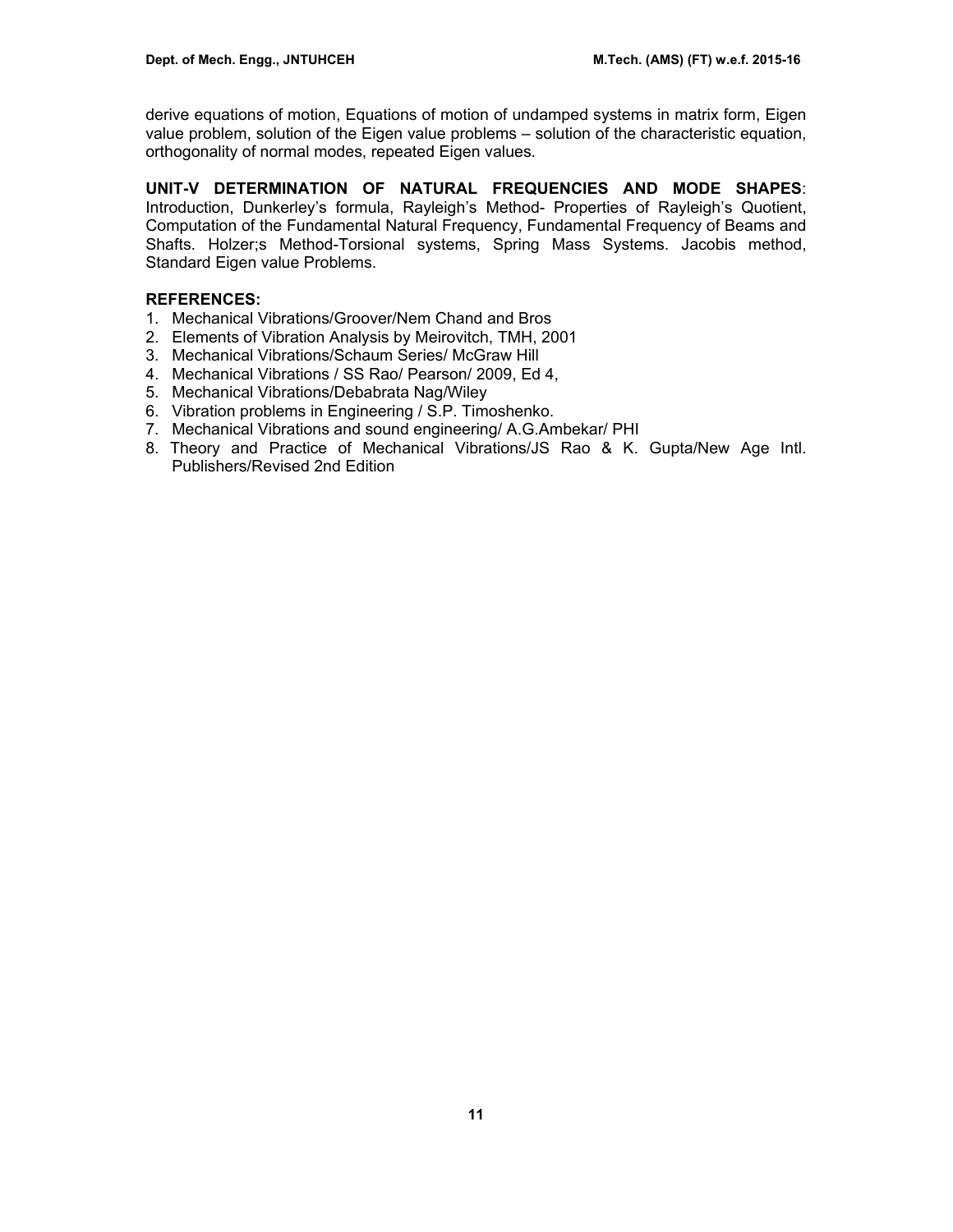**M.Tech. I Year I-Sem (Advanced Manufacturing Systems) L T P C** 

 **4 0 0 4** 

# **DESIGN AND MANUFACTURING OF MEMS (Elective-1)**

**Perquisites:** Knowledge of MEMS

**Objectives:** To impart knowledge of design, fabrication and characterization of Micro Electro Mechanical systems.

**Outcomes:** At the end of the course, the student will be able to

- Synthesize and characterize nanomaterials for engineering applications
- Design and analyze methods and tools for micro and nano manufacturing.
- Improve the quality of MEMS by analysing the variables of the underlying micro and nano manufacturing method
- Select appropriate industrially-viable process, equipment and tools for a specific product.

#### **UNIT - I:**

**Overview and working principles of MEMS and Microsystems:** MEMS & Microsystems, Evolution of Micronfabrication, Microsystems & Microelectronics, Microsystems & miniaturization, Applications of MEMs in Industries, Micro sensors, Micro actuation, MEMS with Micro actuators Micro accelerometers, Micro fluidics

## **UNIT - II:**

**Engineering Science for Microsystems Design and Fabrication:** Atomic structure of Matter, Ions and Ionization, Molecular Theory of Matter and Intermolecular Forces, Doping of Semiconductors, The Diffusion Process, Plasma Physics, Electrochemistry, Quantum Physics.

# **UNIT - III:**

**Engineering Mechanics for Microsystems Design:** Static Bending of Thin plates, Mechanical Vibration, Thermo-mechanics, Fracture Mechanics, Thin- Film Mechanics, Overview of Finite Element Stress Analysis

# **UNIT - IV:**

**Thermo Fluid Engineering & Microsystems Design:** Overview of Basics of Fluid Mechanics in Macro and Mesoscales, Basic equations incontinum Fluid Dynamics, Laminar Fluid Flow in Circular Conduits, Computational Fluid Dynamics, Incompressible Fluid Flow in Micro conduits, Fluid flow in Sub micrometer and Nano scale, Overview of Heat conduction in Solids, Heat Conduction in Multilayered Thin films and in solids in sub micrometer scale, Design Considerations, Process Design Mechanical Design, Mechanical design using FEM, Design of a Silicon Die for a Micro pressure sensor.

# **UNIT V:**

**Materials for MEMS & Microsystems and their fabrication:** Substrates and Wafers, Active substrate materials, Silicon as a substrate material, Silicon compounds, Silicon Piezoresistors, Gallium Arsenide, Quartz, Piezoelectric Crystals and Polymers, Photolithography, Ion implantation, Diffusion and oxidation, Chemical and Physical vapor deposition, etching, Bulk micro manufacturing, Surface Micromachining, The LIGA Process.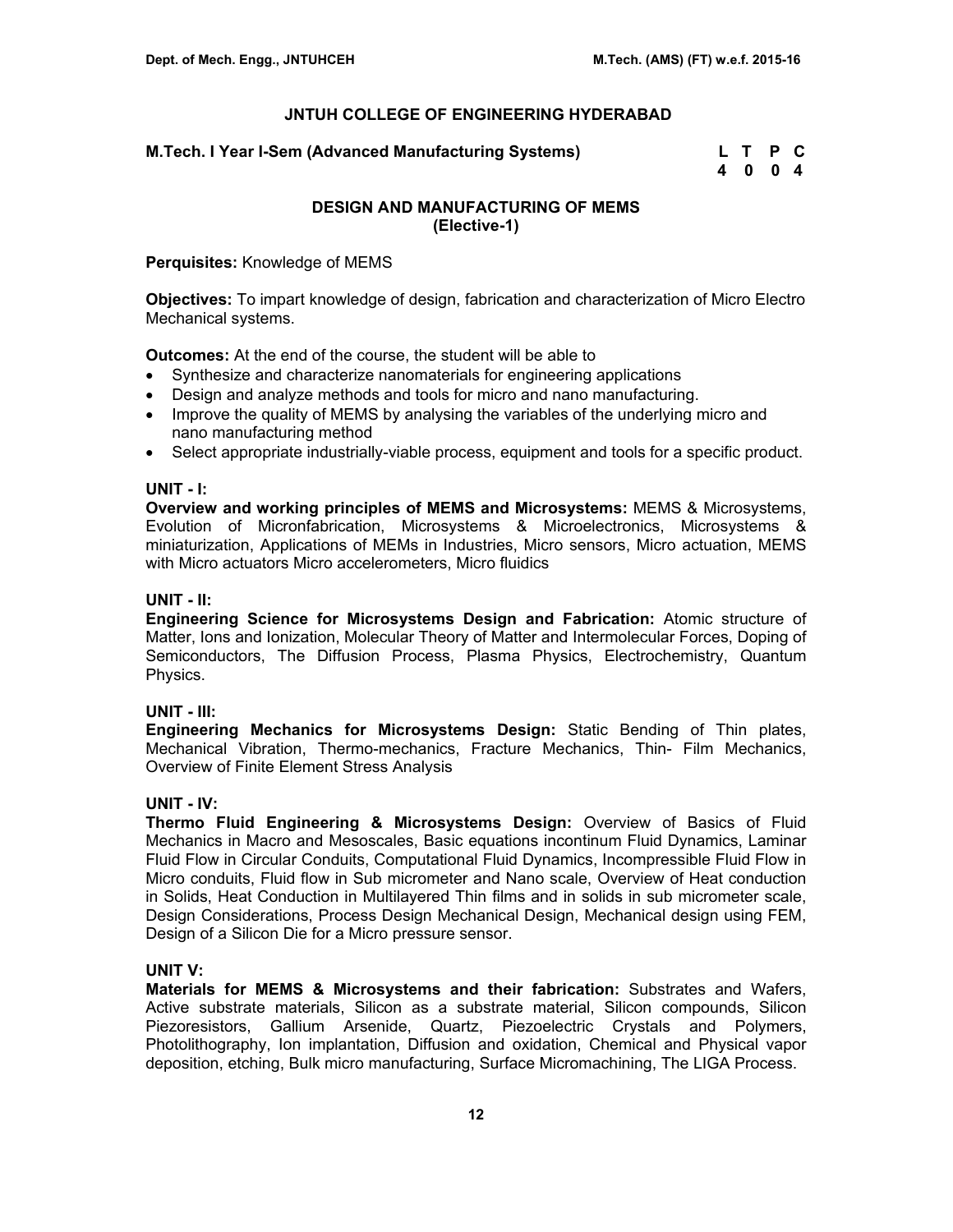# **TEXT BOOKS:**

- 1. Tia-Ran Hsu, MEMS & Microsystems. Design & Manufacturing, TMH 2002
- 2. Foundation of MEMS/ Chang Liu/Pearson, 2012

### **REFERENCES:**

- 1. Maluf, M., "An Introduction to Microelectromechanical Systems Engineering". Artech House, Boston 2000
- 2. Trimmer , W.S.N., "Micro robots and Micromechnaical Systems", Sensors & Actuators, Vol 19, 1989
- 3. Trim., D.W., "Applied Partial Differential Equations"., PWS-Kent Publishing, Boston, 1990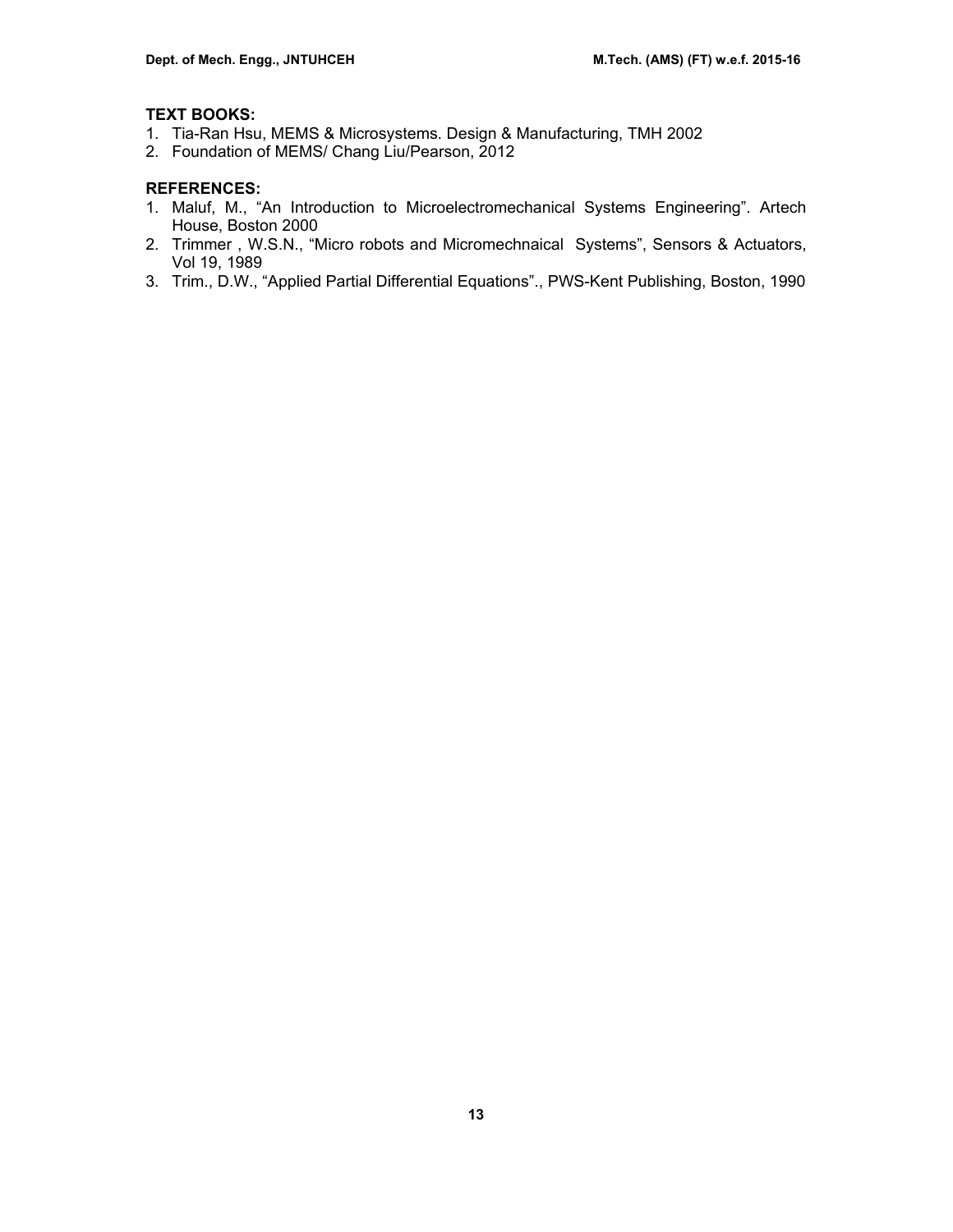#### **M.Tech. I Year I-Sem (Advanced Manufacturing Systems)**

| M.Tech. I Year I-Sem (Advanced Manufacturing Systems) |      | L T P C |  |  |
|-------------------------------------------------------|------|---------|--|--|
|                                                       | 4004 |         |  |  |

# **THEORY OF METAL CUTTING AND TOOL DESIGN (Elective-2)**

**Pre- requisites:** Engineering graphics, Mechanics of solids, Heat Transfer, Machine Tools, Strength of Materials.

#### **Objectives:**

- To impart the knowledge of basic methodology of metal cutting.
- To educate the student about the structure, working, forces involved in single point and multipoint cutting tools.
- To understand the concepts of tool life, machinability, wear, influence of heat.
- To design the jigs and fixtures required for machine tools.

**Outcomes:** Students can analyze the machining process in terms of input variables like

- Speed, feed , depth of cut and their influence on surface roughness,
- Metal removal rate, tool wear rate, machining time, energy, work done, heat distribution.

#### **UNIT -I:**

**Mechanics of Metal Cutting:** Geometry of Metal Cutting Process, Chip formation, Chip Thickness ratio, radius of chip curvature, cutting speed, feed and depth of cut - Types of Chips, Chip breakers.

Orthogonal and Oblique cutting processes-definition, Forces and energy calculations (Merchant's Analysis).- Power consumed – MRR – Effect of Cutting variables on Forces, Force measurement using Dynamometers.

# **UNIT -II:**

**Single Point Cutting Tool:** Various systems of specifications, single point cutting tool geometry and their inter-relation. Theories of formation of built-up edge and their effect, design of single point contact tools throwaway inserts.

# **UNIT -III:**

**Multi point Cutting Tools:** Drill geometry, design of drills, Rake & Relief angles of twist drill, speed, feed and depth of cut, machining time, forces, milling cutters, cutting speed & feed – machining time – design - from cutters.

**Grinding:** Specifications of grinding of grinding wheel, mechanics of grinding, Effect of Grinding conditions on wheel wear and grinding ratio. Depth of cut, speed, machining time, temperature, power.

# **UNIT -IV:**

**Tool Life and Tool Wear:** Theories of tool wear-adhesion, abrasive and diffusion wear mechanisms, forms of wear, Tool life criteria and machinability index.

Types of sliding contact, real area of contact, laws of friction and nature of frictional force in metal cutting. Effect of Tool angle, Economics, cost analysis, mean co-efficient of friction.

**Cutting Temperature:** Sources of heat in metal cutting, influence of metal conditions. Temperature distribution, zones, experimental techniques, analytical approach.Use of toolwork thermocouple for determination of temperature.Temperature distribution in Metal Cutting.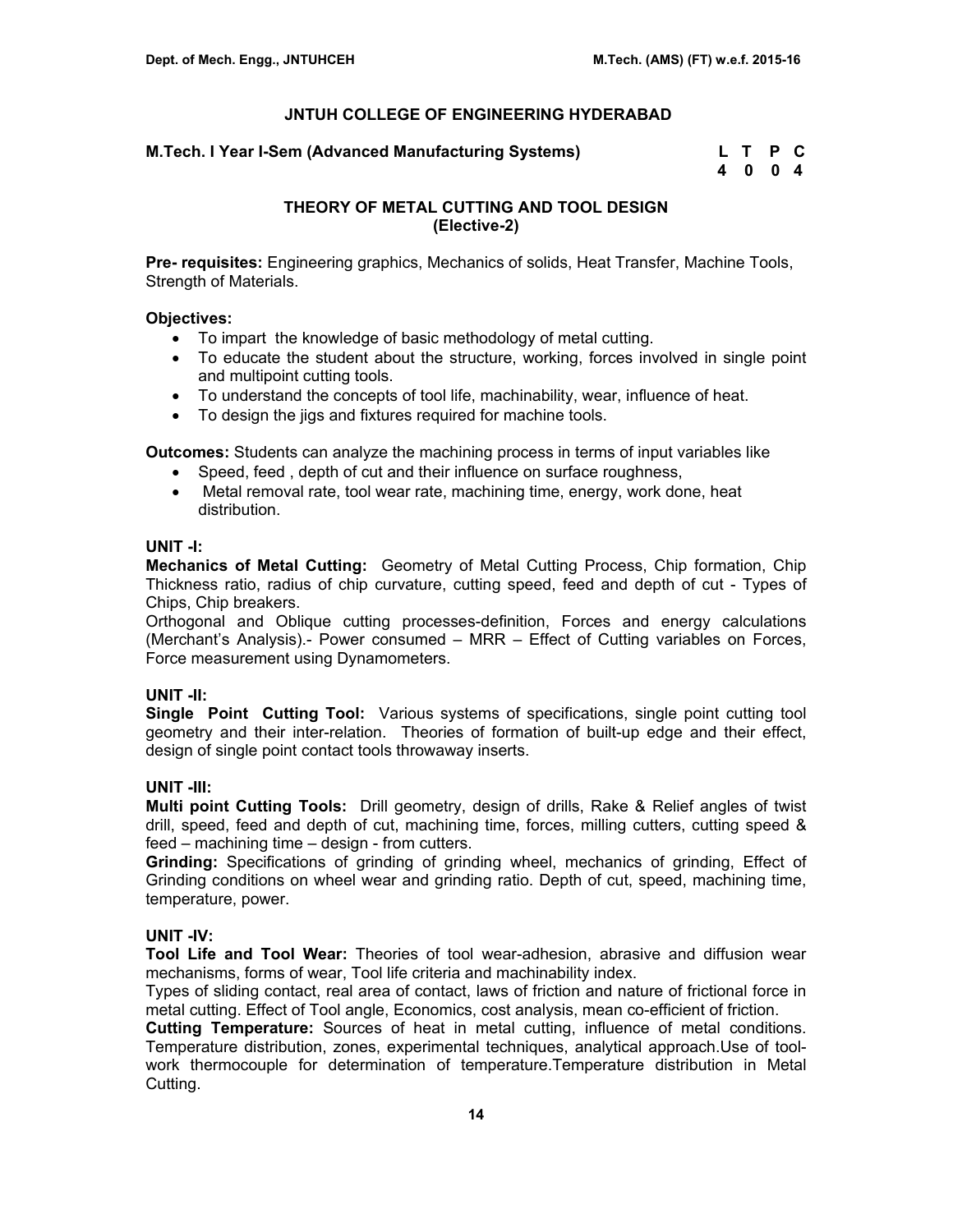# **UNIT -V:**

**Tool Design**: Determination of shank size for single point carbide tools, Determining the insert thickness for carbide tools.

Design of jigs and fixtures: Basic principles of location and clamping; Locating methods and devices. Jigs- Definition, Types. General consideration in the design of Drill jigs, Drill bushing, Methods of construction.Fixtures- Vice fixtures, Milling, Boring, Lathe Grinding fixtures**.**

# **TEXT BOOKS:**

- 1. Metal Cutting Principles / M C Shaw / Oxford and IBH Publications, New Delhi,1969
- 2. Fundamentals of Machining / Boothryd / Edward Amold publishers Ltd. 1975

# **REFERENCE BOOKS:**

- 1. Metal cutting theory and cutting tool design / V. Arshinov and G. Alekseev / Mir Publishers, Moscow
- 2. Fundamentals of Metal cutting and Machine tools / B.L.Juneja, G. S. Sekhom and Nitin Seth / New Age International publishers
- 3. Machine Tool Engineering/ G.R.Nagpal/ Khanna Publishers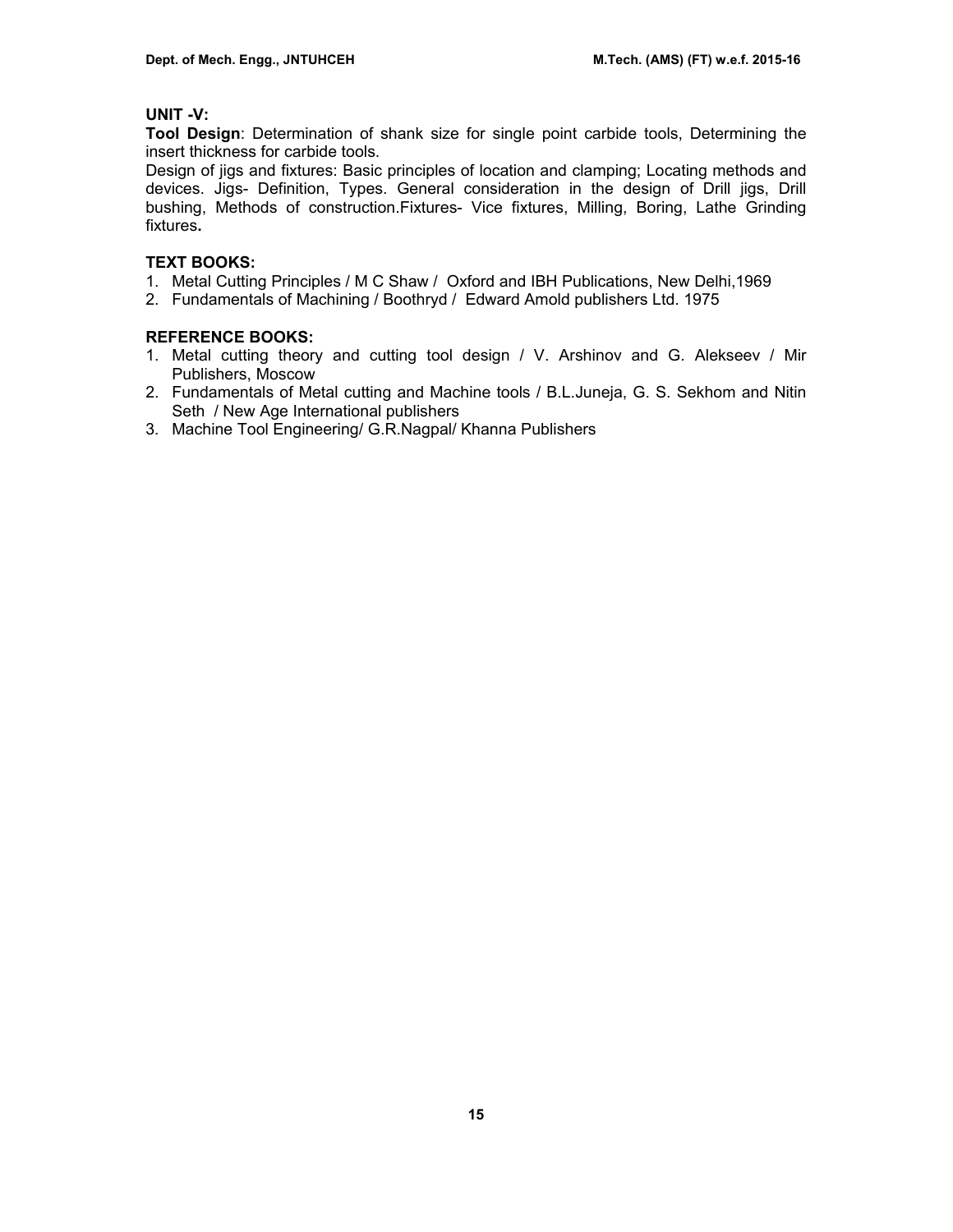**M.Tech. I Year I-Sem (Advanced Manufacturing Systems) L T P C** 

 **4 0 0 4** 

# **PRECISION ENGINEERING (Elective-2)**

**Perquisites:** accuracy, tolerancing and dimensioning

#### **Objectives:**

- The student will be able to understand the striving need for precision and application.
- Motivate the students to learn about the advanced concepts of precision and ultra Precision Machining methods
- In addition, the student will enhance his/her knowledge in Precision Engineering and its applications.

**Course Outcomes:** At the end of the course, the student will be able to

- Apply fits and tolerances for parts and assemblies according to ISO standards.
- Apply selective assembly concept for quality and economic production.
- Assign tolerances using principles of dimensional chains for individual features of a part or assembly.
- Evaluate the part and machine tool accuracies.
- Analyze the causes for dimensional and geometrical errors prior to and during machining and suggest remedies

# **UNIT - I:**

**Concepts of Accuracy:** Introduction – Concept of Accuracy of Machine Tools – Spindle and Displacement Accuracies – Accuracy of numerical Control Systems – Errors due to Numerical Interpolation Displacement Measurement System and Velocity Lags.

**Geometric Dimensioning and Tolerancing:**Tolerance Zone Conversions – Surfaces, Features, Features of Size, Datum Features – Datum Oddly Configured and Curved Surfaces as Datum Features, Equalizing Datums –Datum Feature of Representation – Form Controls, Orientation Controls – Logical Approach to Tolerancing.

# **UNIT - II:**

**Datum Systems:** Design of freedom, Grouped Datum Systems – different types, two and three mutually perpendicular grouped datum planes; Grouped datum system with spigot and recess, pin and hole; Grouped Datum system with spigot and recess pair and tongue – slot pair – Computation of Transnational and rotational accuracy, Geometric analysis and application.

# **UNIT - III:**

Tolerance Analysis: Process Capability , Mean, Variance, Skewness, Kurtosis, Process Capability Metrics, Cp, Cpk, Cost aspects, Feature Tolerances, Geometric Tolerances.

**Tolerance Charting Techniques**: Operation Sequence for typical shaft type of components, Preparation of Process drawings for different operations, Tolerance worksheets and centrally analysis, Examples. Design features to facilitate machining; Datum Features – functional and manufacturing. Components design – Machining considerations, Redesign for manufactured, Examples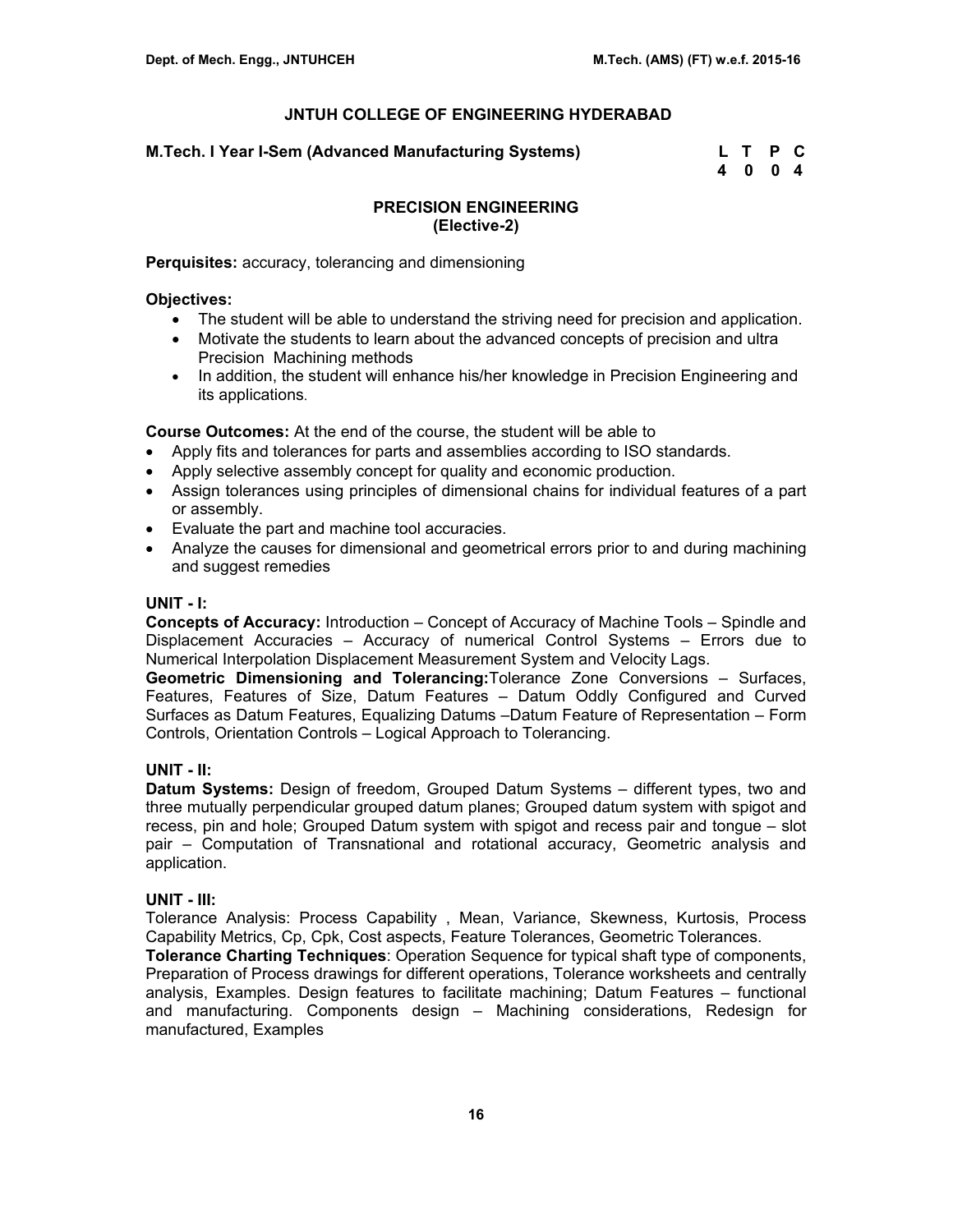# **UNIT – IV:**

Surface finish, Review of relationship between attainable tolerance grades and different machining process. Cumulative effect of tolerances sure fit law, normal law and truncated normal law.

#### . **UNIT - V:**

**Fundamentals of Nanotechnology:**System of nanometer accuracies – Mechanism of metal Processing – Nano physical processing of atomic bit units. Nanotechnology and Electrochemical atomic bit processing. MEASURING SYSTEMS PROCESSING :In processing or in-situ measurement of position of processing point-Post process and onmachine measurement of dimensional features and surface-mechanical and optical measuring systems.

# **TEXT BOOKS:**

- 1. Precision Engineering in Manufacturing / murthy R. L., / New Age International (P) limited, 1996.
- 2. Geometric Dimensioning and Tolerancing / James D.Meadows / Marcel Dekker Inc.1995.

# **REFERENCE BOOKS:**

- 1. Nano Technology / Norio Taniguchi / OxfordUniversity Press, 1996
- 2. Engineering Design A systematic Approach / Matousek / Blackie & Son Ltd, London.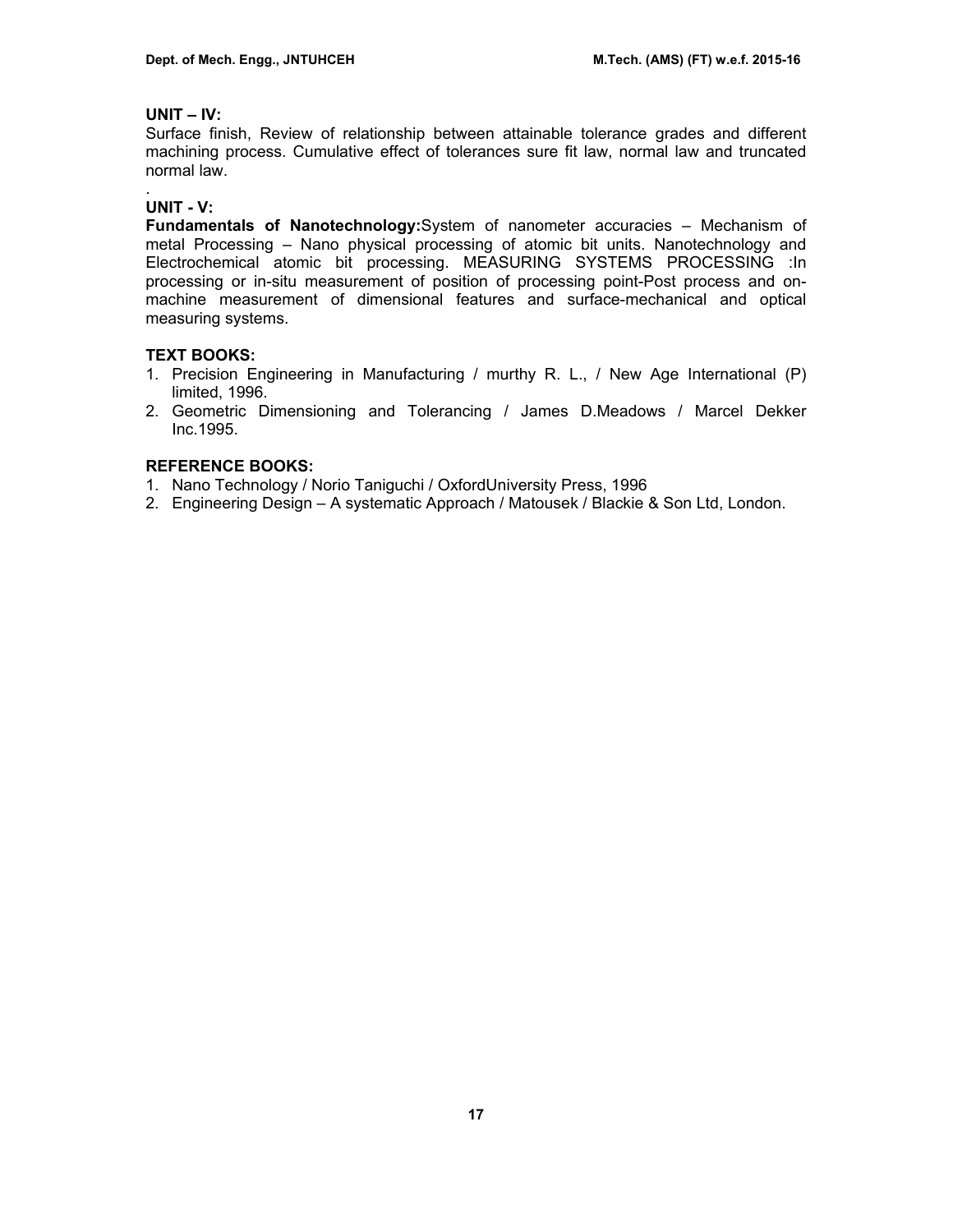**M.Tech. I Year I-Sem (Advanced Manufacturing Systems) L T P C** 

 **4 0 0 4** 

# **MECHATRONICS (Elective-2)**

**Perquisites:** Actuators, sensors & Micro controllers

#### **Objective:**

To provide the student with the knowledge of sensors, transducers, various types of actuators used in mechatronics systems and also the use of PLCs and mechatronics design.

**Course Outcomes:** At the end of the course, the student will be able to

- Model, analyze and control engineering systems.
- Control the behaviour of a process using appropriate sensors, transducers and actuators.
- Develop PLC programs for a given task.
- Evaluate the performance of mechatronic systems.

# **UNIT-1:**

**Introduction**: Definition of Mechanics products, Design Considerations and Tradeoffs. Overview of Mechatronics products.Intelligent Machine vs. Automatic.Machine Economic and Social justification.

Actuators and Motion Control: Characteristics of Mechanical, electrical, Hydraulic and pneumatic actuators and their limitations. Control parameters and system objectives. Mechanical configurations. Popular control system configurations. Popular control system configurations.S-curve, Motor/load inertia machining, design with linear studies.

# **UNIT-II:**

Motion control Algorithms: Significance of feed control loops, shortfalls, fundamental concepts adaptive and fuzzy control, fuzzy logic compensatory control of transformation and deformation non – Z inearities

# **UNIT III:**

Architecture of intelligent machines : Introduction to microprocessor and programmable logic controllers and identification of system, system design classification. Motion control aspects in design

# **UNIT IV:**

Manufacturing Data bases: data base management systems, CAD/CAM data bases, Graphic data base, Introduction to object oriented concepts, Object oriented model languages interface, Procedure and Methods in creation, edition and manipulation of data

# **UNIT –V:**

Sensor Interfacing: Analog and Digital sensors for Motion Measurement, Digital Transducers, Human machine and Machine-Machine interfacing devices and Strategy Machine Vision: Future and Pattern Reorganization Methods, Concepts of Precision and cognition in decision making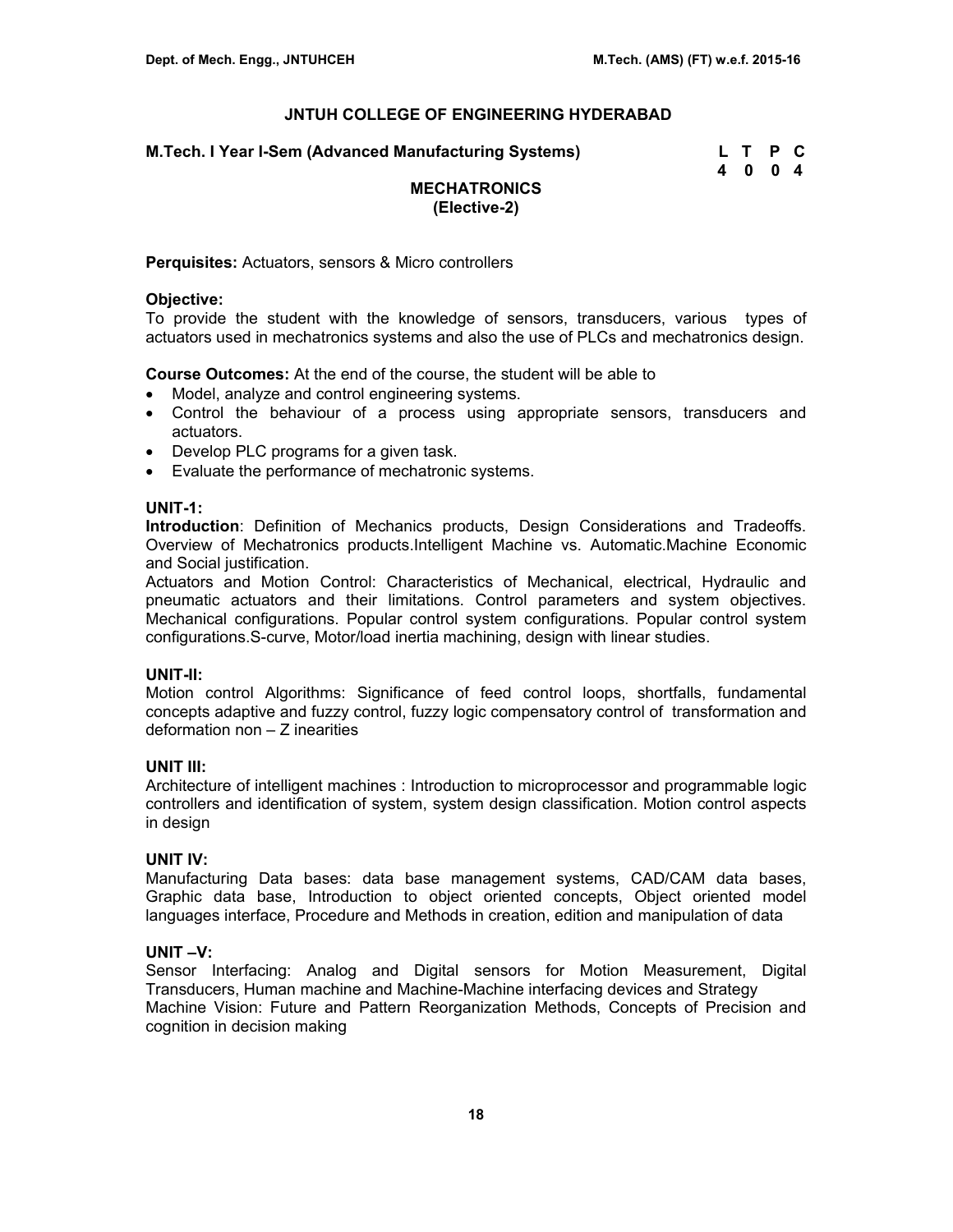# **TEXT BOOK:**

1. Introduction to Mechatronics and Measurement Systems, Tata McGraw Hill

# **REFERENCES:**

- 1. Designing Intelligent Machines, Michel B. Histand and David G. Alciatore, Open University London
- 2. Control Sensors and Actuators, ICW. Desiha, Prentice Hall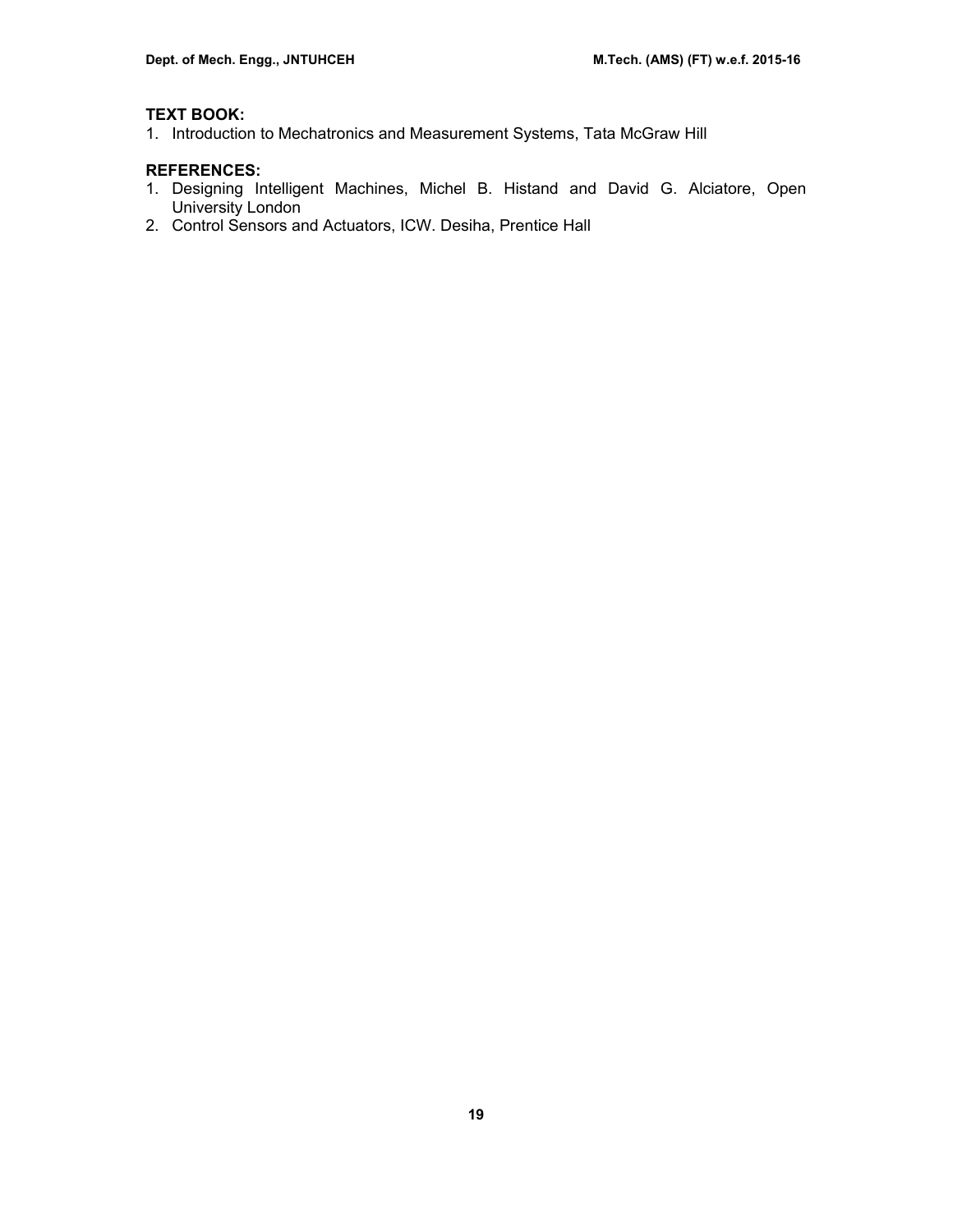**M.Tech. I Year I-Sem (Advanced Manufacturing Systems)** 

| M.Tech. I Year I-Sem (Advanced Manufacturing Systems) | L T P C |  |
|-------------------------------------------------------|---------|--|
|                                                       | 4 0 0 4 |  |

# **ADVANCED CASTING AND WELDING TECHNOLOGY (Elective-3)**

**Prerequisites**: Production Technology, Heat transfer, FEM.

### **Objectives:**

- To study the metallurgical concepts and applications of casting and welding process.
- To acquire knowledge in CAD of casting and automation of welding process.

# **Course Outcomes:** At the end of the course, the student is able

- To impart the knowledge of advanced welding and casting techniques.
- To apply computer aided engineering to welding and casting.
- To analyse the advanced welding and casting processes and can relate variables with performance measures.

#### **UNIT – I:**

**Laser Beam Welding:** Types of lasers, equipment, power calculation, applications, dual laser beam welding, use of fibre optics in LBW.

**Friction Stir Welding:** Details of process and process parameters, specific applications.

**Electron Beam Welding:** The interaction of electron beam with matter, mode of heat generation, mode of energy losses, details of the equipment, product design for EBW, case studies.

**Ultrasonic Welding:** Propagation of ultrasonic waves in matter, mode of joint formation, joint types and design of product forultrasonic welding, details of equipment and case studies, cutting and gauging, flame cutting, plasma arc welding, laser assisted cutting.

# **UNIT – II:**

**Heat flow in welding:** Significance, theory of heat flow, cooling rate determination, selection of welding parameters based on heat flow analysis, residual stresses and distortion. Joint design, analysis of fracture and fatigue of welded joints.Automated welding systems.

# **UNIT - III:**

Investment casting, shell moulding, squeeze casting, vacuum casting, counter-gravity flow pressure casting, directional and monocrystal solidification, squeeze casting, semisolid metal casting, rheocasting, .

# **UNIT –IV:**

Solidification, Gating and Risering, Nucleation and grain growth, solidification of pure metals, short and long freezing range alloys. Gating and riseringdesing calculations, Fluidity and its measurement.

# **UNIT - V:**

**CAE Of Welding And Casting:** Design of weldment, application of finite element method in welding – determination of distortion in weldments, modeling of temperature distribution case studies. Design for casting, application of finite element method in casting -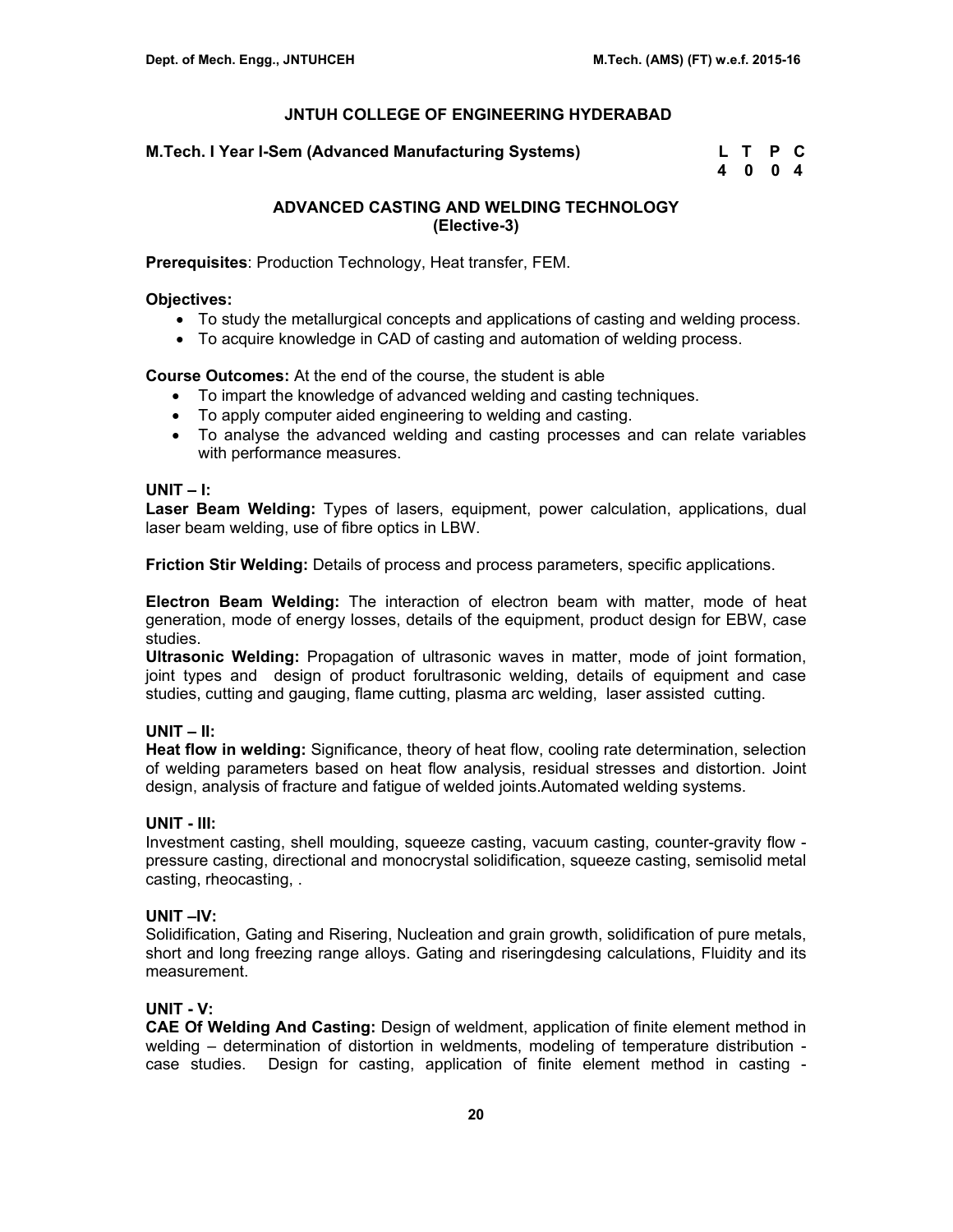determination of hot spots, location of turbulence and other defects, modeling of flow in molds, modeling of heat transfer in castings – case studies.

# **REFERENCE BOOKS:**

- 1. Ravi B, "Metal Casting: Computer Aided Design and Analysis", Prentice Hall, 2005.
- 2. Richard L Little, "Welding and Welding Technology", Tata McGraw Hill, 2004.
- 3. John Campbell, "Casting Practice", Elsevier Science Publishing Co., 2004.
- 4. Larry Jeffus, "Welding: Principles and Applications", Delmar Publishers, 2004.
- 5. John Campbell, "Casting", Butterworth Heinemann, 2003.
- 6. KlasWeman, "Welding Processes Handbook", 2003.
- 7. Howard B Cary, "Modern Welding Technology", Prentice Hall, 2002.
- 8. Larry Jeffus, "Welding for Collision Repair", Delmar Publishers, 1999.
- 9. ASM Hand Book, "Casting", ASM International, 1998.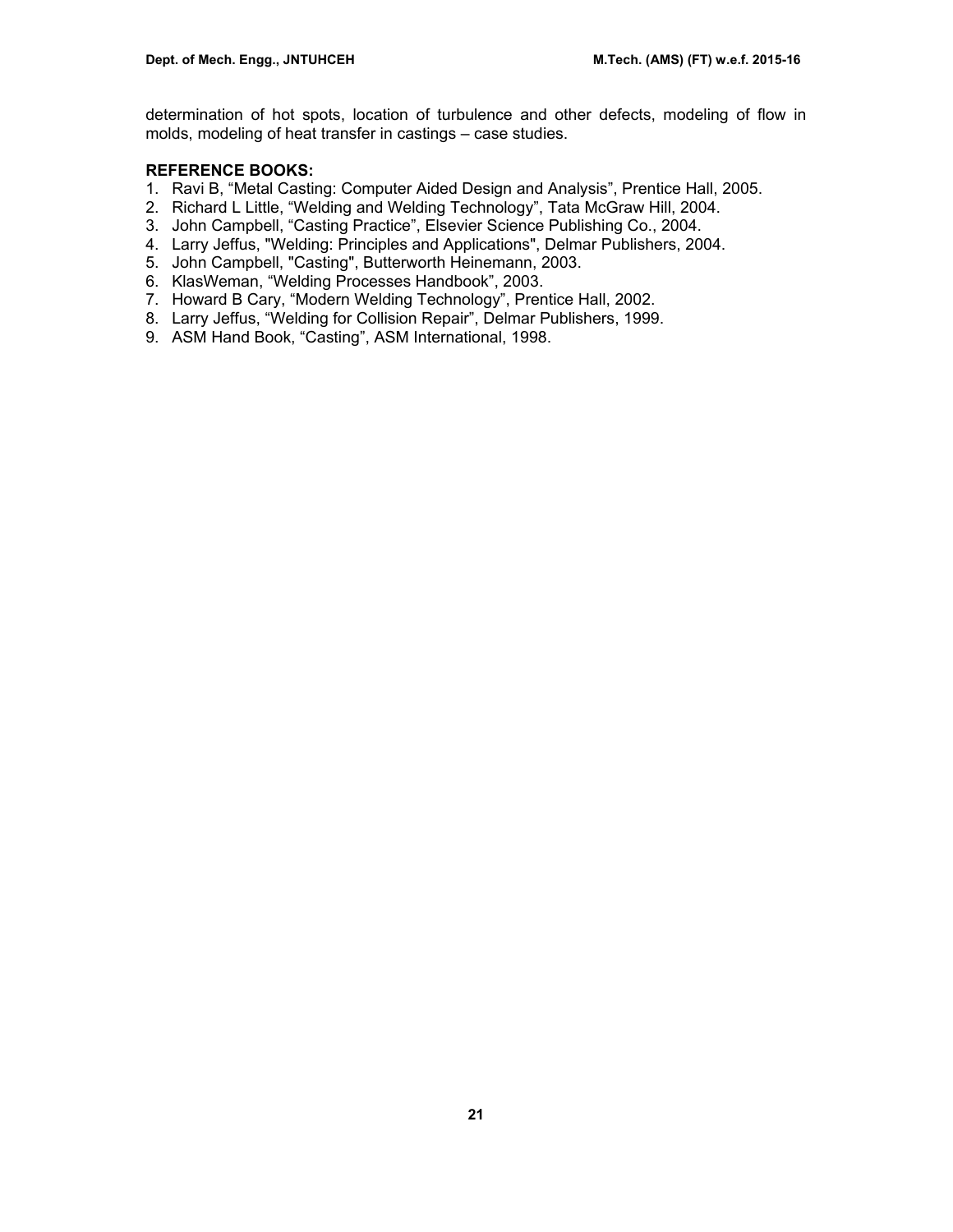| M.Tech. I Year I-Sem (Advanced Manufacturing Systems) | L T P C |  |
|-------------------------------------------------------|---------|--|
|                                                       |         |  |

| M.Tech. I Year I-Sem (Advanced Manufacturing Systems) | L T P C |  |
|-------------------------------------------------------|---------|--|
|                                                       | 4004    |  |

#### **MATERIALS TECHNOLOGY (Elective-3)**

#### **Perquisites:** Mechanics of solids

#### **Objectives:**

- To make the students to understand on elastic, plastic and fractured behaviour of engineering materials.
- To train the students in selection of metallic and non-metallic materials for the various engineering applications.

# **Course Outcomes:**

- Apply phase transformation phenomena to improve the performance of materials.
- Apply principles of deformation to modify structure and properties of materials.
- Characterize and evaluate materials for specific applications.
- Design metallurgical processes to produce products as per specifications.
- Evaluate products using non-destructive testing methods and modify processes.
- Identify mechanisms for protecting engineering materials from degradation.
- Synthesize ceramic, polymer, composite and non-ferrous materials.
- Design advanced materials for aerospace, biological, nuclear and high temperature applications.
- Apply project management techniques effectively to address issues related to metallurgical industries.
- Practice professional ethics and engage in lifelong learning for improved professional advancement, moral and human values.

#### **UNIT – I:**

Elasticity in metals and polymers, mechanism of plastic deformation, role of dislocations, yield stress, shear strength of perfect and real crystals, strengthening mechanism, work hardening, solid solution, grain boundary strengthening

Poly phase mixture, precipitation, particle, fiber and dispersion strengthening, effect of temperature, strain and strain rate on plastic behavior, super plasticity, deformation of non crystalline material.

# **UNIT – II:**

Griffth's Theory, stress intensity factor and fracture Toughness, Toughening Mechanisms, Ductile and Brittle transition in steel, High Temperature Fracture, Creep, Larson – Miller Parameter, Deformation and Fracture mechanism maps.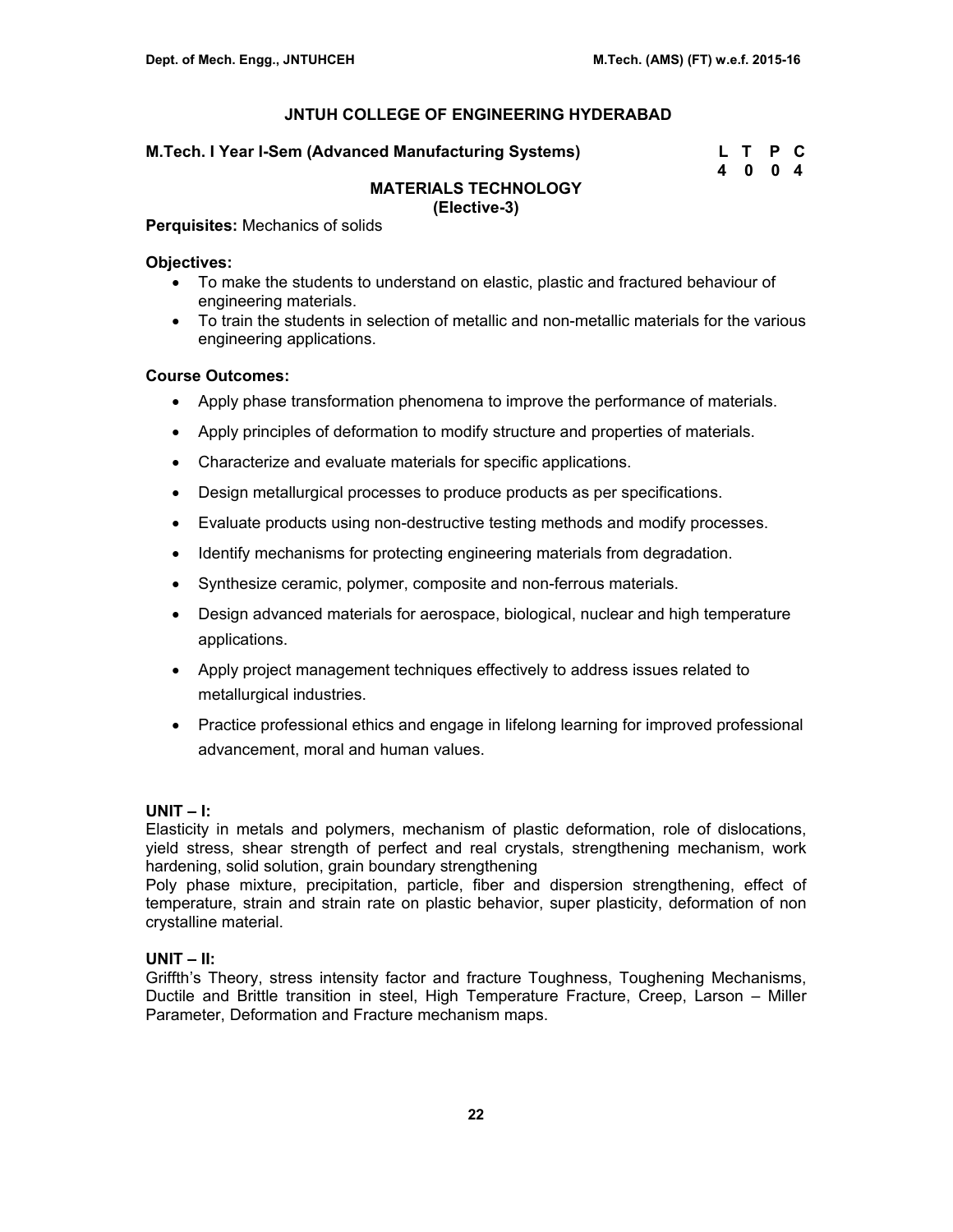# **UNIT – III:**

Fatigue, Low and High cycle fatigue test, Crack Initiation and Propagation mechanism and Paris Law, Effect of surface and metallurgical parameters on Fatigue, Fracture of nonmetallic materials, fatigue analysis, Sources of failure, procedure of failure analysis.

#### . **UNIT – IV:**

Selection for Surface durability, Corrosion and Wear resistance, Relationship between Materials Selection and Processing, Case studies in Materials Selection with relevance to Aero, Auto, Marine, Machinery and Nuclear Applications.

Motivation for selection, cost basis and service requirements, Selection for Mechanical Properties, Strength, Toughness, Fatigue and Creep

# **UNIT – V:**

**Modern Metallic Materials:**Dual Phase Steels, Micro alloyed, High Strength Low alloy (HSLA) Steel, Transformation induced plasticity ( TRIP) Steel, Maraging Steel, Intermetallics, Ni and Ti Aluminides, Smart Materials, Shape Memory alloys, Metallic Glass, Quasi Crystal and Nano Crystalline Materials.

**Nonmetallic Materials:**Polymeric materials and their molecular structures, Production Techniques for Fibers, Foams, Adhesives and Coatings, Structure, Properties and Applications of engineering Polymers, Advanced Structural Ceramics WC, TiC, TaC, Al2 O3, SiC, Si3 N4 , CBN and Diamond – properties, Processing and applications.

# **TEXT BOOKS:**

1. Mechanical Behaviour of Materials, Thomas H. Courtney, 2nd Edition, McGraw Hill,2000.

2. Mechanical Metallurgy, George E. Dieter, McGraw Hill,1998.

# **REFERENCE BOOK:**

1. Selection and use of Engineering Materials,Charles J.A, Butterworth Heiremann.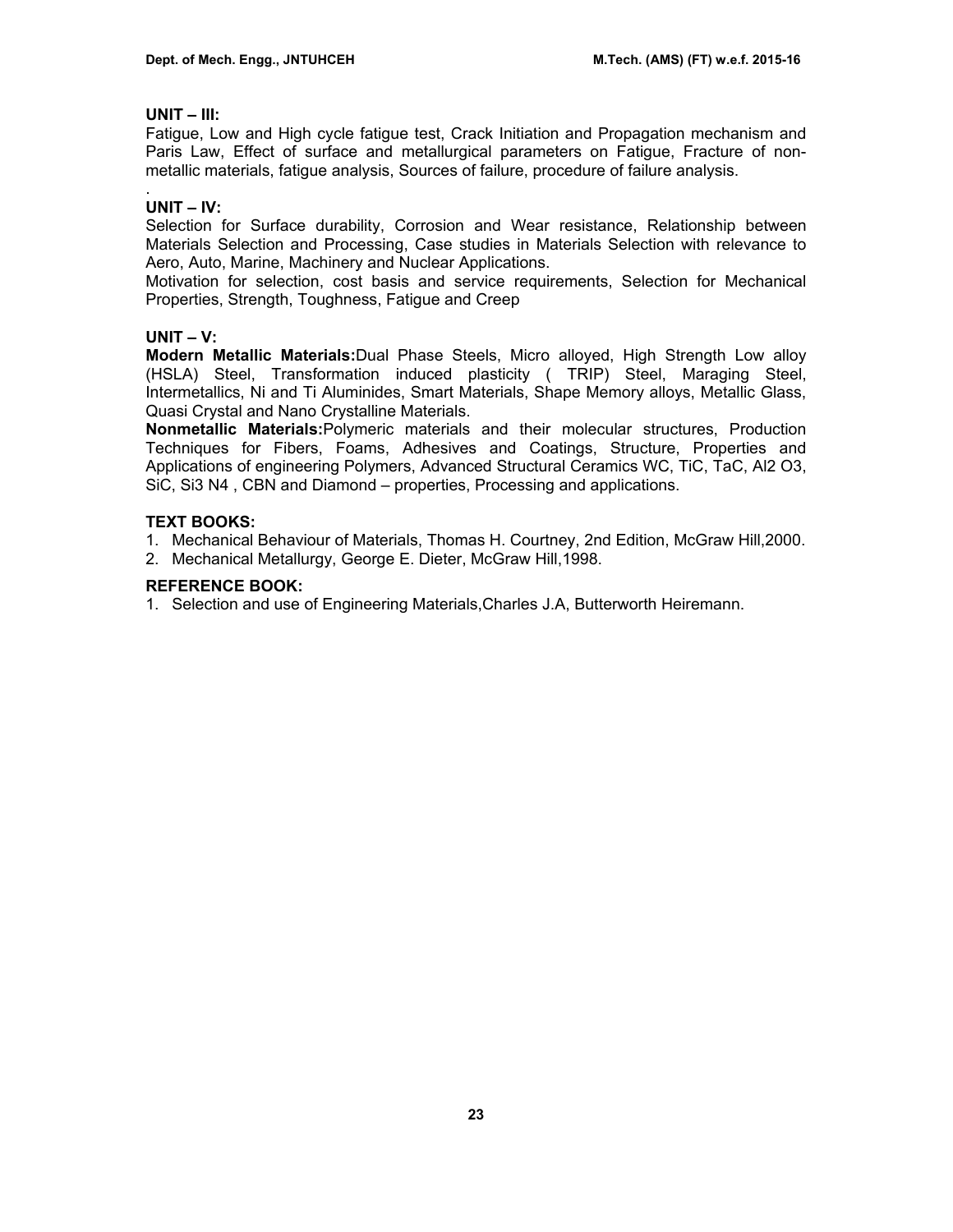**M.Tech. I Year I-Sem (Advanced Manufacturing Systems) L T P C** 

 **4 0 0 4** 

# **INDUSTRIAL ROBOTICS (Elective-3)**

**Prerequisites:** Kinematics of machinery

### **Objectives**:

To teach students the basics of robotics, construction features, sensor applications, robot cell design, robot programming and application of artificial intelligence and expert systems in robotics.

**Course Outcomes:** After doing this course, the student should be able to

- Understand the evolution, classification, structures and drives for robots.
- To teach the students about the kinematic arrangement of robots and its applications in the area of manufacturing sectors
- To expose the students to build a robot for any type of application

# **UNIT I**

**Introduction:** Automation and Robotics, Robot configuration, motions, joint notation, work volume, robot drive system, Robot actuators: Internal & External Sensors, Positions sensors, velocity sensors - Desirable features, tactile, proximity and range sensors, uses sensors in robotics. End Effectors: Types, operation, mechanism, force analysis, consideration in gripper selection and design. Robot Vision: Basics and steps, Robot Programming Methods.

# **UNIT II:**

**Motion Analysis and Control:** Manipulator kinematics, position representation, Basic and Composite Rotation Matrices, Equivalent Axis and Angle – Euler Angles - Homogeneous transformation, D-H Notation, D-H Transformation Matrix, Forward & Inverse transformations, problems on planar & spatial manipulators,

# **UNIT III:**

Differential Kinematics, Jacobian Formulation, problems, manipulator path control: Slew, Joint Interpolated & Straight line motions, trajectory planning: Joint space scheme, Cartesian space scheme, Cubic Polynomial fit without and with via point, blending.

# **UNIT IV:**

**Robot Dynamics:** Lagrange – Euler & Newton - Euler formulations, problems on two link planar manipulators.

# **UNIT V:**

**Robot Cell Design and Control:** Robot cell layouts-Robot centered cell, In-line robot cell, Considerations in work cell design, Work cell control, Inter locks, Error detection, Work cell controller.

**Robot Applications:** Material transfer, Machine loading/unloading. Processing operations, Assembly and Inspection, Future Applications.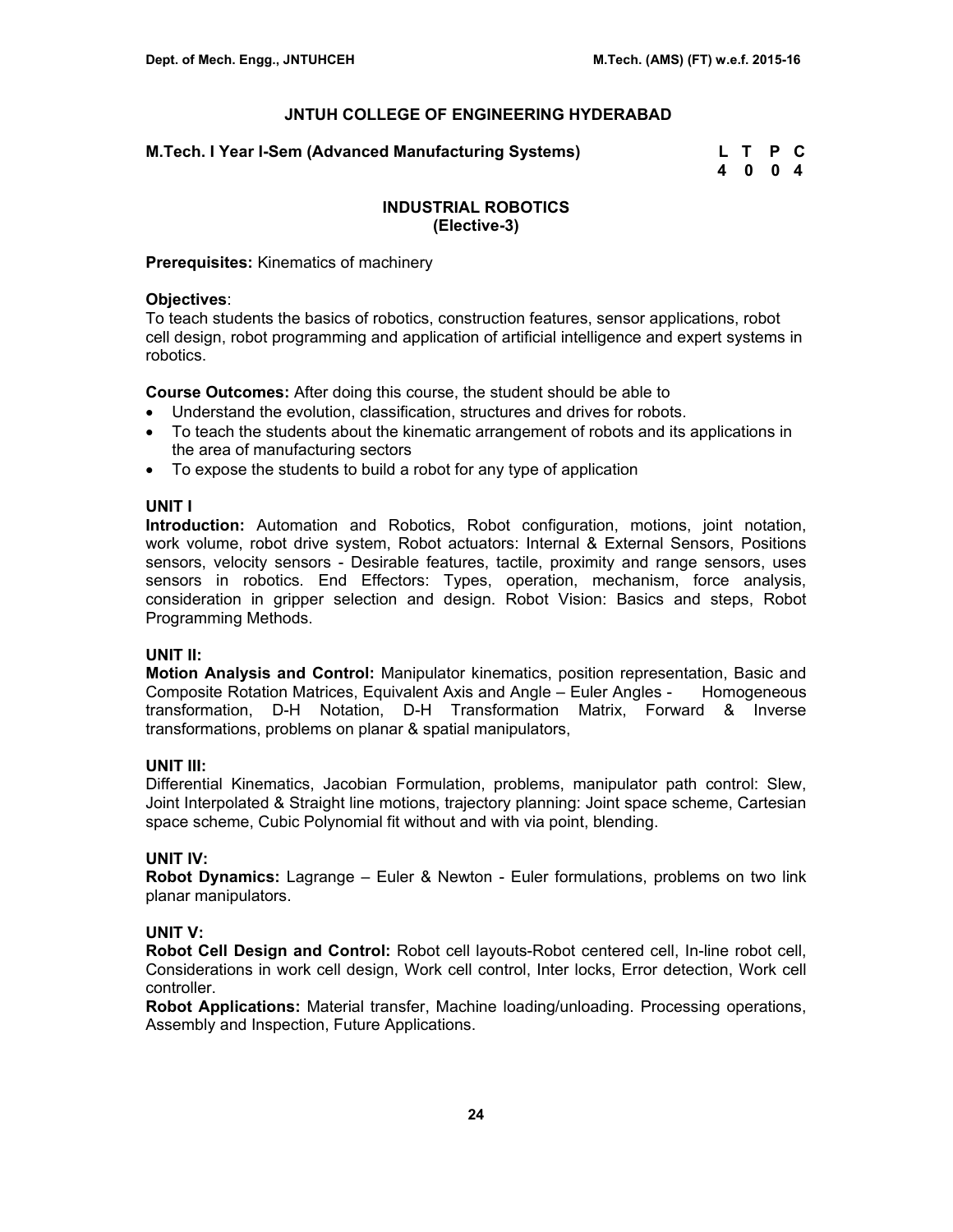# **TEXT BOOKS:**

- 1. Robot Analysis and Control /Asada H. and J. E. Slotin, Wiley, New York
- 2. Theory of Applied Robotics: Kinematics , Dynamics and Control/ Reza N. Jazar, Springer, India

# **REFERENCE BOOKS:**

- 1. Industrial robotics / MikellP.Groover / McGraw Hill
- 2. Robotics / K.S.Fu / McGraw Hill.
- 3. Introduction to Robotics Mechanics & Control/ John J.Craig/Pearson
- 4. Robot Analysis/Lung Wen Tsai/John Wiley & Sons
- 5. Robotics & Control/RK Mittal & IJ Nagrath/ Tata Mc-GrawHill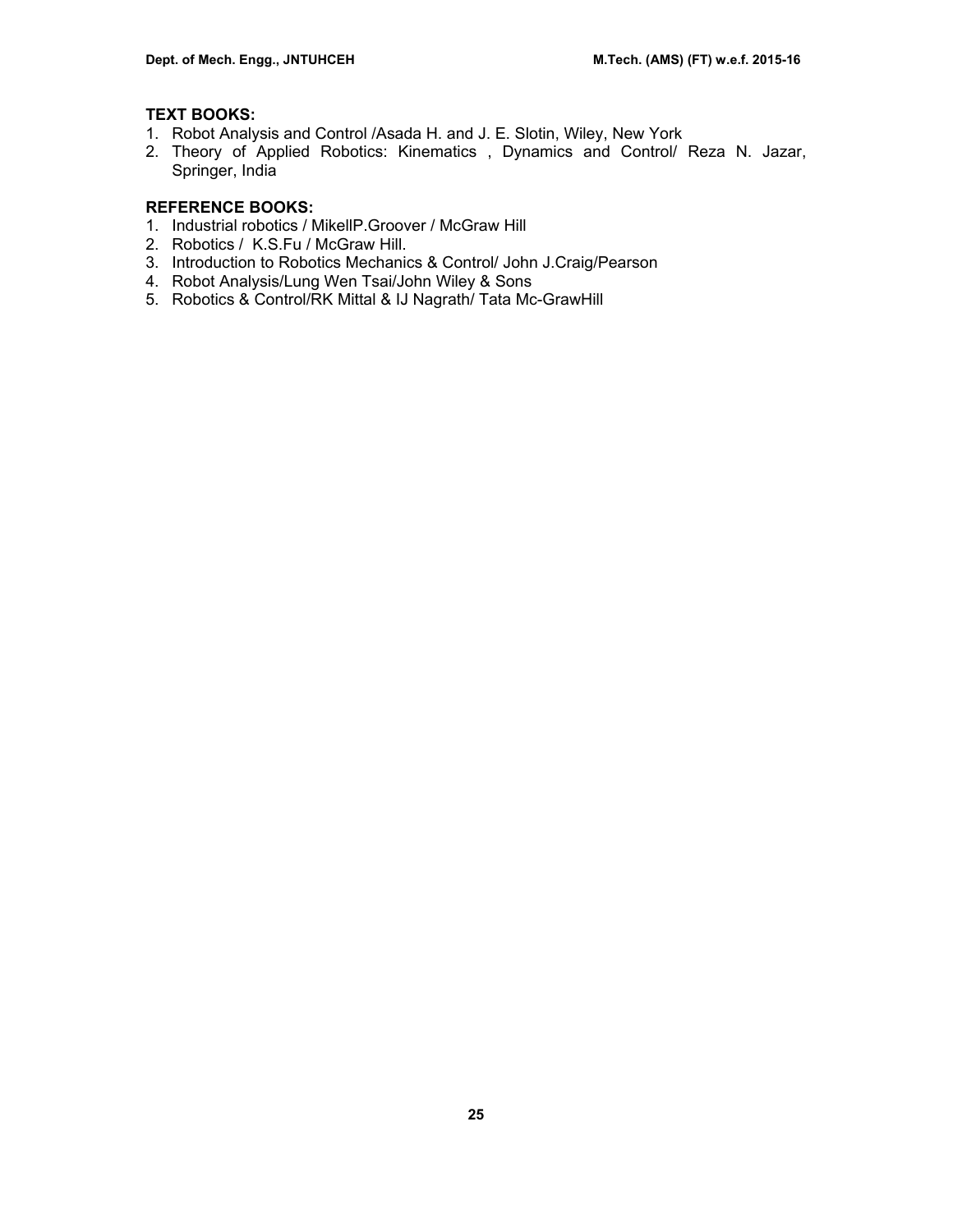### **M.Tech. I Year I-Sem (Advanced Manufacturing Systems)**

| M.Tech. I Year I-Sem (Advanced Manufacturing Systems) | L T P C |  |
|-------------------------------------------------------|---------|--|
|                                                       | 4004    |  |

# **DESIGN FOR MANUFACTURING AND ASSEMBLY (Elective-4)**

**Prerequisites:** Steps in design process, creativity and Machining process , metal joining and extrusion process

**Objectives:** At the end of this course the student should be able to apply the design for manufacturing principles in casting, welding, forming, machining and assembly, by considering various manufacturing constraints.

**Course Outcomes:** At the end of the course, the student will be able to

- Understand the quality aspects of design for manufacture and assembly.
- Apply Boothroyd method of DFM for product design and assembly.
- Apply the concept of DFM for casting, welding, forming and assembly.
- Identify the design factors and processes as per customer specifications.
- Apply the DFM method for a given product.

# **UNIT I:**

**Introduction:** Design philosophy – Steps in Design process – General Design rules for Manufacturability – Basic principles of designing for economical production – Creativity in design.

Materials: Selection of Materials for design – Developments in Material Technology – Criteria for material selection – Material selection interrelationship with process selection – process selection charts.

# **UNIT II:**

**MACHINING PROCESS:** Overview of various machining processes – general design rules for machining - Dimensional tolerance and surface roughness – Design for Machining ease – Redesigning of components for machining ease with suitable examples, General design recommendations for machined parts

METAL CASTING: Appraisal of various casting processes, Selection of casting process, General design considerations for casting – Use of Solidification Simulation in casting design – Product design rules for sand casting.

# **UNIT III**

**METAL JOINING**: Appraisal of various welding processes, Factors in design of weldments – General design guidelines – pre and post treatment of welds – Effects of thermal stresses in weld joints – Design of brazed joints.

FORGING – Design factors for Forging – Closed die forging design – Location of parting lines of dies – Drop forging die design – General design recommendations

# **UNIT IV:**

**EXTRUSION, SHEET METAL WORK & PLASTICS:** Design guidelines for Extruded sections - Keeler Goodman Forming Limit Diagram – Component Design for Blanking.

**PLASTICS:** Viscoelastic and Creep behavior in plastics – Design guidelines for Plastic components – Design considerations for Injection Moulding.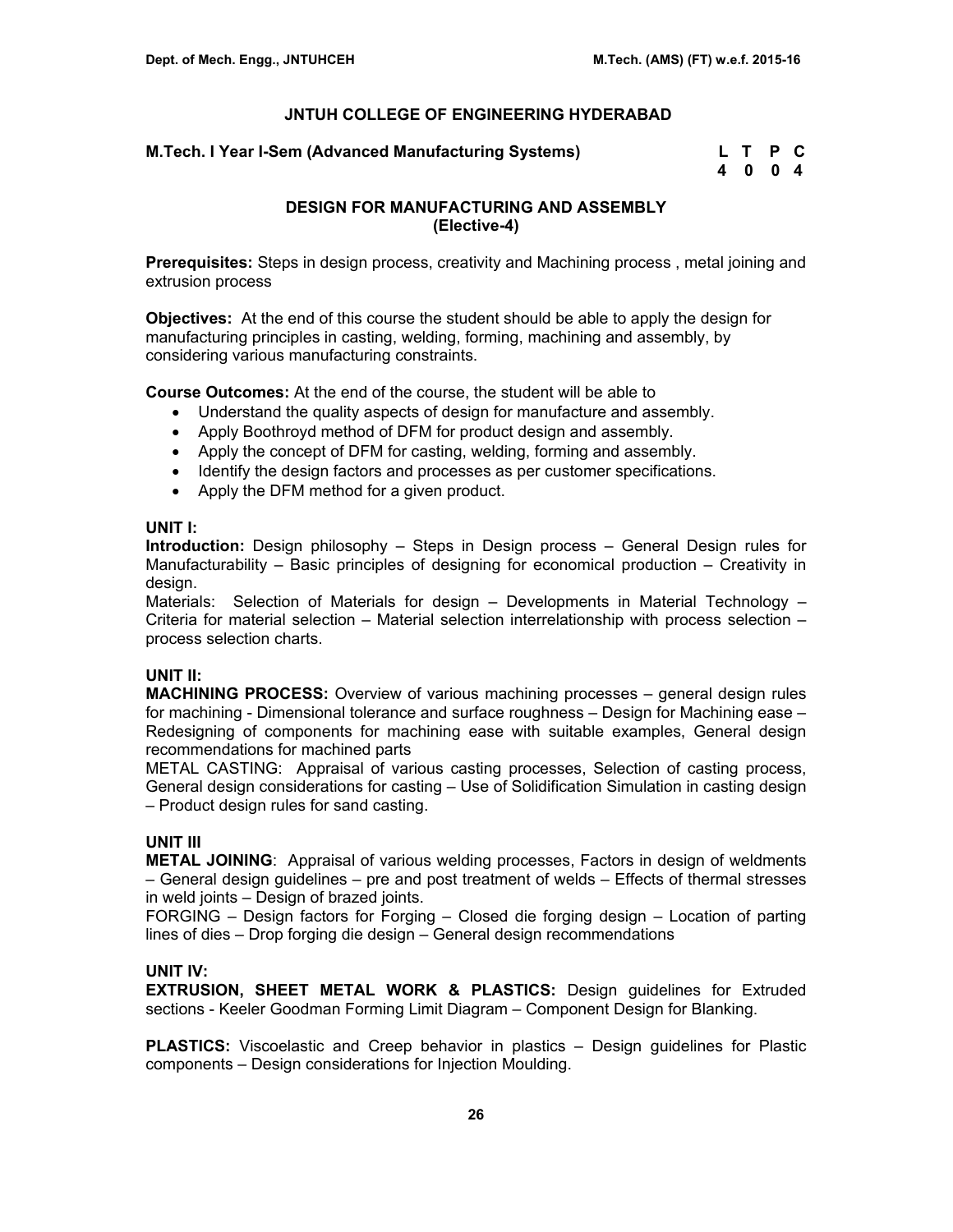# **UNIT V:**

**DESIGN FOR ASSEMBLY**: General design guidelines for Manual Assembly- Development of Systematic DFA Methodology- Assembly Efficiency- Classification System for Manual handling- Classification System for Manual Insertion and Fastening- Effect of part symmetry on handling time- Effect of part thickness and size on handling time- Effect of weight on handling time- Effect of symmetry , Further design guidelines.

# **TEXT BOOKS:**

- 1. Engineering design-Material & Processing Approach/ George E. Deiter, Mc. Graw Hill Intl.  $2<sup>nd</sup> Ed.2000$ .
- 2. Product design for Manufacture and Assembly/ Geoffrey Boothroyd/Marcel Dekker Inc. NY, 1994.

# **REFERENCE BOOKS:**

- 1. Product design and Manufacturing / A.K Chitale and R.C Gupta / Prentice Hall of India, New Delhi, 2003.
- 2. Design and Manufacturing / Surender Kumar &Goutham Sutradhar / Oxford & IBH Publishing Co. Pvt .Ltd., New Delhi, 1998.
- 3. Hand Book of Product Design/ Geoffrey Boothroyd Marcel Dekken Inc. NY, 1990.
- 4. Product Design/ Kevin Otto and Kristin Wood/ Pearson Education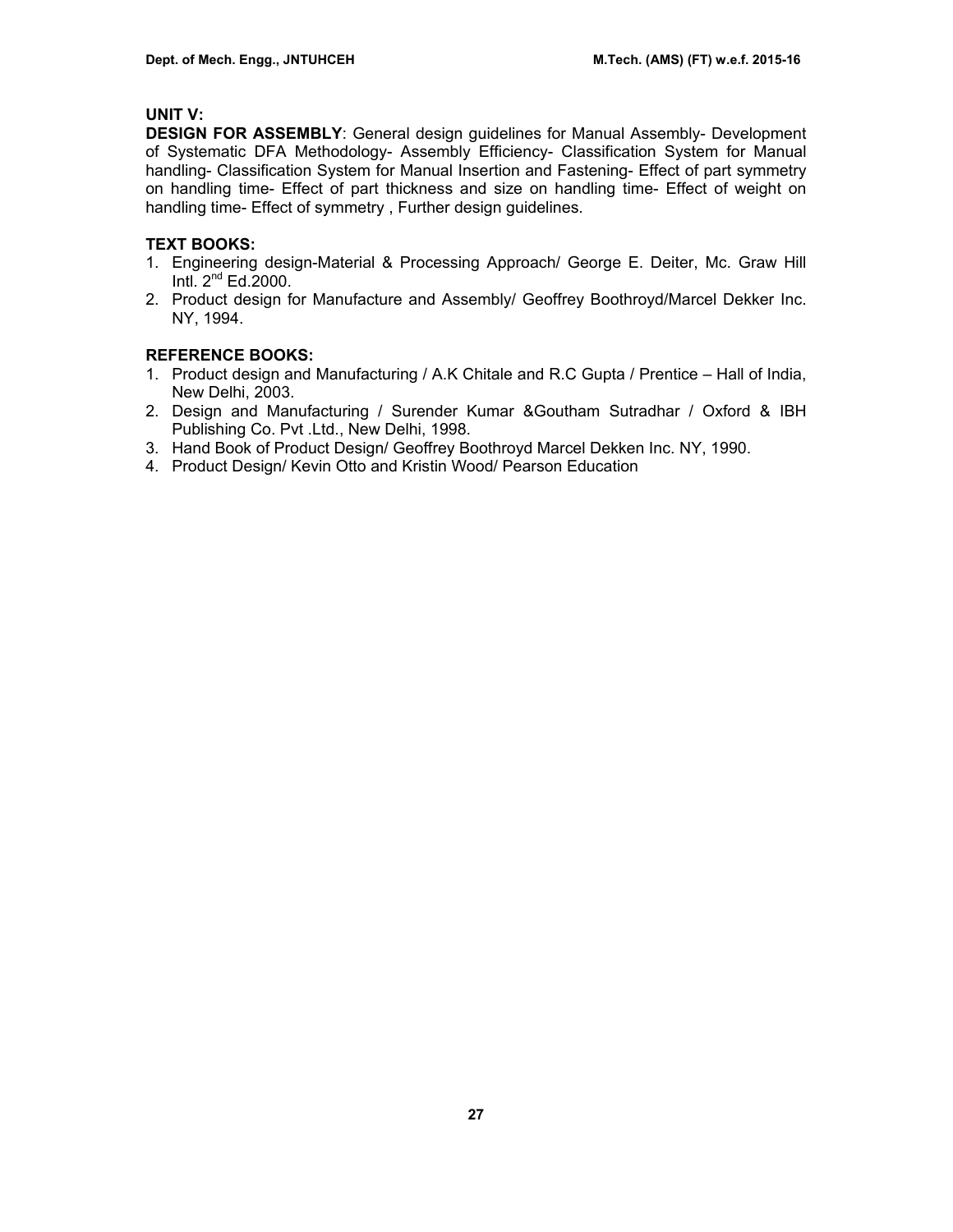| M.Tech. I Year I-Sem (Advanced Manufacturing Systems) | L T P C |      |  |
|-------------------------------------------------------|---------|------|--|
|                                                       |         | 4004 |  |

# **ADDITIVE MANUFACTURING (Elective-4)**

**Prerequisites: Prototyping ,** Stereo lithography Apparatus, Models & specifications, Rapid tooling.

**Objectives:** To educate students with fundamental and advanced knowledge in the field of Additive manufacturing technology and the associated Aerospace, Architecture, Art, Medical and industrial applications.

#### **Course outcomes:**

- To understand the fundamentals for additive manufacturing and how it is different and discuss about various types of liquid based, solid based and powder based AM technologies.
- To understand the various types of Pre-processing, processing, post-processing errors in AM. Also to know the various types of data formats and software's used in AM.
- To know the various applications of AM in design analysis, aerospace, automotive, biomedical and other fields

#### **UNIT – I**

**Introduction**: Prototyping fundamentals: Need for time compression in product development, Need for Additive Manufacturing, Historical development, Fundamentals of Additive Manufacturing, AM Process Chain, Advantages and Limitations of AM, Commonly used Terms, Classification of AM process, Fundamental Automated Processes: Distinction between AM and CNC, other related technologies.

# **UNIT – II**

**Liquid-based AM Systems**: Stereo lithography Apparatus (SLA): Models and specifications, Process, working principle, photopolymers, photo polymerization, Layering technology, laser and laser scanning, Applications, Advantages and Disadvantages, Case studies. Solid ground curing (SGC): Models and specifications, Process, working principle, Applications, Advantages and Disadvantages, Case studies. Polyjet: Process, Principle, working principle, Applications, Advantages and Disadvantages, Case studies. Microfabrication.

**Solid-based AM Systems**: Laminated Object Manufacturing (LOM): Models and specifications, Process, working principle, Applications, Advantages and Disadvantages, Case studies. Fused Deposition Modeling (FDM): Models and specifications, Process, working principle, Applications, Advantages and Disadvantages, Case studies. Multi-Jet Modelling (MJM): Models and specifications, Process, working principle, Applications, Advantages and Disadvantages, Case studies.

# **UNIT – III**

**Powder Based AM Systems**: Selective laser sintering (SLS): Models and specifications, Process, working principle, Applications, Advantages and Disadvantages, Case studies. Three dimensional Printing (3DP): Models and specifications, Process, working principle, Applications, Advantages and Disadvantages, Case studies. Laser Engineered Net Shaping (LENS): Models and specifications, Process, working principle, Applications, Advantages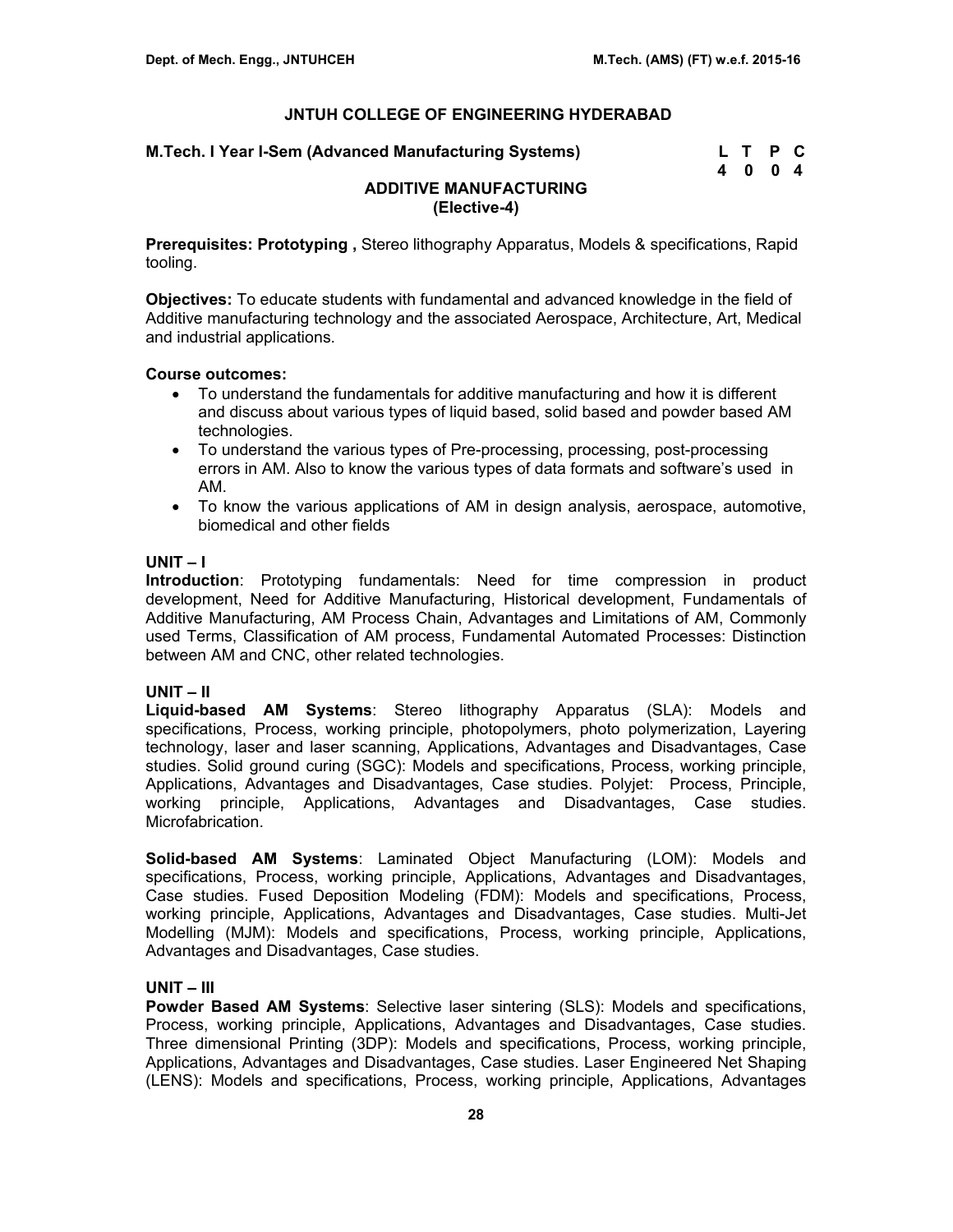and Disadvantages, Case studies. Electron Beam Melting (EBM): Models and specifications, Process, working principle, Applications, Advantages and Disadvantages, Case studies

**Rapid Tooling**: Introduction to Rapid Tooling (RT), Conventional Tooling Vs RT, Need for RT. Rapid Tooling Classification: Indirect Rapid Tooling Methods: Arc Spray Metal Deposition, Investment Casting, Sand Casting, 3D Keltool process. Direct Rapid Tooling: Direct AIM, LOM Tools, DTM Rapid Tool Process, EOS Direct Tool Process and Direct Metal Tooling using 3DP.

# **UNIT – IV**

**AM Data Formats**: Reengineering for Digital Representation, STL Format, STL File Problems, Consequence of Building Valid and Invalid Tessellated Models, STL file Repairs: Generic Solution, Other Translators, Newly Proposed Formats. Mesh Refining by Sub division Techniques.

**AM Software's**: Need for AM software, Features of various AM software's like Magics, Mimics, Solid View, View Expert, 3 D View, Velocity 2, Rhino, STL View 3 Data Expert and 3 D doctor, SurgiGuide, 3-matic, Simplant, MeshLab.

# **UNIT –V**

**AM Applications**: Application – Material Relationship, Application in Design, Application in Engineering, Analysis and Planning, Aerospace Industry, Automotive Industry, Jewelry Industry, Coin Industry, GIS application, Arts and Architecture. RP Medical and Bioengineering Applications: Planning and simulation of complex surgery, Customised Implants & Prosthesis, Design and Production of Medical Devices, Forensic Science and Anthropology, Visulization of Biomolecules. Web Based Rapid Prototyping Systems

# **Suggested Reading**:

- 1. Rapid prototyping: Principles and Applications Chua C.K., Leong K.F. and LIM C.S, World Scientific publications , Third Edition, 2010.
- 2. Rapid Manufacturing D.T. Pham and S.S. Dimov, Springer , 2001
- 3. Wholers Report 2000 Terry Wohlers, Wohlers Associates, 2000
- 4. Rapid Prototyping & Engineering Applications Frank W.Liou, CRC Press, Taylor & Francis Group, 2011.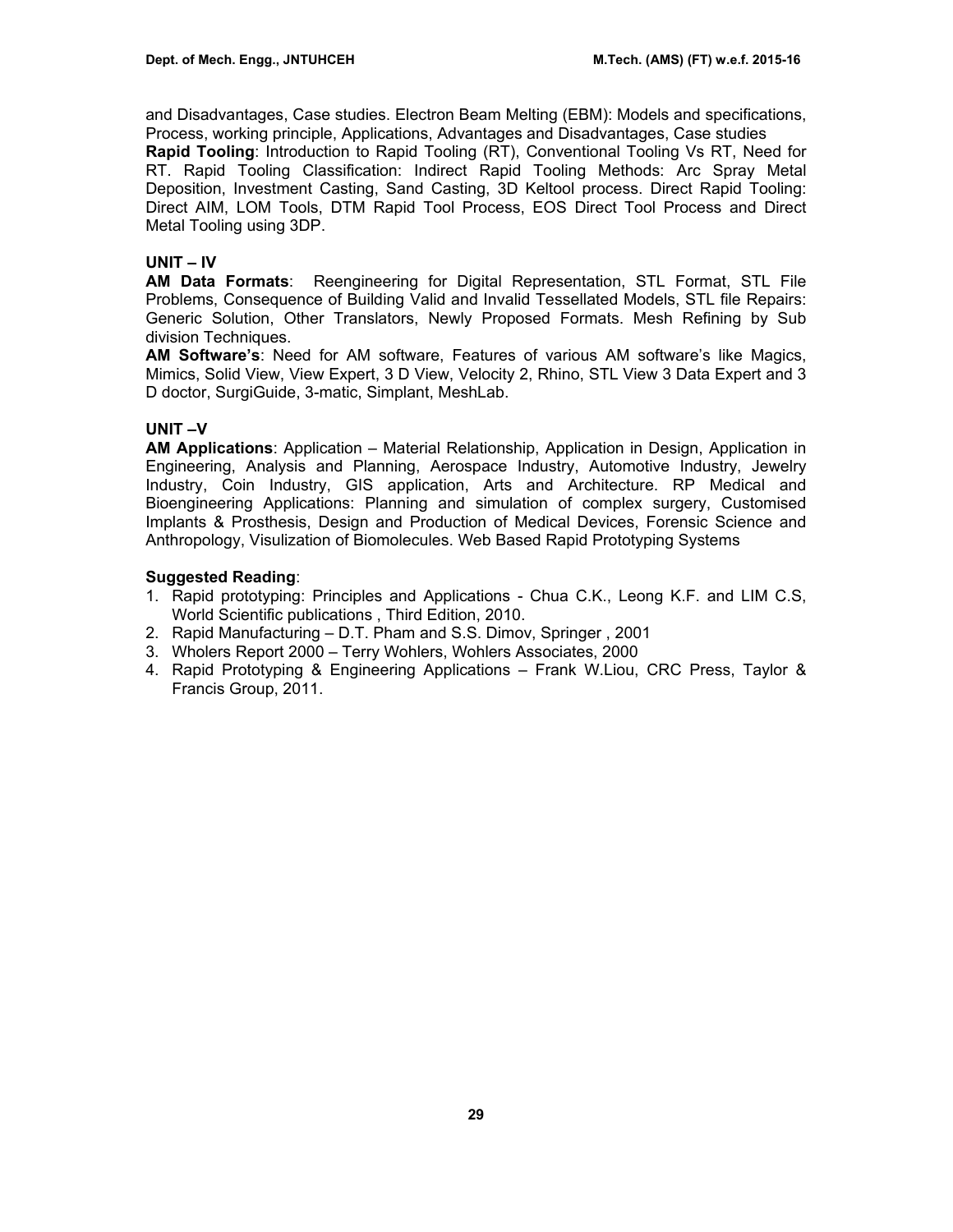**M.Tech. I Year I-Sem (Advanced Manufacturing Systems)** 

| M.Tech. I Year I-Sem (Advanced Manutacturing Systems) | L T P C |  |
|-------------------------------------------------------|---------|--|
|                                                       | 4 0 0 4 |  |

# **PRODUCTION AND OPERATIONS MANAGEMENT (Elective 4)**

**Prerequisites:** Operations Research, Production Planning and Control

### **Objectives:**

- Understand the importance of Production operations management
- Know the aggregate planning & work study and MRP

**Course Outcomes:** At the end of the course, the student is able to

- Understand the importance of production and operations Management, for getting the Competitive edge
- Do value analysis for a given product and design the plant layout for the specified production system.
- Do Aggregate planning, MRP Work study, and scheduling
- able to apply the project management techniques

# **UNIT- I**

**Overview of Production & Operations Management (POM):** Introduction-Definition-Importance- Historical Development of POM-POM scenario today

**Product & Process design**: Role of product development- Product development process-Tools for efficient product development(briefly)- Determination of process characteristics-Types of processes and operations systems- Continuous –Intermittent-Technology issues in process design- Flexible Manufacturing Systems- Automated Material Handling Systems

# **UNIT -II**

**Value Analysis**: Definition - Objectives-Types of Values-Phases- Tools -FAST diagram-Steps- Advantages-Matrix method-Steps.

**Plant Location& Plant layout:** Factors affecting locations decisions-Location planning methods-Location factor rating -Centre of Gravity method-Load distance method. Plant layout- Definition-Objectives-Types of layouts-Design of product layout-Line balance-Terminology-RPW method.

# **UNIT- III**

**Aggregate Planning:** Definition- Objectives-Basic strategies for aggregate production planning- Aggregate production planning method-Transportation model- Master Production Scheduling.

**Material Requirement Planning:** Terminology-Logic-Lot sizing methods-Advantages & **Limitations** 

# **UNIT - IV**

**Work Study:** Work study: method study –definition-objectives-steps-Charts used- Work measurement-Time study- Definition-steps- Determination of standard time- Performance rating- Allowances. Work sampling- steps- comparison with time study.

**Quality Management:** Economics of quality assurance-Control charts for variables and for attributes –Acceptance sampling plans-Total Quality Management-ISO 9000 series standards-Six sigma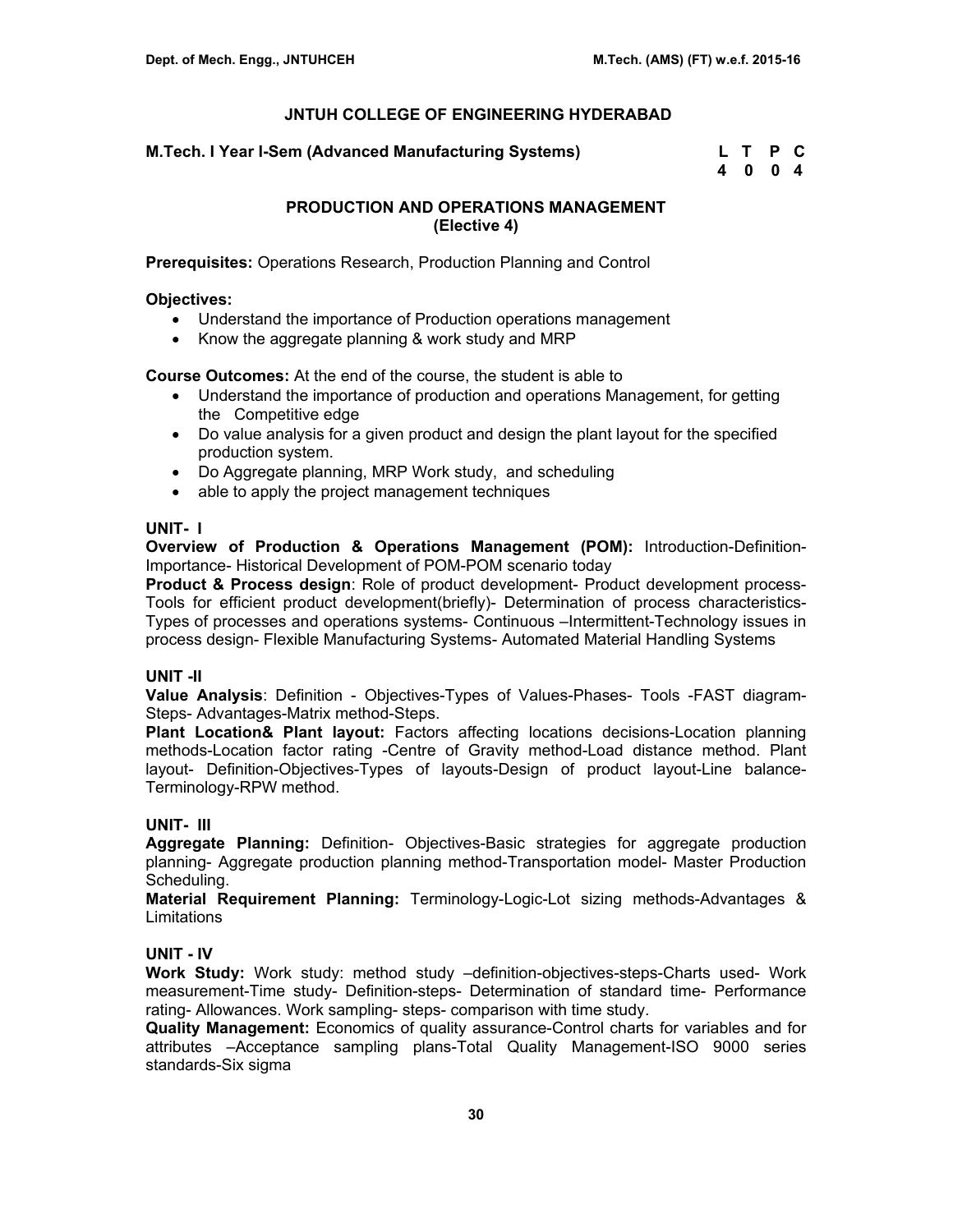# **UNIT - V**

**Scheduling:** Need-basis for scheduling- Scheduling rules- Flow shop & Job shop scheduling. Line of Balance.

**Project management:** PERT- Critical path determination- Probability of completing project in a given time- CPM- Types of floats- Critical path determination- Crashing of simple networks- Optimum project schedule.

# **TEXT BOOKS:**

- 1. Operations Management for Competitive Advantages- Chase Aquinano-TMH,2009
- 2. Operations Management: Theory and Practice: B.Mahadevan Pearson.
- 3. Industrial Engineering and Management: Dr. Ravi Shankar- Galgotia.

# **REFERENCES:**

- 1. Modern Production and Operations Management: Buffa, Wiley
- 2. Theory and Problems in Production and Operations Management: SN Chary TMH.
- 3. Operations Management 8e Process and Value Chains: Lee Krajewskiet. all Pearson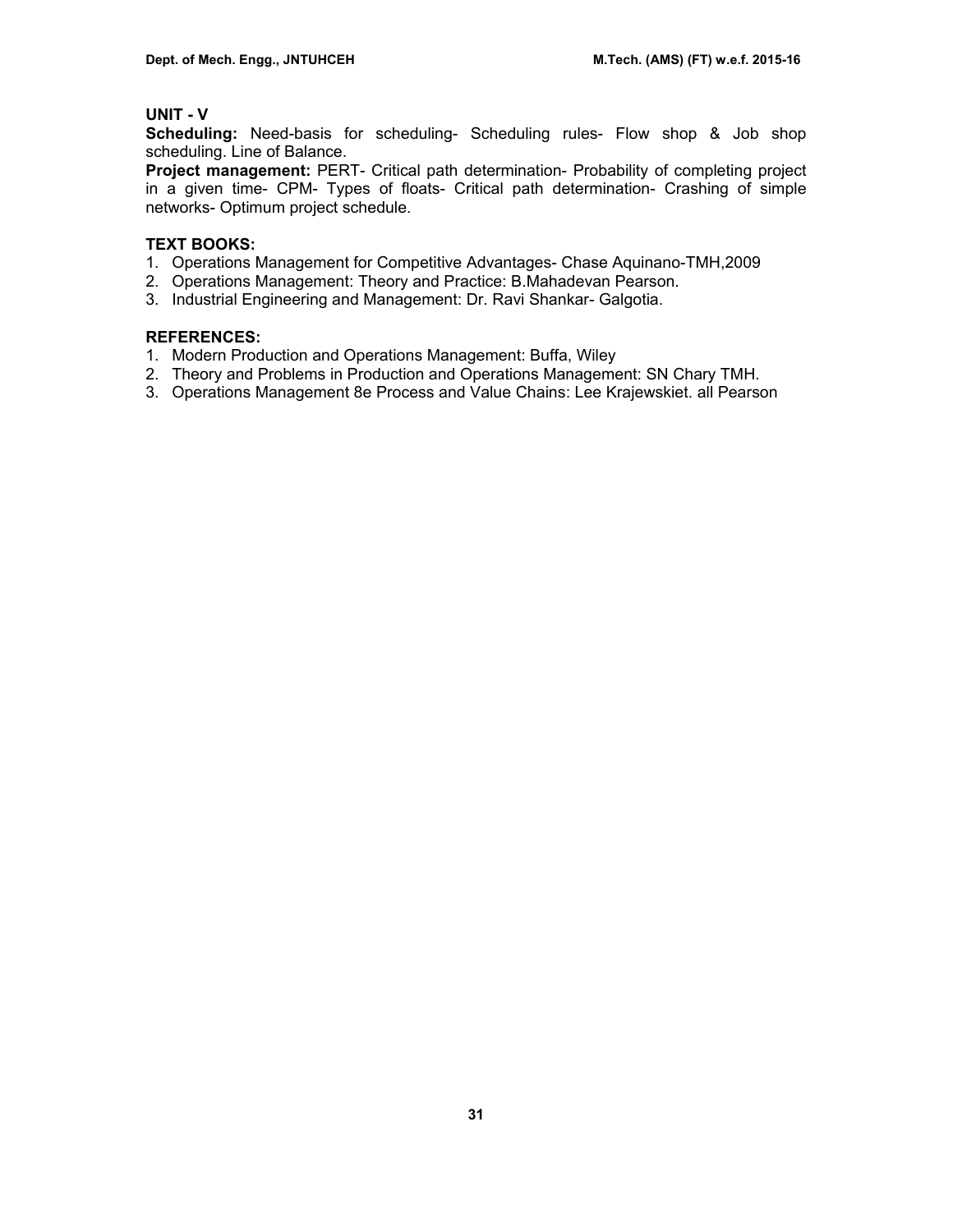**M.Tech. I Year I-Sem (Advanced Manufacturing Systems) L T P C** 

 **0 0 4 2** 

### **ADVANCED MANUFACTURING PROCESSING AND SYSTEMS LAB**

**Prerequisites:** Advanced Manufacturing Process **Course Objectives:** Understand the CNC programming **Course:** Should be able to write a CNC program for given part **Note :** Conduct any Ten exercises from the list given below :

1. Write a program at the machine or off line. Setup the machining operation and perform standardsgiven on lathe operations to develop a simple part (with linear and circular interpolations).



- 2. The bolt on the drawing made of AlMg1 is to be made on a CNC lathe in higher batch quantity. Prepare the manufacturing process with the MTS CNC Simulator including following steps: define workpart zero, set up the processing sequence, determine tools, fixtures and technological data; generate, set up, test and correct the program at the CNC simulator. A bolt with an external diameter of  $\varnothing$ 100 mm and the length of 93 mm is to be clamped for the test.
- 3. The jig plate on the drawing is to be produced on a CNC vertical milling machine from a blank of Al-alloy dimensioned 100 x 100 x 50 mm. Prepare the production on the CNC Simulator, work out the process layout and set-up form.
- 4. The contourplate on the drawing is to be produced on a CNC vertical milling machine from a blank of Al-alloy dimensioned 100 x 70 x 25 mm. Prepare the production on the MTS CNC Simulator, work out the process layout and set-up form.
- 5. Write a program to perform taper turning operations on Al-alloy workpiece of 40mm dia.
- 6. Write a program to perform thread cutting operations on Al-alloy workpiece of 40mm dia.
- 7. Write a program to perform rectangular and circular grooves on Al-alloy workpiece using CNC milling machine.
- 8. Robotic programming using SCARA
- 9. Low cost automation using pneumatic system single cylinder exercise
- 10. Low cost automation using pneumatic system double cylinder exercise
- 11. Metal cutting operations using EDM / ECM
- 12. Metal Cutting operations using AJM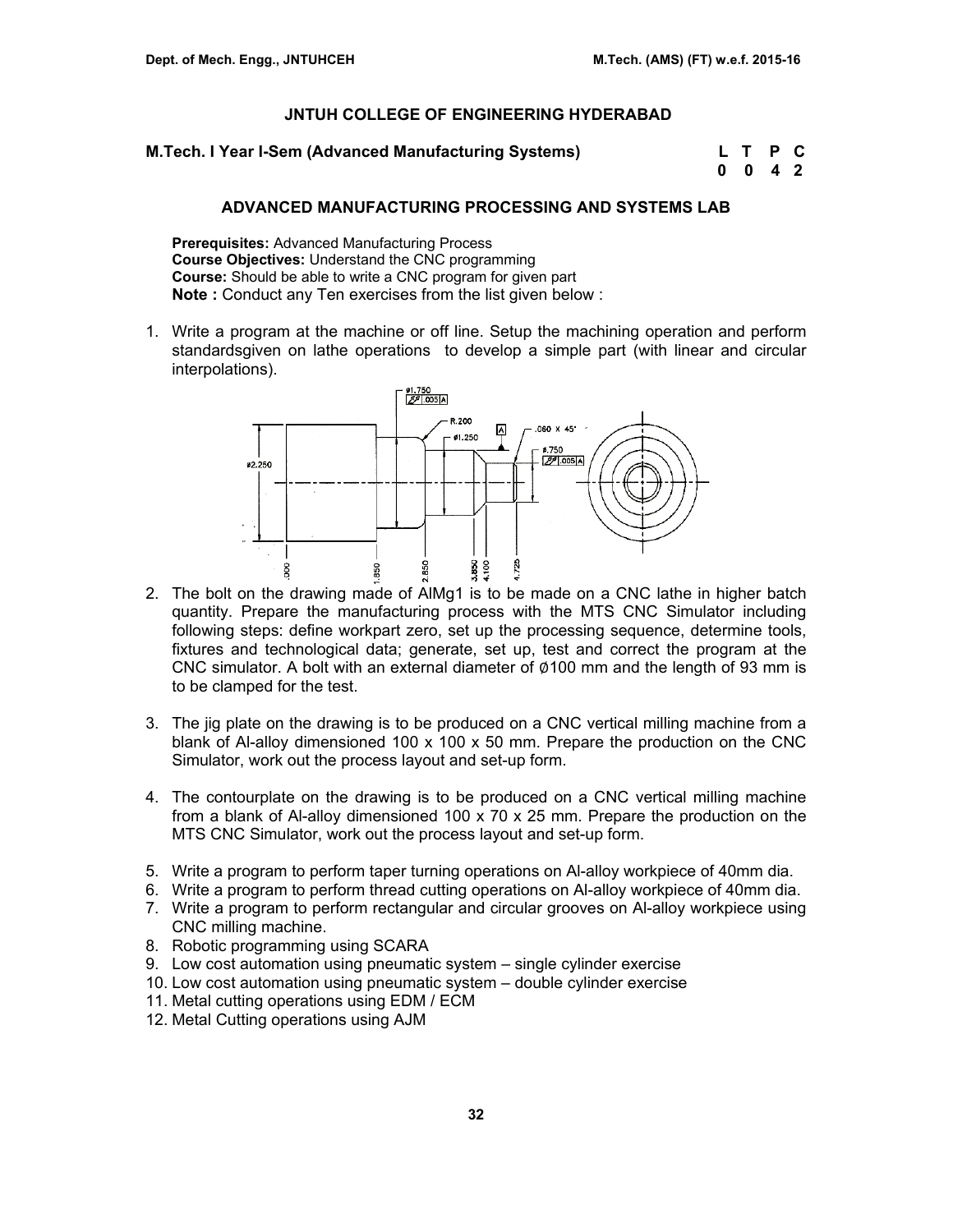**M.Tech. I Year I-Sem (Advanced Manufacturing Systems) L T P C** 

 **0 0 4 2** 

# **SOFT SKILLS LAB (Activity-based)**

# **Prerequisites:** None

# **Course Objectives**

- $\gg$  To improve the fluency of students in English
- $\gg$  To facilitate learning through interaction
- $\gg$  To illustrate the role of skills in real-life situations with case studies, role plays etc.
- $\geq$  To train students in group dynamics, body language and various other activities which boost their confidence levels and help in their overall personality development
- $\geq$  To encourage students develop behavioral skills and personal management skills
- $\gg$  To impart training for empowerment, thereby preparing students to become successful professionals

# **Learning Outcomes**

- **Developed critical acumen and creative ability besides making them industry- ready.**
- **&** Appropriate use of English language while clearly articulating ideas.
- **EXE** Developing insights into Language and enrich the professional competence of the students.
- **Enable students to meet challenges in job and career advancement.**

# **INTRODUCTION**

Definition and Introduction to Soft Skills – Hard Skills vs Soft Skills – Significance of Soft/Life/Self Skills – Self and SWOT Analysis *and*

- **1. Exercises on Productivity Development** 
	- Effective/ Assertive Communication Skills (Activity based)
	- Time Management (Case Study)
	- Creativity & Critical Thinking (Case Study)
	- Decision Making and Problem Solving (Case Study)
	- Stress Management (Case Study)

# **2. Exercises on Personality Development Skills**

- Self-esteem (Case Study)
- Positive Thinking (Case Study)
- Emotional Intelligence (Case Study)
- Team building and Leadership Skills (Case Study)
- Conflict Management (Case Study)
- **3. Exercises on Presentation Skills** 
	- Netiquette
	- Importance of Oral Presentation Defining Purpose- Analyzing the audience-Planning Outline and Preparing the Presentation- Individual & Group Presentation- Graphical Organizers- Tools and Multi-media Visuals
	- One Minute Presentations (Warming up)
	- PPT on Project Work- Understanding the Nuances of Delivery- Body Language – Closing and Handling Questions – Rubrics for Individual Evaluation (Practice Sessions)
- **4. Exercises on Professional Etiquette and Communication** 
	- Role-Play and Simulation- Introducing oneself and others, Greetings, Apologies, Requests, Agreement & Disagreement….etc.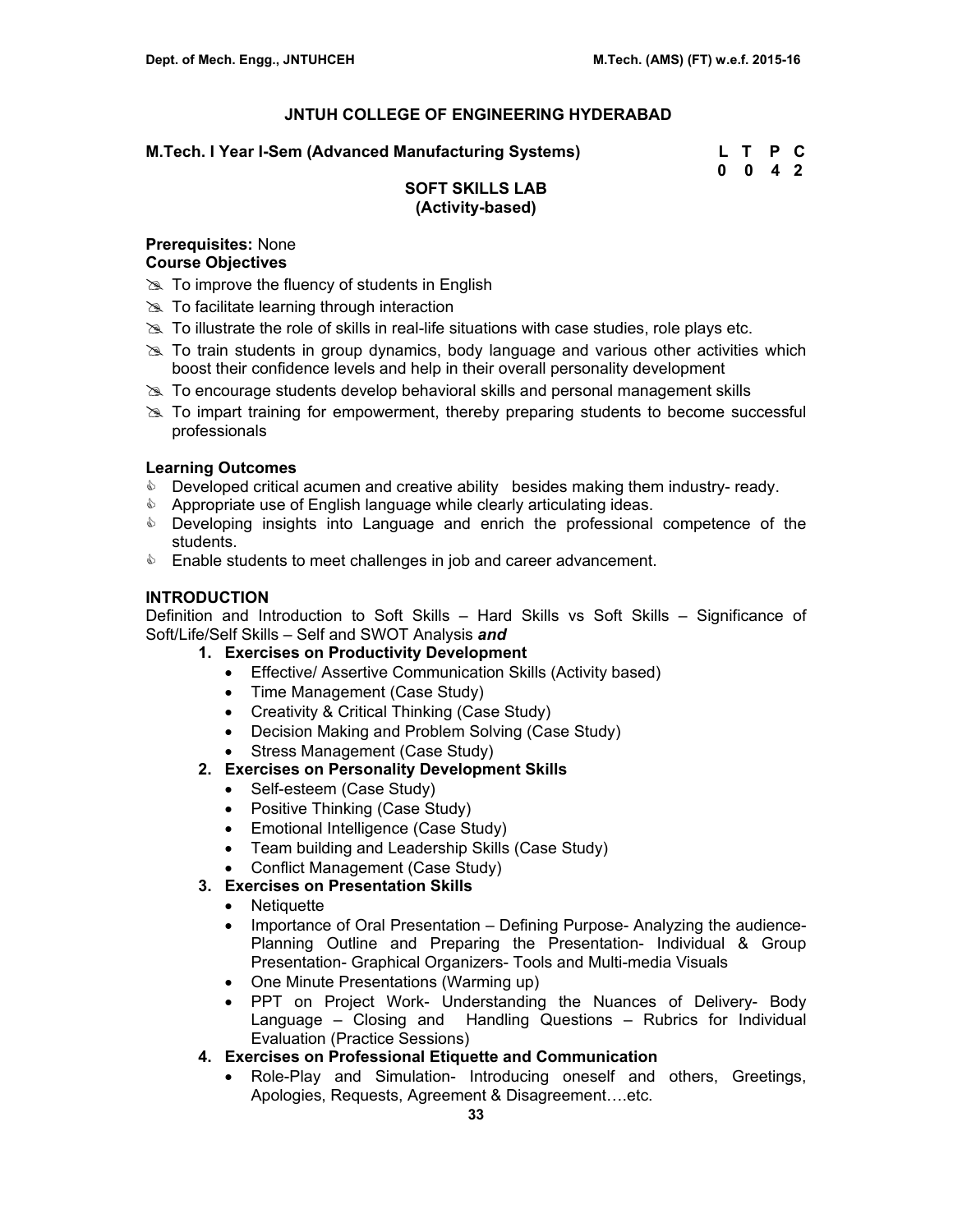- Telephone Etiquette
- Active Listening
- Group Discussions (Case study)- Group Discussion as a part of Selection Procedure- Checklist of GDs
- Analysis of Selected Interviews (Objectives of Interview)
- Mock-Interviews (Practice Sessions)
- Job Application and Preparing Resume
- Process Writing (Technical Vocabulary) Writing a Project Report-Assignments
- **5. Exercises on Ethics and Values**

Introduction –– Types of Values - Personal, Social and Cultural Values - Importance of Values in Various Contexts

- Significance of Modern and Professional Etiquette Etiquette (Formal and Informal Situations with Examples)
- Attitude, Good Manners and Work Culture (Live Examples)
- Social Skills Dealing with the Challenged (Live Examples)
- Professional Responsibility Adaptability (Live Examples)
- Corporate Expectations
- **P** Note: Hand-outs are to be prepared and given to students.
- $\mathcal{F}$  Training plan will be integrated in the syllabus.
- Topics mentioned in the syllabus are activity-based.

# **SUGGESTED SOFTWARE:**

- ) The following software from **'train2success.com'** 
	- o Preparing for being Interviewed
	- o Positive Thinking
	- o Interviewing Skills
	- o Telephone Skills
	- o Time Management
	- o Team Building
	- o Decision making

# **SUGGESTED READING:**

- 1. Alex, K. 2012. *Soft Skills.* S. Chand Publishers
- 2. *Management Shapers*. 2011. Collection of 28 Books by different Authors. Universities Press.
- 3. Sherfield, Robert M. *2005. et al Cornerstone: Developing Soft Skills*. Pearson
- 4. Suresh Kumar,E; Sreehari, P. & Savithri, J. 2011. *Communication Skills and Soft Skills-An Integrated Approach.* New Delhi: Pearson
- 5. The ACE of Soft Skills by Gopalaswamy Ramesh & Mahadevan Ramesh. 2013. Pearson Publishers. New Delhi.
- 6. Patnaik, P. 2011. *Group Discussion and Interview Skills.* New Delhi: Foundation
- *7.* Sudhir Andrews. 2009. *How to Succeed at Interviews.* New Delhi: Tata McGraw Hill
- 8. **Sasikumar, V & Dhamija, P.V. 1993.** *Spoken English A Self-Learning Guide to Conversation Practice.* **New Delhi: Tata McGraw-Hill**
- 9. *Dixson, Richard J. Everyday Dialogues in English. Prentice Hall India Pvt Ltd*
- 10. Mukhopadhyay. L *et al. 2012. Polyskills. New Delhi: CUP India Pvt Ltd*
- 11. Rizvi, M. A. 2005. *Effective Technical Communication.* New Delhi: Tata McGraw Hill
- 12. *The Hindu Speaks on Education* by the Hindu Newspaper
- 13. Naterop, B. Jean and Revell, Rod. 2004. *Telephoning in English*. Cambridge: CUP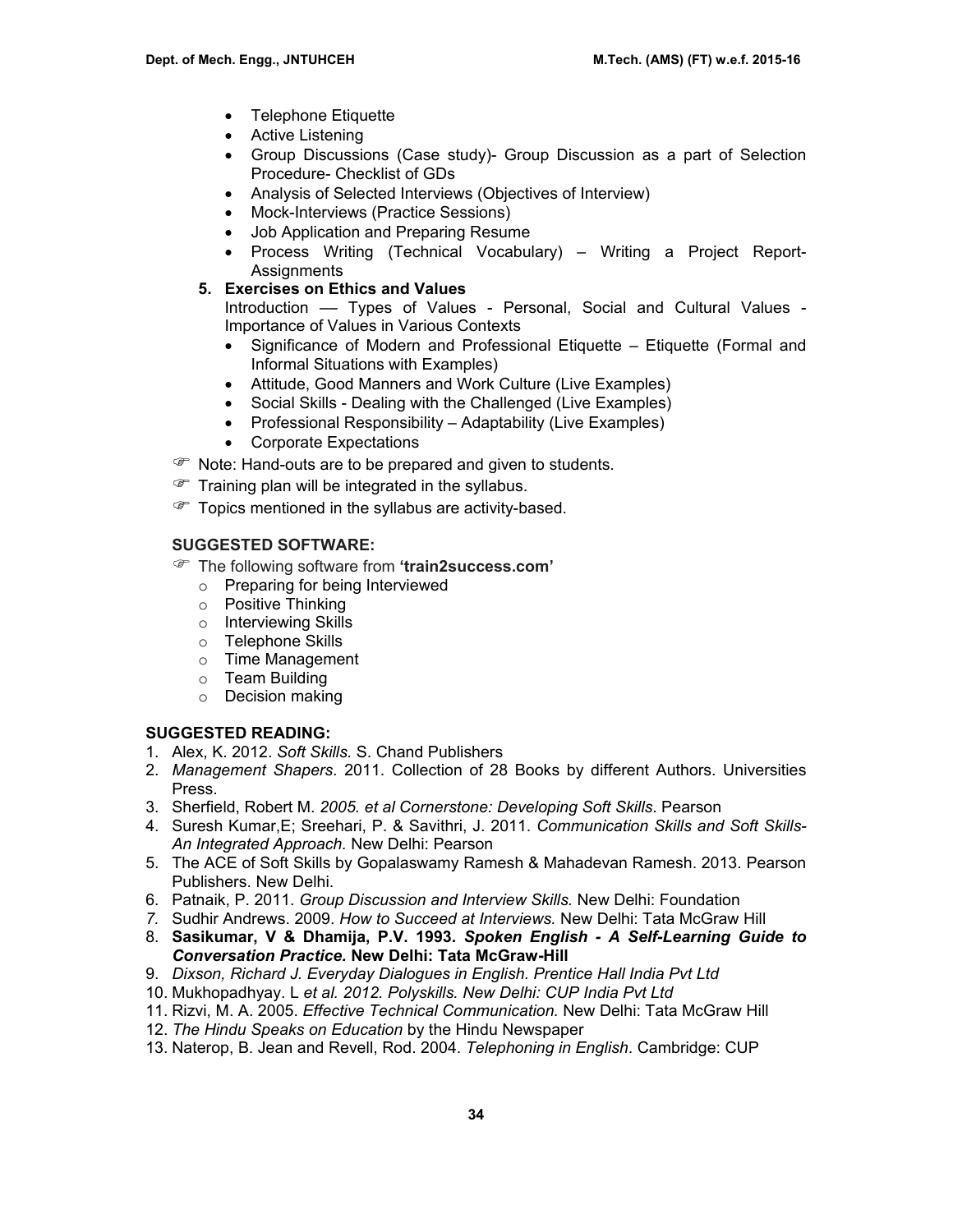#### **M.Tech. I Year II-Sem (Advanced Manufacturing Systems) L T P C**

 **4 0 0 4** 

### **AUTOMATION IN MANUFACTURING**

**Prerequisites:** Advanced Manufacturing Process

#### **Objectives:**

- Lower Cost and Improve Time-to-Market
- Automation investment life-cycle analysis
- Empowered teams of talented employees
- Partnering with automation suppliers
- On-line process analysis
- Procedural process control
- Information integration and data warehousing

**Outcomes:** Student will be able to

- Analyze online processes
- Understand how to lower the cost & improve the time to market
- Analyze life cycles of a product

The importance of Information integration and data warehousing

#### **UNIT-I:**

**Introduction to Automation:** Automation in Production Systems-Automated Manufacturing Systems, Computerized Manufacturing Support Systems, Reasons for Automation, Automation Principles and Strategies. Manufacturing operations, Production Concepts and Mathematical Models. Costs of Manufacturing Operations, Basic Elements of an Automated Systems, Advanced Automation Functions, Levels of automation.

#### **UNIT-II:**

**Introduction to Material Handling**, Overview of Material Handling Equipment, Considerations in Material Handling System Design, The 10 Principles of Material Handling. Material Transport Systems, Automated Guided Vehicle Systems, Monorails and other Rail Guided Vehicles, Conveyor Systems, Analysis of Material Transport Systems. Storage Systems, Storage System Performance, Storage Location Strategies, Conventional Storage Methods and Equipment, Automated Storage Systems, Engineering Analysis of Storage Systems. Automatic data capture-overview of Automatic identification methods, bar code technology, other ADC technologies.

#### **UNIT -III:**

**Manual Assembly Lines** - Fundamentals of Manual Assembly Lines, Alternative Assembly Systems, Design for Assembly, Analysis of Single Model Assembly Lines, Line balancing problem, largest candidate rule, Kilbridge and Wester method, and Ranked Positional Weights Method, Mixed Model Assembly Lines, Considerations in assembly line design.

# **UNIT-IV:**

**Transfer lines**, Fundamentals of Automated Production Lines, Storage Buffers, and Applications of Automated Production Lines. Analysis of Transfer Lines with no Internal Storage, Analysis of Transfer lines with Storage Buffers.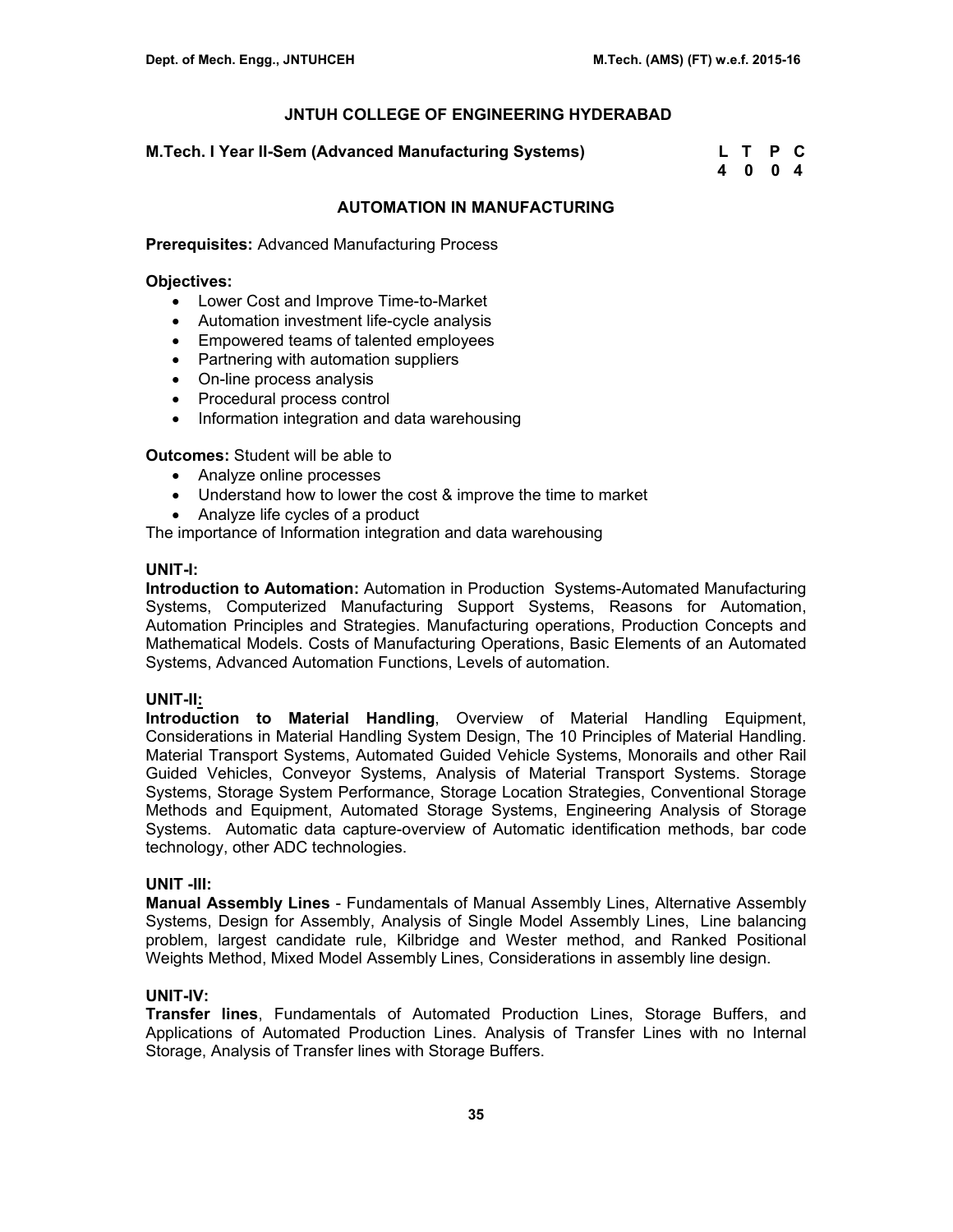# **UNIT-V:**

**Automated Assembly Systems**, Fundamentals of Automated Assembly Systems, Design for Automated Assembly, and Quantitative Analysis of Assembly Systems - Parts Delivery System at Work Stations, Multi- Station Assembly Machines, Single Station Assembly Machines , Partial Automation.

# **TEXT BOOKS:**

1. Automation, Production systems and computer integrated manufacturing, Mikel P. Groover/ Pearson Eduction.

# **REFERENCE BOOKS:**

- 1. CAD CAM : Principles, Practice and Manufacturing Management / Chris Mc Mohan, Jimmie Browne / Pearson edu. (LPE)
- 2. Automation, Buckinghsm W, Haper& Row Publishers, New York, 1961
- 3. Automation for Productivity, Luke H.D, John Wiley & Sons, New York, 1972.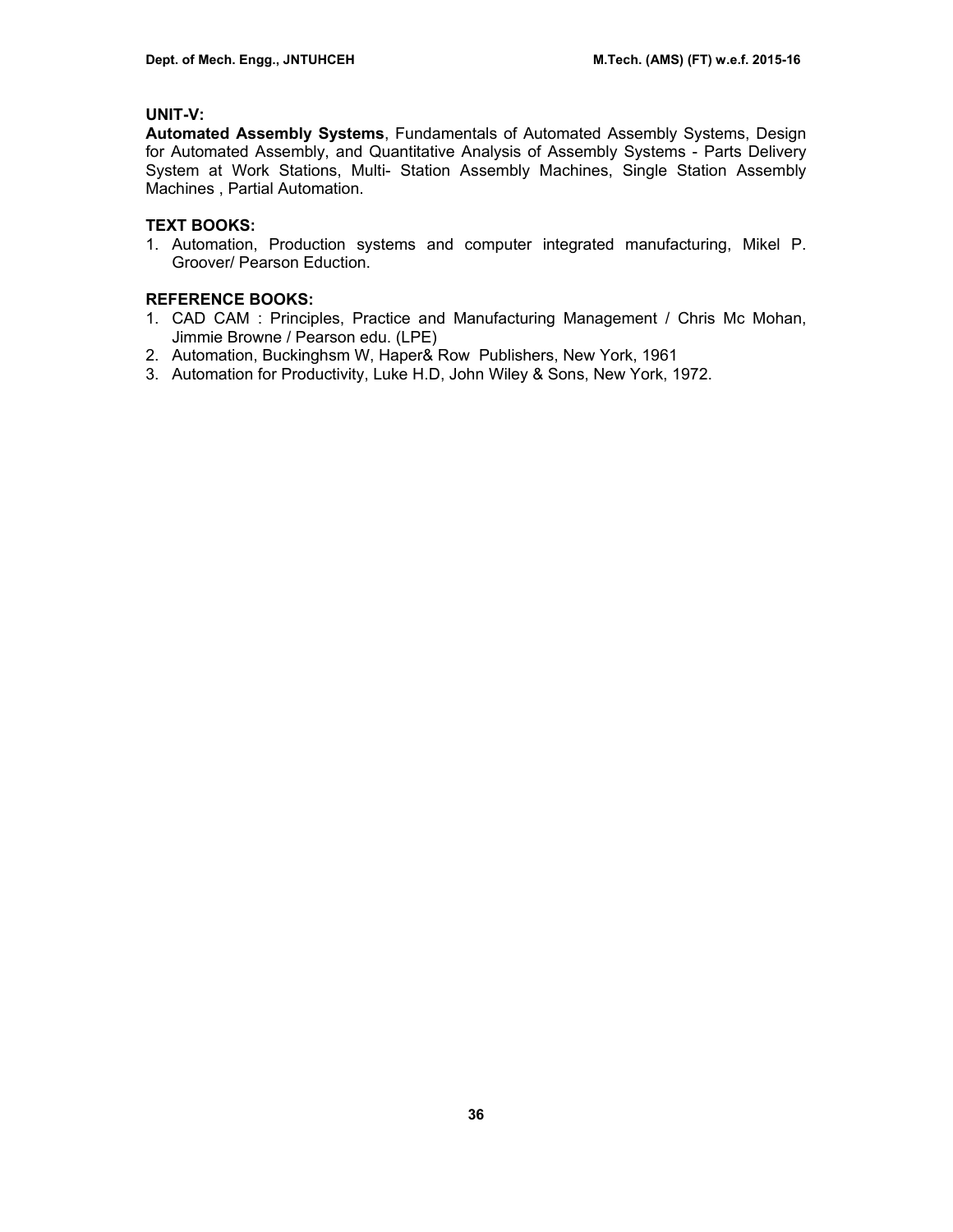### **M.Tech. I Year II-Sem (Advanced Manufacturing Systems)**

| M.Tech. I Year II-Sem (Advanced Manufacturing Systems) | L T P C |  |
|--------------------------------------------------------|---------|--|
|                                                        | 4004    |  |

# **GEOMETRIC MODELING**

#### **Prerequisites:** CAD/CAM

#### **Objectives:**

- Making the student understand how graphics created in computer world is the main goal of this course.
- Using colors in different places and for different objects is also one of the goals of the course.
- Learning how to rescale, transmit (shift), shear (skew), and rotate different graphical objects is another goal.
- Animating some simple graphics is the last aim of the course.

**Course Outcomes:** After doing this course, the student should be able to

- Do 2D & 3D transformations
- Develop cubic splines, Bezerr curves and B-spline curves
- Write equations of surfaces, quadratic surfaces and analyze mathematically

#### **Unit – I:**

**Geometrical Modeling:** Introduction, History, Geometrical representation, Linear Algebra Boolean Algebra, Vectors, Matrices, Equations for curves- Intrinsic and Explicit ,parametric equations of curves ,conic curves and points on curves, Problems

# **Unit – II:**

**Transformations:** 2-D and 3D Transformations, translation, Rotation, Homogeneous space, Scaling, stretching, Mirror reflection, Composite Transformations and problems

# **Unit – III:**

**Cubic splines:** Algebraic and geometric force of cubic spline, parametric space of a curve, blending functions, Problems

**Bezier curves:** Berustein's polynomials, equations, control points, convex hull property, truncating and subdividing composite and Rational Bezier curves, Problems

**B-Spline curves:** Uniform and non-uniform B-Spline basis functions, quadratic and cubic Bspline basis functions, NURBS, Problems

# **Unit – IV:**

**Surfaces:** Explicit and Implicit equations of surfaces, quadratic surfaces, parametric equation of surfaces, Curve Nets and Embedded Curves, Generation, Mathematical Analysis, Applications of Bezier and B-Spline Surfaces, Surface patches. Problems

# **Unit – V:**

**Solids:** Parametric and Tricubicsolids, sweep solids, Topology of models, graph and boolean based models. Constructive solid Geometry (CSG), B-rep models. Problems

#### **Text Books:**

- 1. Geometric Modeling by Micheal E. Mortenson, Third Edition, McGraw Hill Publishers
- 2. CAD/CAM concepts and Applications, Alavala, PHI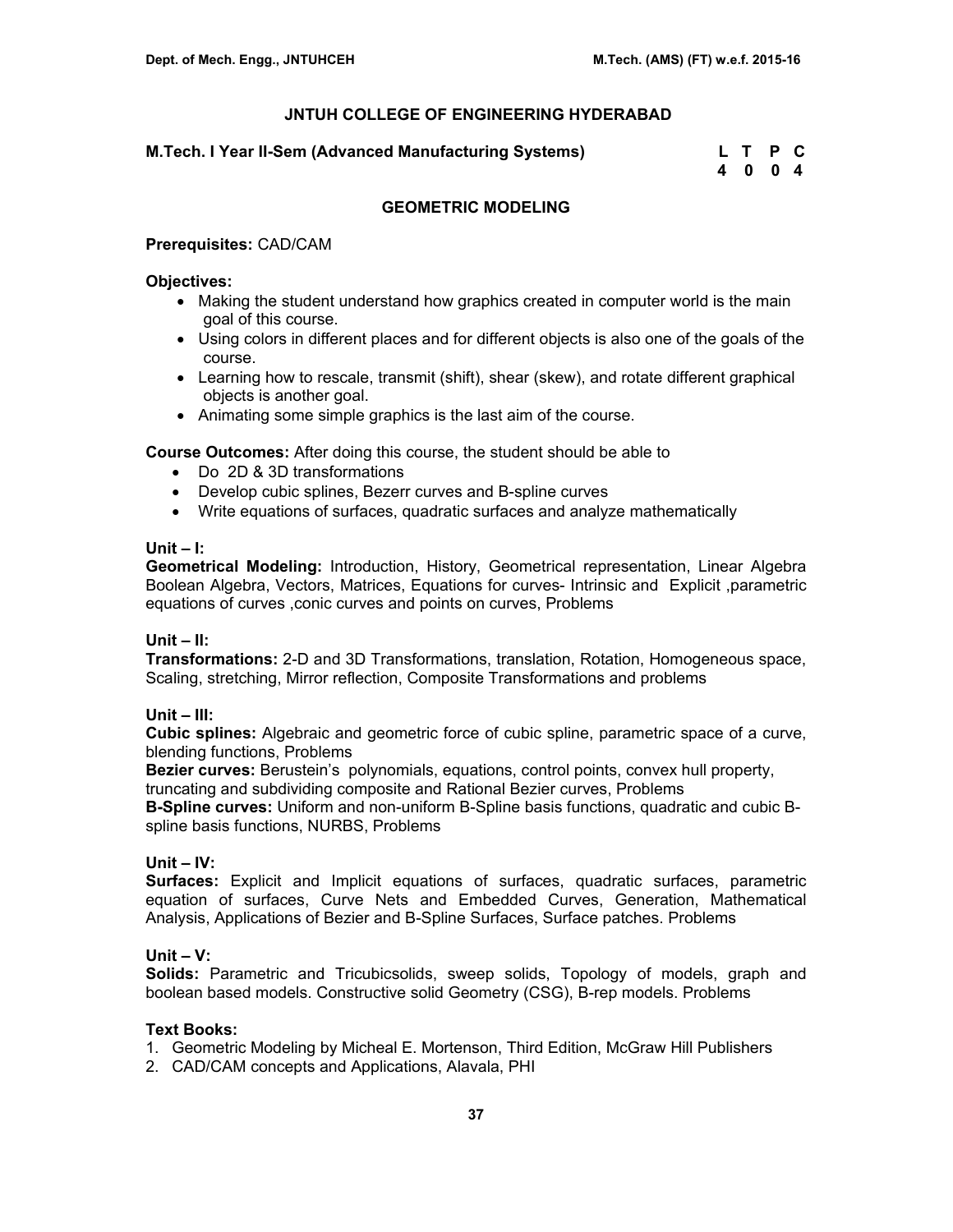# **References:**

- 1. Curves and surfaces for CAGD, Fifth Edition by Gerald Farin, Elsevier, India
- 2. Computer Graphics, Alavala, PHI, New Delhi
- 3. CAD/CAM by Ibrahim Zeid, Tata McGraw Hill.
- 4. Elements of Computer Graphics by Roger & Adams, Tata McGraw Hill.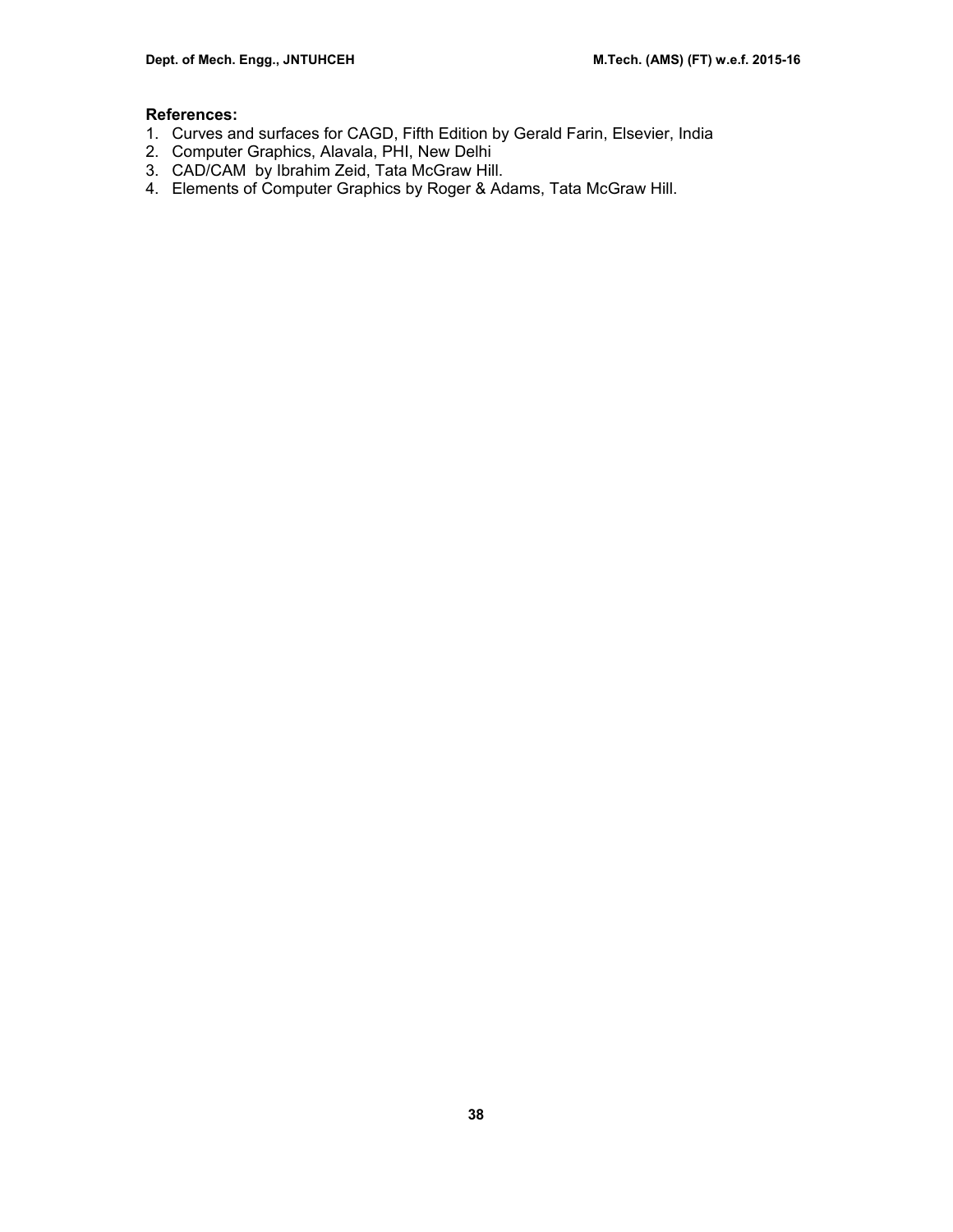### **M.Tech. I Year II-Sem (Advanced Manufacturing Systems)**

| M.Tech. I Year II-Sem (Advanced Manufacturing Systems) | L T P C |  |
|--------------------------------------------------------|---------|--|
|                                                        | 4004    |  |

#### **FINITE ELEMENT METHODS (Elective – 5)**

#### **Perquisites:** None

#### **Objectives:**

- To equip students with fundamentals of finite element principles.
- To enable them to understand the behavior of various finite elements and to be able to select appropriate elements.
- To solve physical and engineering problems with emphasis on structural and thermal engineering applications.

**Course Outcomes:** At the end of the course, the student will be able to

- Understand the Finite Element Formulation procedure for structural Problems.
- Understand the representation and assembly considerations for Beam and Frame elements.
- Analyze Plane stress, Plane strain, axi-symmetric Problems.
- Formulate and solve simple heat transfer and fluid mechanics problems
- Identify significant applications of FEM in Manufacturing.

# **UNIT - I**

Introduction to FEM: basic concepts, application of FEM, general description, advantages of FEM, comparison of FEM with other methods : finite difference method, variational method, Galerkin Method, basic element shapes, interpolation function. Virtual energy principle, properties of stiffness matrix, treatment of boundary conditions, solution of system of equations, shape functions and characteristics, basic equations of elasticity, strain displacement relations.

# **UNIT - II**

1-D structural problems : axial bar element – stiffness matrix, load vector, temperature effects, quadratic shape function, analysis of trusses – plane truss and space truss elements, Analysis of beams – Hermite shape functions, stiffness matrix, load vector problems, analysis.

# **UNIT - III**

2-D problems – CST, force terms, stiffness matrix and load vector, boundary conditions, Isoparametric element, Quadric element, shape functions, Numerical Integration, 3-D problems – Tetrahedran element, Jacobian matrix, stiffness matrix.

# **UNIT - IV**

Scalar field problems – 1-D Heat conduction – 1-D fin element – 2-D heat conduction problems, torsion.

# **UNIT - V**

Dynamic considerations, Dynamic equations, consistent mass matrix, Eigen values, Eigen vector, natural frequencies, mode shapes, modal analysis.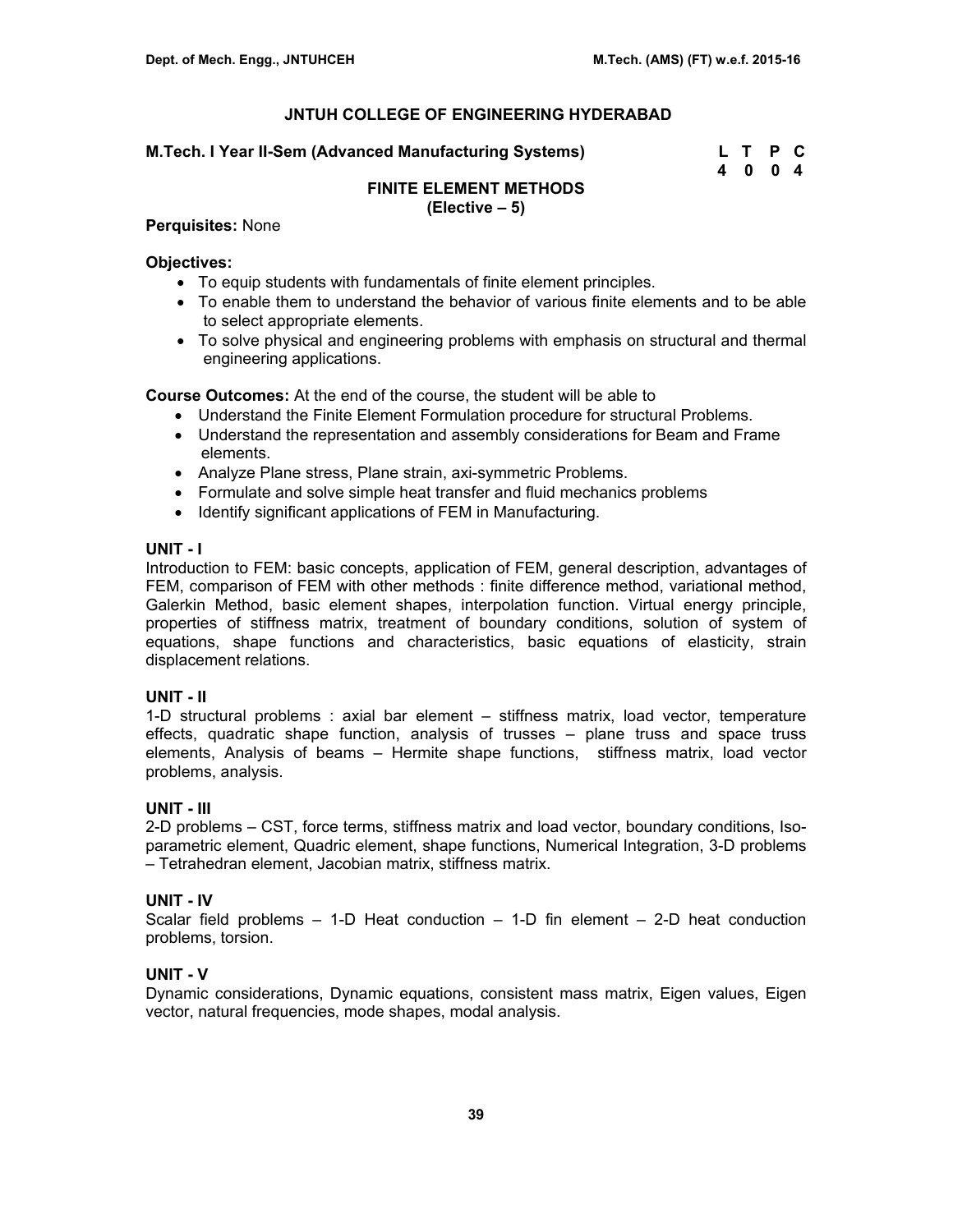# **TEXT BOOKS**

- 1. Finite Element Methods, Alavala, PHI
- 2. Introduction to finite elements in engineering Tirupathi K. Chandrupatla and Ashok D. Belagundu.

# **REFERENCE BOOKS :**

- 1. An Introduction to Finite Element Methods S.S. Rao Pegamon, New York.
- 2. The Finite element method in Engineering science O.C. Aienkowitz, Mc. Graw Hill.
- 3. Concepts and applications of finite element analysis Robert Cook.
- 4. Finite Element Methods in Engineering analysis K.J. Bathe.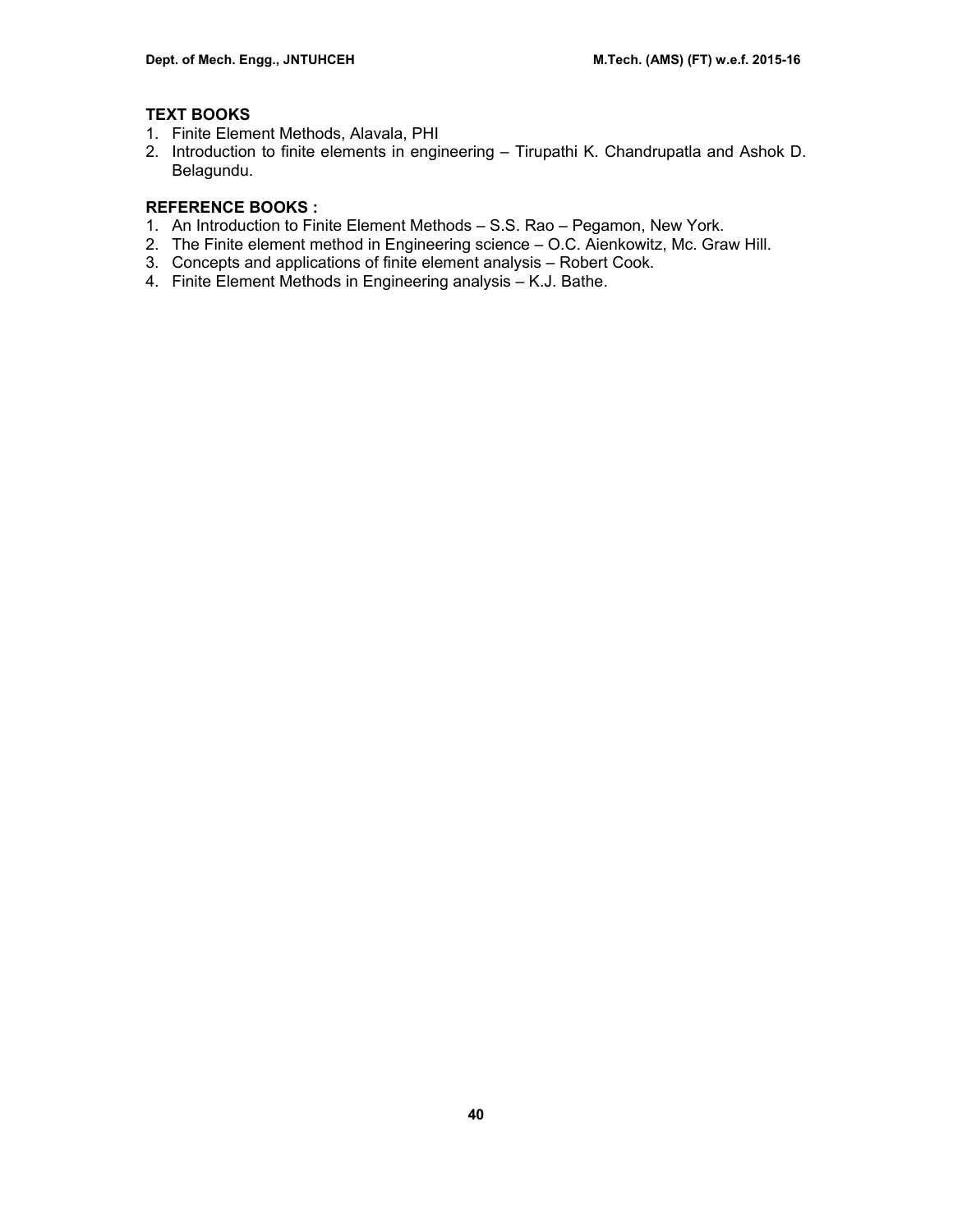**M.Tech. I Year II-Sem (Advanced Manufacturing Systems)** 

| M.Tech. I Year II-Sem (Advanced Manufacturing Systems) | L T P C |  |
|--------------------------------------------------------|---------|--|
|                                                        | 4 0 0 4 |  |

# **QUALITY ENGINEERING IN MANUFACTURING (Elective – 5)**

**Prerequisites:** Metrology and machine tools

#### **Objectives:**

- To impart through knowledge in various latest measurement systems such as laser metrology, coordinate measuring machines and electro-optical devices.
- To train them in the area of precision and quality manufacturing.

 **Course Outcomes:** At the end of the course students will be able to

- Apply quality systems, principles, concepts,
- Utilize appropriate math, measurement and statistical tools.
- Technology to improve processes, product quality, and to enhance productivity.

# **UNIT- I**

**LASER METROLOGY AND PRECISION INSTRUMENTS** Introduction – types of lasers – laser in engineering metrology – metrological laser methods for applications in machine systems – Interferometry applications – speckle interferometry – laser interferometers in manufacturing and machine tool alignment testing – laser Doppler technique – laser Doppler anemometry - Laser telemetric systems – detection of microscopic imperfections on high quality surface Pitter NPL gauge interferometer – classification of optical scanning systems – high inertia laser scan technique – rotating mirror technique vibrational deflectors – refractive and diffractive scanners. – laser gauging – bar coding – laser dimensional measurement system.

# **UNIT- II**

 **CO-ORDINATE MEASURING SYSTEM** Co-ordinate metrology – CMM configurations – hardware components – software – Probe sensors – Displacement devices – performance evaluations – software – hardware – dynamic errors – thermal effects diagram – temperature variations - environment control – applications – Roll of CMM in reverse engineering.

# **UNIT- III**

 **OPTO ELECTRONICS AND VISION SYSTEM**Opto electronic devices – CCD – On-line and in-process monitoring in production - applications - image analysis and computer vision – Image analysis techniques – spatical feature – Image extraction – segmentation – digital image processing – Vision system for measurement – Comparison laser scanning with vision system

# **UNIT- IV**

 **QUALITY IN MANUFACTURING AND DESIGN ENGINEERING** Importance of manufacturing planning for quality – initial planning and concept of quality – self controls – defining quality responsibilities on the factory flow – automated manufacturing – overall view of manufacturing planning – process quality audits – Opportunities for improvement in product design – early warning concepts and design assurance – design for basic functional requirements – design for reliability – availability – designing for manufacturability and safety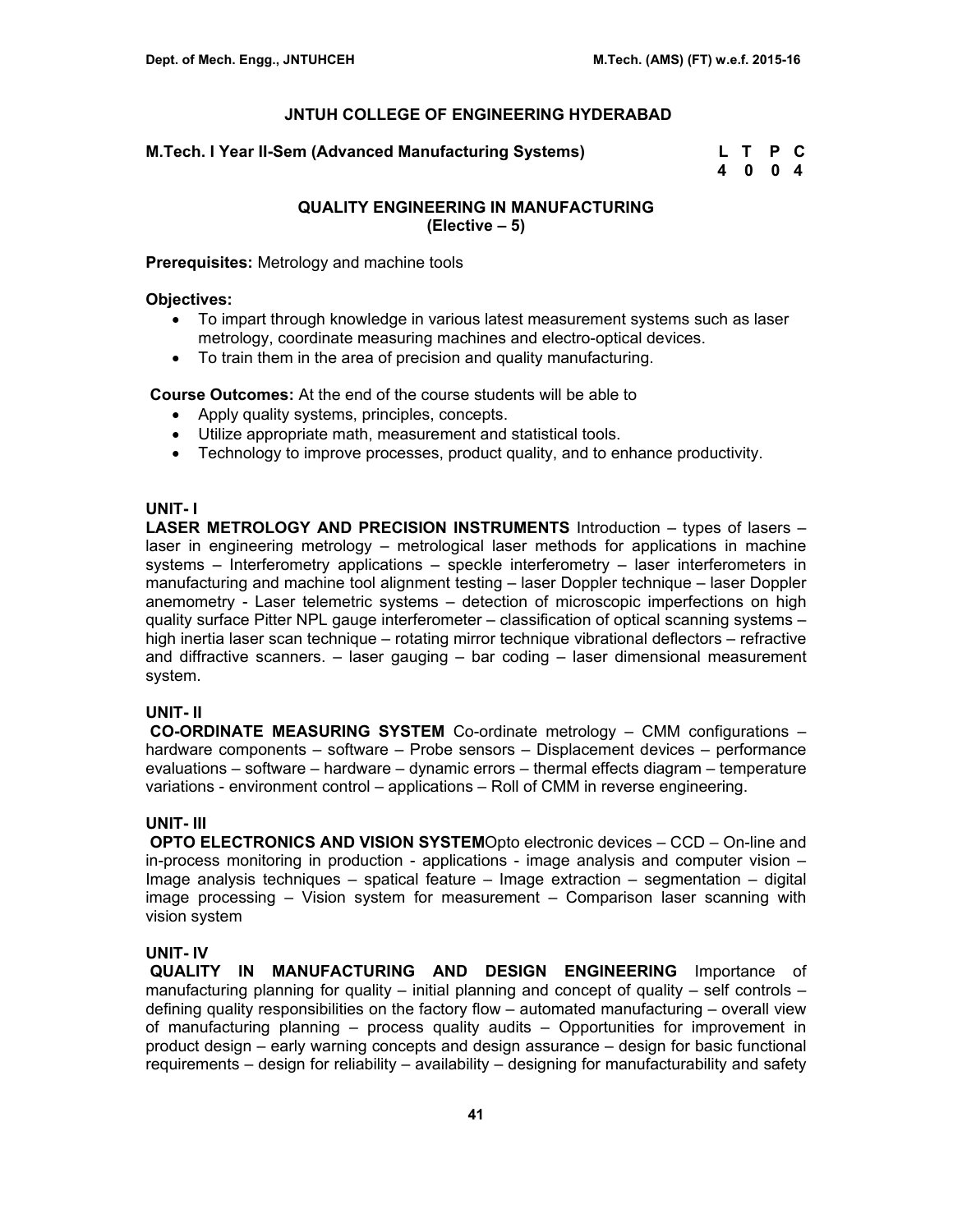– cost of quality – design review - concurrent engineering – improving the effectiveness of product development.

# **UNIT –V**

 **QUALITY MANAGEMENT SYSTEM AND CONTINUOUS IMPROVEMENT** Need for quality management system – design of quality management system – quality management system requirements – ISO 9001 and other management system and models – basic quality engineering tools - statistical process control – techniques for process design and improvement – Taguchi methods for process improvement – six sigma.

# **REFERENCES**:

- 1. Oakland J.S. Total Quality Management Text with cases, Butter worth Heinemann An imprint of Elseiver, First Indian Print, New Delhi 2005.
- 2. Elanchezhian.C, VijayaRamnath.B and Sunder Selwyn, T., Engineering Metrology, Eswar Press, Chennai, 2004.
- 3. ZuechNello, Understanding and Applying Machine Vision, Marcel Dekker, Inc, 2000
- 4. John A. Bosch, Giddings and Lewis Dayton, Co-ordinate Measuring Machines and Systems, Marcel Dekker, Inc, 1999.Juran J.M. and Gyna F.M., Quality Planning and Analysis, Tata-McGraw Hill, New Delhi, 1995.
- 5. Awcock, G.J. and Thomas R, Applied Image Processing, Mc.Graw Hill, Inc. 1996.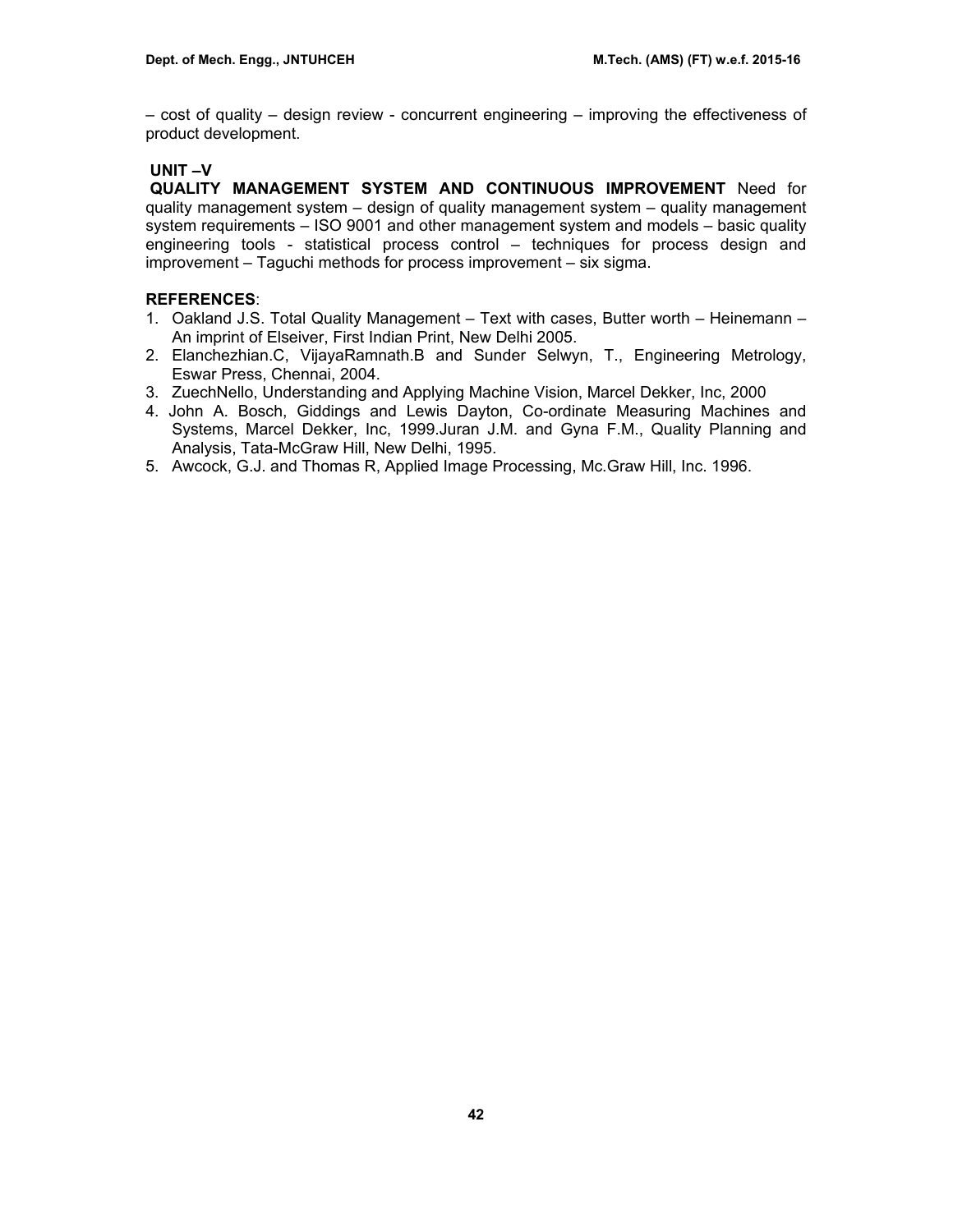| M.Tech. I Year II-Sem (Advanced Manufacturing Systems) | L T P C |  |
|--------------------------------------------------------|---------|--|
|                                                        | 4004    |  |

# **MANUFACTURING SYSTEMS, SIMULATION MODELLING AND ANALYSIS (Elective-5)**

**Prerequisites:** Operations Research, Optimization Techniques and Applications and Probability Statistics.

#### **Objectives:** None

**Course Outcomes:** After doing this course, a student should be able to

- Identify a type of system based on type of its dynamics, ways of analyzing system
- Develop simulation model for dynamic discrete-event stochastic system and analyze for specified steady-state performance measures

#### **UNIT - I**

System – ways to analyze the system – Model - types of models – Simulation – Definition – Types of simulation models – steps involved in simulation – Advantages & Disadvantages. Parameter estimation – estimator – properties – estimate – point estimate – confidence interval estimates – independent – dependent – hypothesis – types of hypothesis- steps – types 1& 2 errors – Framing – strong law of large numbers.

# **UNIT - II**

Building of Simulation model – validation – verification – credibility – their timing – principles of valid simulation Modeling – Techniques for verification – statistical procedures for developing credible model.Modeling of stochastic input elements – importance – various procedures – theoretical distribution – continuous – discrete – their suitability in modeling.

# **UNIT - III**

Generation of random variates – factors for selection – methods – inverse transform – composition – convolution – acceptance – rejection – generation of random variables – exponential – uniform – weibull – normal Bernoullie – Binomial – uniform – poisson. Simulation languages – comparison of simulation languages with general purpose languages – Simulation languages vs Simulators – software features – statistical capabilities – G P S S – SIMAN- SIMSCRIPT –Simulation of M/M/1 queue – comparison of simulation languages.

# **UNIT - IV**

Output data analysis – Types of Simulation w.r.t output dat analysis – warmup period- Welch algorithm – Approaches for Steady – State Analysis – replication – Batch means methods – comparisons

# **UNIT –V**

Applications of Simulation – flow shop system – job shop system –  $M/M/1$  queues with infinite and finite capacities – Simple fixed period inventory system – Newboy paper problem.

# **TEXT BOOKS:**

- 1. Simulation Modelling and Analysis / Law, A.M.& Kelton / McGraw Hill, 2<sup>nd</sup> Edition, New York, 1991.
- 2. Discrete Event System Simulation / Banks J. & Carson J.S., PH / Englewood Cliffs, NJ, 1984.
- 3. Simulation of Manufacturing Systems / Carrie A. / Wiley, NY, 1990.
- 4. A Course in Simulation / Ross, S.M., McMillan, NY, 1990.
- 5. Simulation Modelling and SIMNET / Taha H.A. / PH, Englewood Cliffs, NJ, 1987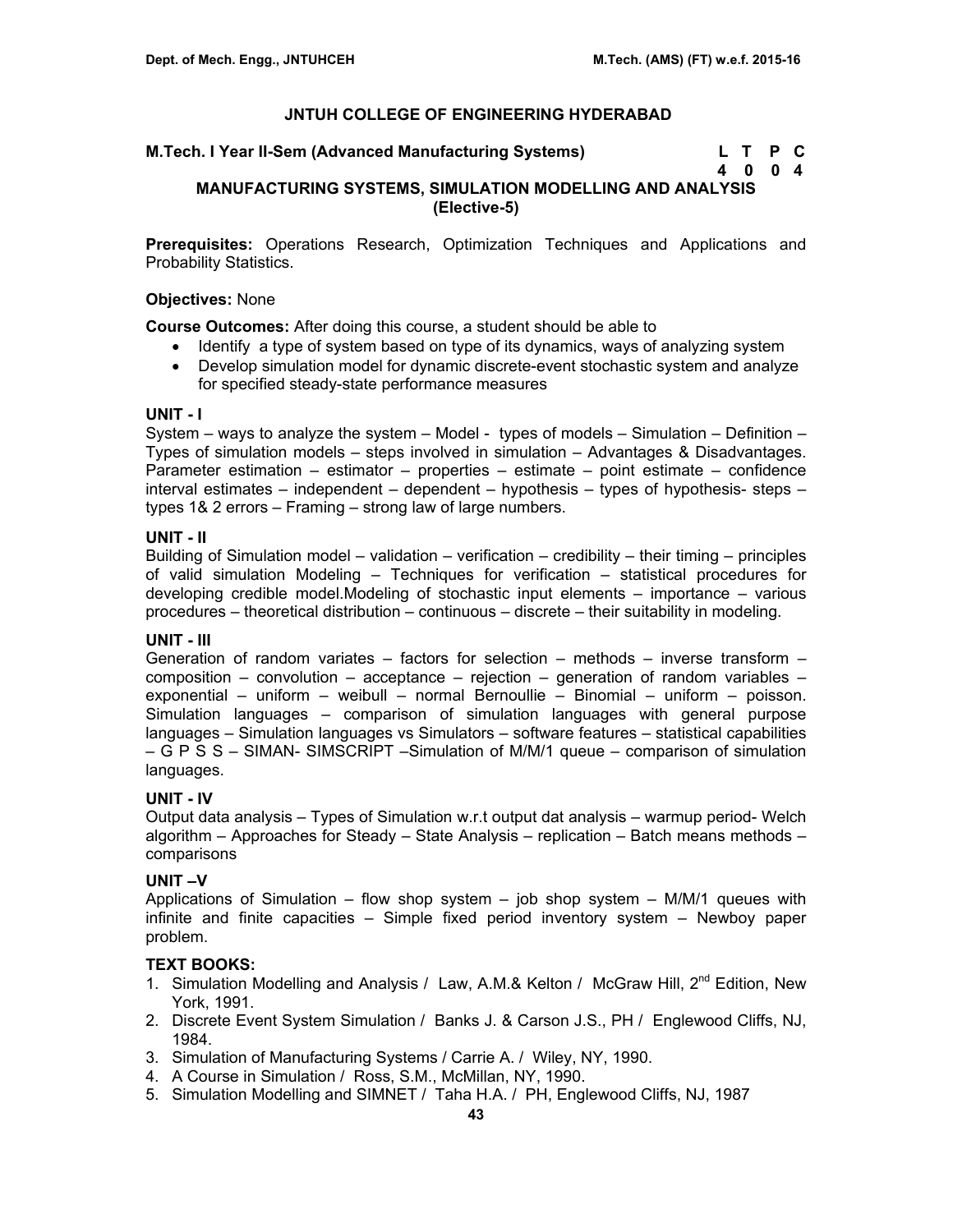#### **M.Tech. I Year II-Sem (Advanced Manufacturing Systems)**

| M.Tech. I Year II-Sem (Advanced Manufacturing Systems) | L T P C |  |
|--------------------------------------------------------|---------|--|
|                                                        | 4004    |  |

### **PRODUCT DESIGN AND DEVELOPMENT (Elective-6)**

**Prerequisites:** Production Technology

#### **Course Objectives:**

- Understand the customer requirements
- Understand the concept of generation and selection by various methods.
- Understand the Product architecture & Industrial design

#### **Course Outcomes:**

- After doing this course, the student should be able to understand the need of Industrial Product & Development, customer needs & Design aspects of new products.
- Able to involve customer into the development of new products and managing requirements.
- Able to understand the design of experiments and technical analysis.
- Know product architecture.
- Investigate the customer requirement and survey of problems.
- Design for manufacture and do prototyping.

# **UNIT- I**

**Introduction:** Need for IPPD – strategic importance of product development – integration of customer, designer, material supplier and process planner, Competitor and costumer – behavior analysis

Understanding customer – promoting customer understanding – involve customer in development and managing requirements – Organization – process management and improvement – Plan and establish product specification.

#### **UNIT- II**

**Concept generation and concept selection**: Activity of concept generation – Structured approaches – Five step Method: clarify – Search-Externally and internally – explore systematically – reflect on the solutions and processes – **Concept selection** – Integral part of PDD process-methodology – benefits.

#### **UNIT- III**

**Product architecture**: Implications – Product change – variety – component standardization – product performance – manufacturability

**Industrial design**: Assessing the need for industrial design, impact – design process Integrate design process – assessing the quality of industrial design. ROBUST DESIGN-introduction, various steps in robust design.

#### **UNIT- IV**

Investigation of customer needs – conceptualization – refinement – management of the industrial design process – technology driven products – user – driven products – assessing the quality of industrial design.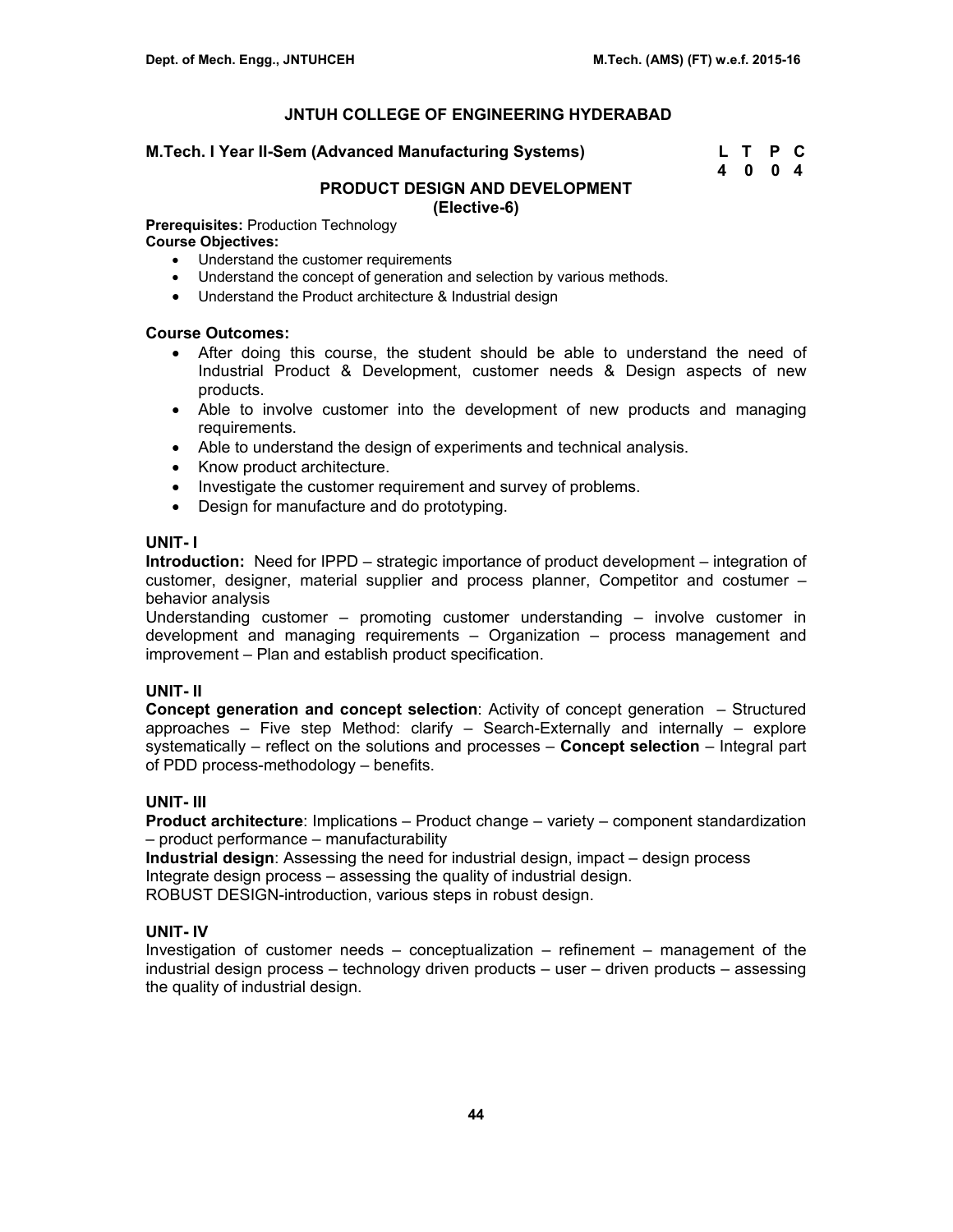# **UNIT –V**

**Design for manufacturing:** Definition – Estimation of Manufacturing cost – reducing the component costs and assembly costs –cost of supporting production. Minimizing System complexity.

**Prototyping:** Prototype basics – Principles of prototyping – planning for prototypes – Economic analysis.

Understanding and representing tasks – baseline project planning – accelerating the project execution.

# **TEXT BOOKS**

- 1. Product Design and Development / Kari T. Ulrich and Steven D. Eppinger /McGraw Hill International Edns. 1999.
- 2. Effective Product Design and Development / Stephen Rosenthal / Business One Orwin, Homewood, 1992, ISBN, 1-55623-603-4.

# **REFERENCE BOOKS:**

- 1. Concurrent Engg/ integrated Product development / Kemnneth Crow / DRM Associates, 26/3, Via Olivera, Palos Verdes, CA 90274(310)377-569, Workshop Book
- 2. Tool Design Integrated Methodds for Successful Product Engineering / Staurt Pugh / Addison Wesley Publishing, Neyourk, NY, 1991, ISBN 0-202-41639-5.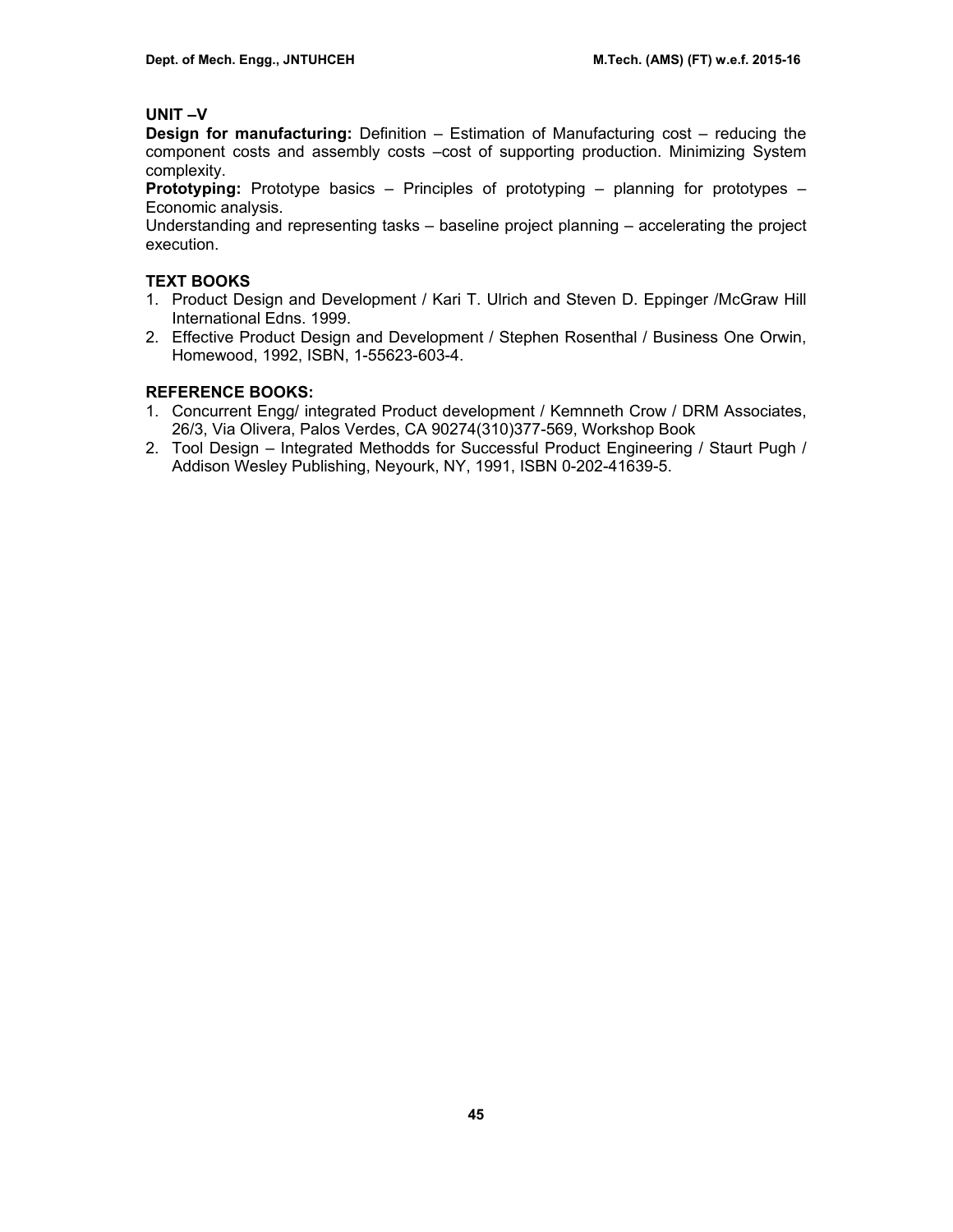**M.Tech. I Year II-Sem (Advanced Manufacturing Systems) L T P C** 

 **4 0 0 4** 

# **VALUE ENGINEERING AND TOTAL QUALITY MANAGEMENT (Elective-6)**

# **Perquisites:** None

### **Objectives:**

- TQM utilizes four main elements.
- Quality defined by customer.
- Top leadership responsibility for quality improvement.
- Increased quality through systematic analysis of work processes.

# **Course Outcomes:**

At the end of the course student should be able

• To carry out value analysis for a given product so as to improve value of the product. To Implement TQM concept in the given organization.

#### **Unit- I**

Introduction to Value Management Definition of value management History of values analysis Value Analysis verses Value Engineering Today's Opportunities Project selection Assembling the team

# **Unit - II**

Information gathering Design documents - drawings, specifications, etc. Material / component cost Cost Models Annual Purchase Values and Quantities Commodity data Sample components Reject rates Warranty data Commercial consideration Supplier Suggestions/Supplier Walk-through

# **Unit- III**

Analysis of function-cost relationship Define functions Analysis of Cost of Functions Select target function(s) • Idea generation Creativity Brainstorming Process Idea starters Idea forms • Evaluation of Ideas Eliminate the Noise Estimate of Savings Cost to Implement Time to Implement Ranking of Ideas  $-$  A, B, C, D Evaluation Tools Selecting the Best Ideas  $\cdot$ Development of Implementation Plans • Reporting • Management of Implementation plans

# **UNIT- IV**

# **Introduction to Quality Management**

Definitions – TOM framework, benefits, awareness and obstacles. Quality – vision, mission and policy statements. Customer Focus – customer perception of quality, Translating needs into requirements, customer retention. Dimensions of product and service quality. Cost of quality.

# **STATISTICAL PROCESS CONTROL AND PROCESS CAPABILITY**

Meaning and significance of statistical process control (SPC) – construction of control charts for variables and attributed.

Process capability – meaning, significance and measurement – Six sigmaconcepts of process capability.

Reliability concepts – definitions, reliability in series and parallel, product life characteristics curve. Total productive maintenance (TMP) – relevance to TQM, Terotechnology. Business process re-engineering (BPR) – principles, applications, reengineering process, benefits and limitations.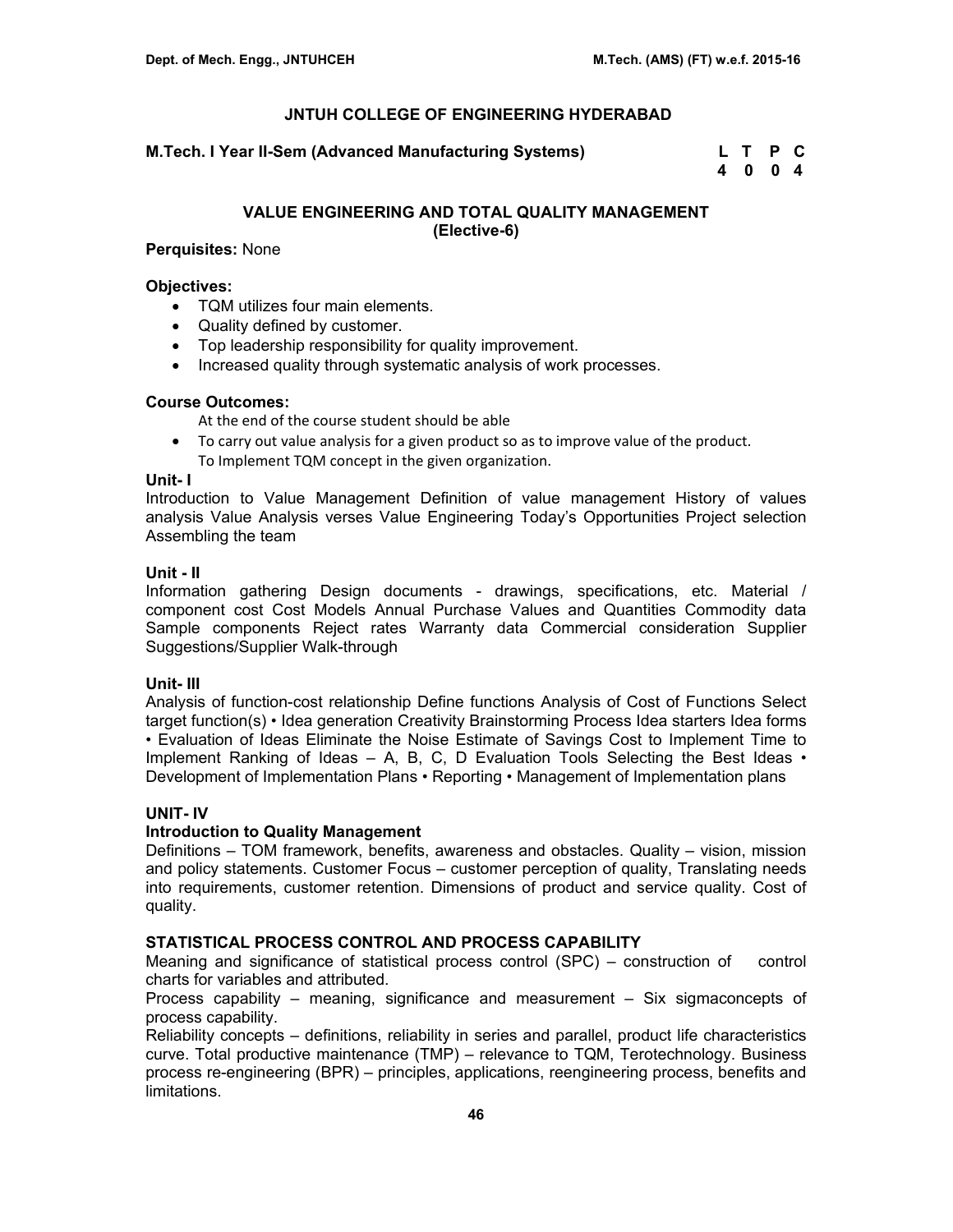# **UNIT- V**

# **TOOLS AND TECHNIQUES FOR QUALITY MANAGEMENT**

Quality functions development (QFD) – Benefits, Voice of customer, information organization, House of quality (HOQ), building a HOQ, QFD process. Failure mode effect analysis (FMEA) – requirements of reliability, failure rate, FMEA stages, design, process and documentation. Seven old (statistical) tools.Seven new management tools.Bench marking and POKA YOKE.

# **QUALITY SYSTEMS ORGANIZING AND IMPLEMENTATION**

Introduction to IS/ISO 9004:2000 – quality management systems – guidelines for performance improvements.Quality Audits.TQM culture, Leadership – quality council, employee involvement, motivation, empowerment, recognition and reward- Introduction to software

# **TEXT BOOKS:**

- 1. Younker, DL, 2003, Value Engineering. Marcel Dekker, New Yo
- 2. Dale H.Besterfield et al, Total Quality Management, Third edition, Pearson Education (First Indian Reprints 2004).
- 3. Shridhara Bhat K, Total Quality Management Text and Cases, Himalaya Publishing House, First Edition 2002.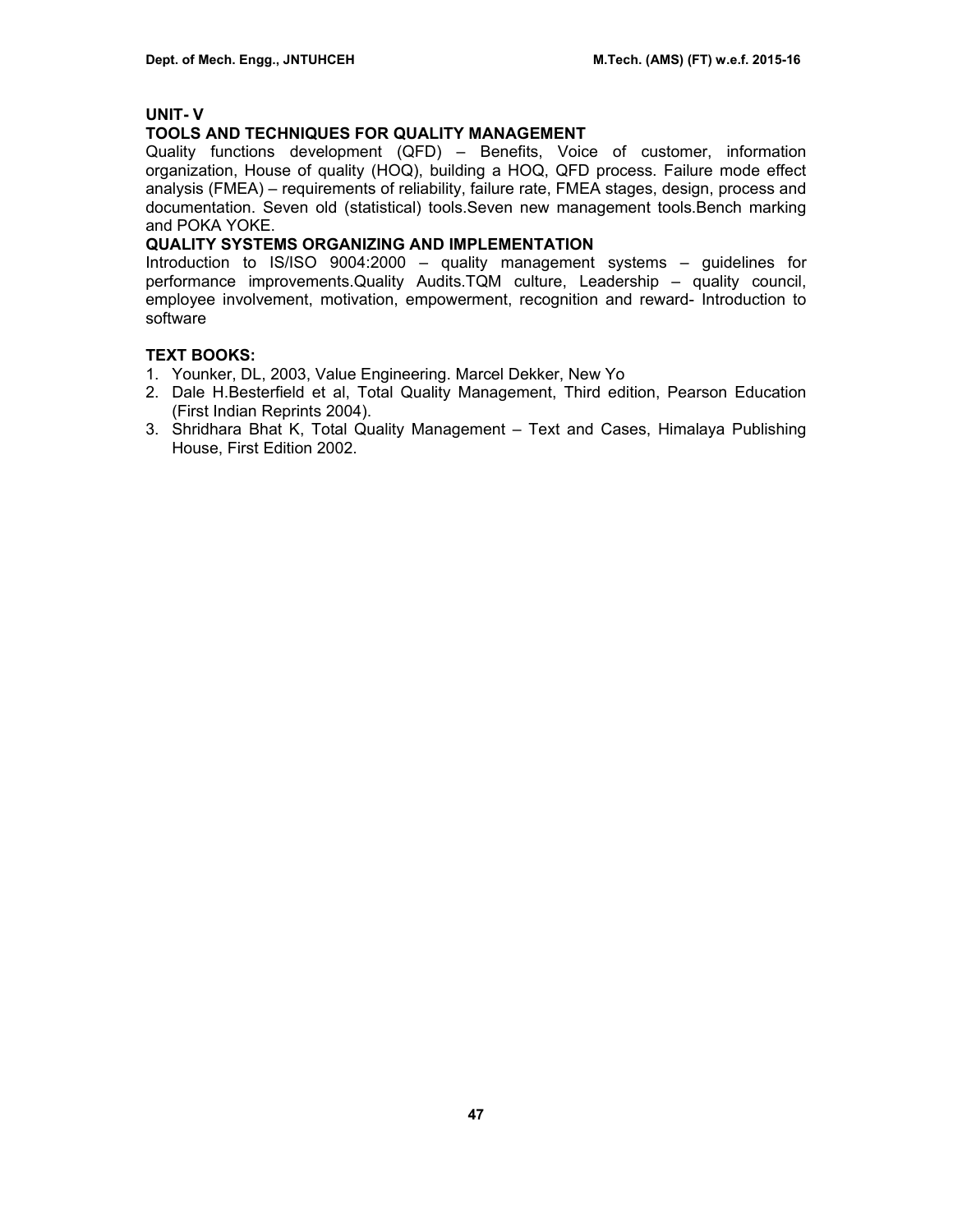### **M.Tech. I Year II-Sem (Advanced Manufacturing Systems)**

| M.Tech. I Year II-Sem (Advanced Manufacturing Systems) | L T P C |  |
|--------------------------------------------------------|---------|--|
|                                                        | 4004    |  |

# **FLEXIBLE MANUFACTURING SYSTEMS (Elective- 6)**

#### **Prerequisites:** None

**Objectives:** Learn different types of FMS, Designing and analyzing the same using simulation and different analytical techniques.Helps to learn the tool management in FMS & to handle the production management problems in planning, loading, scheduling, routing and breakdown in a typical FMS

**Course Outcomes:** At the end of the course, the student shall be able to

- Classify and distinguish FMS and other manufacturing systems including job-shop and mass production systems.
- Explain processing stations and material handling system used in FMS environments.
- Design and analyze FMS using simulation and analytical techniques.
- Understand tool management in FMS.
- Analyze the production management problems in planning, loading, scheduling, routing and breakdown in a typical FMS.

#### **Unit-I**

Understanding of FMS: Evolution of Manufacturing Systems, Definition, objective and Need, Components, Merits, Demerits and Applications Flexibility in Pull and Push type

#### **Unit- II**

Classification of FMS Layout: Layouts and their Salient features, Single line, dual line, loop, ladder, robot centre type etc.

# **Unit- III**

Processing stations: Salient features Machining Centers, Turning centre, Coordinate measuring machine (CMM), Washing/ Deburring station

# **Unit- IV**

Material Handling System: An introduction, Conveyor, Robots, Automated Guided Vehicle (AGV), Automated Storage Retrieval System (ASRS) Management technology: Tool Management, tool magazine, Tool preset, identification, Tool monitoring and fault detection, routing, Production Planning and Control, Scheduling and loading of FMS

# **Unit- V**

Design of FMS: Performance Evaluation of FMS, Analytical model and Simulation model of FMS Case studies: Typical FMS problems from research papers

# **Text books:**

- 1. William W Luggen, "Flexible Manufacturing Cells and System" Prentice Hall of Inc New Jersey, 1991
- 2. Reza A Maleki "Flexible Manufacturing system" Prentice Hall of Inc New Jersey, 1991
- 3. John E Lenz "Flexible Manufacturing" marcel Dekker Inc New York ,1989.

# **References**

1. Groover, M.P "Automation, Production Systems and Computer Integrated Manufacturing", Prentice Hall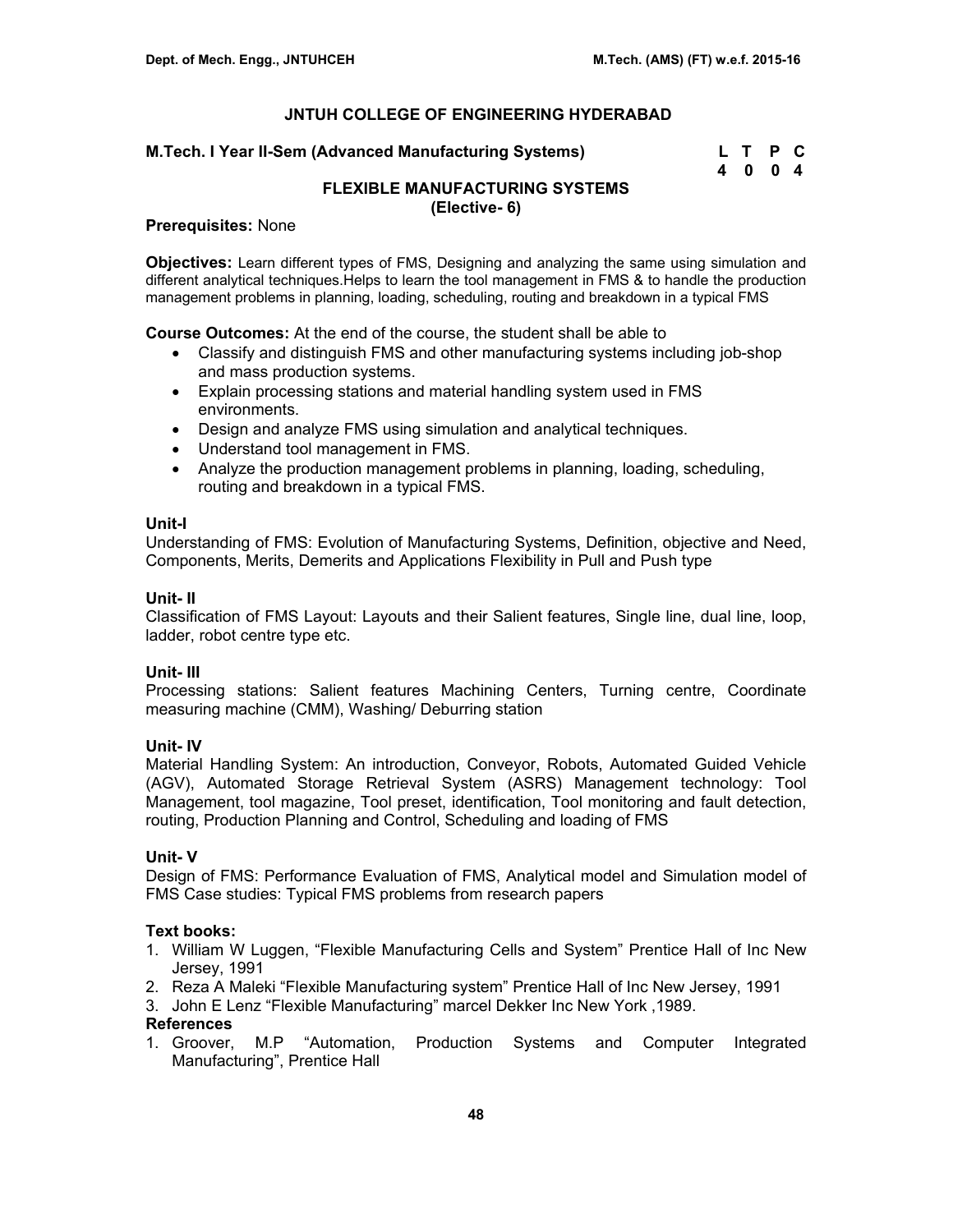**M.Tech. I Year II-Sem (Advanced Manufacturing Systems) L T P C** 

 **4 0 0 4** 

# **QUALITY & RELIABILTY ENGINEERING (Elective 7)**

#### **Prerequisites:** Probability & Statistics

#### **Objectives:**

- To make the students to understand the various quality control techniques and to construct the various quality control charts for variables and attributes and also the design concepts for reliable system and maintenance aspects in industries.
- Quality and reliability engineering.
- Key outcomes of strategic thinking and strategic planning are focused vision, meaningful missions, prioritized goals, aligned objectives, rational metrics.

**Outcomes:** At the end of the course student able to Draw the X-bar or R- chart, P-chart & C-charts Assess the reliability of the systems

# **UNIT- I**

**QUALITY& STATISTICAL PROCESS CONTROL** Quality – Definition – Quality Assurance – Variation in process – Factors – process capability – control charts – variables X, R and X, -Attributes P, C and U-Chart tolerance design. Establishing and interpreting control charts – charts for variables – Quality rating – Short run SPC.

# **UNIT- II**

**ACCEPTANCE SAMPLING**Lot by lot sampling – types – probability of acceptance in single, double, multiple sampling plans – OC curves – Producer's risk and consumer's risk. AQL, LTPD, AOQL, Concepts – standard sampling plans for AQL and LTPD – use of standard sampling plans.

# **UNIT- III**

**EXPERIMENTAL DESIGN AND TAGUCHI METHOD** Fundamentals – factorial experiments – random design, Latin square design – Taguchi method – Loss function – experiments – S/N ratio and performance measure – Orthogonal array.

# **UNIT- IV**

**CONCEPT OF RELIABILITY** Definition – reliability vs quality, reliability function – MTBF, MTTR, availability, bathtub curve – time dependent failure models – distributions – normal, weibull, lognormal – Reliability of system and models – serial, parallel and combined configuration – Markove analysis, load sharing systems, standby systems, covarient models, static models, dynamic models.

# **UNIT- V**

**DESIGN FOR RELIABILITY AND MAINTAINABILITY** Reliability design process, system effectiveness, economic analysis and life cycle cost, reliability allocation, design methods, parts and material selection, derating, stress-strength and analysis, failure analysis, identification determination of causes, assessments of effects, computation of criticality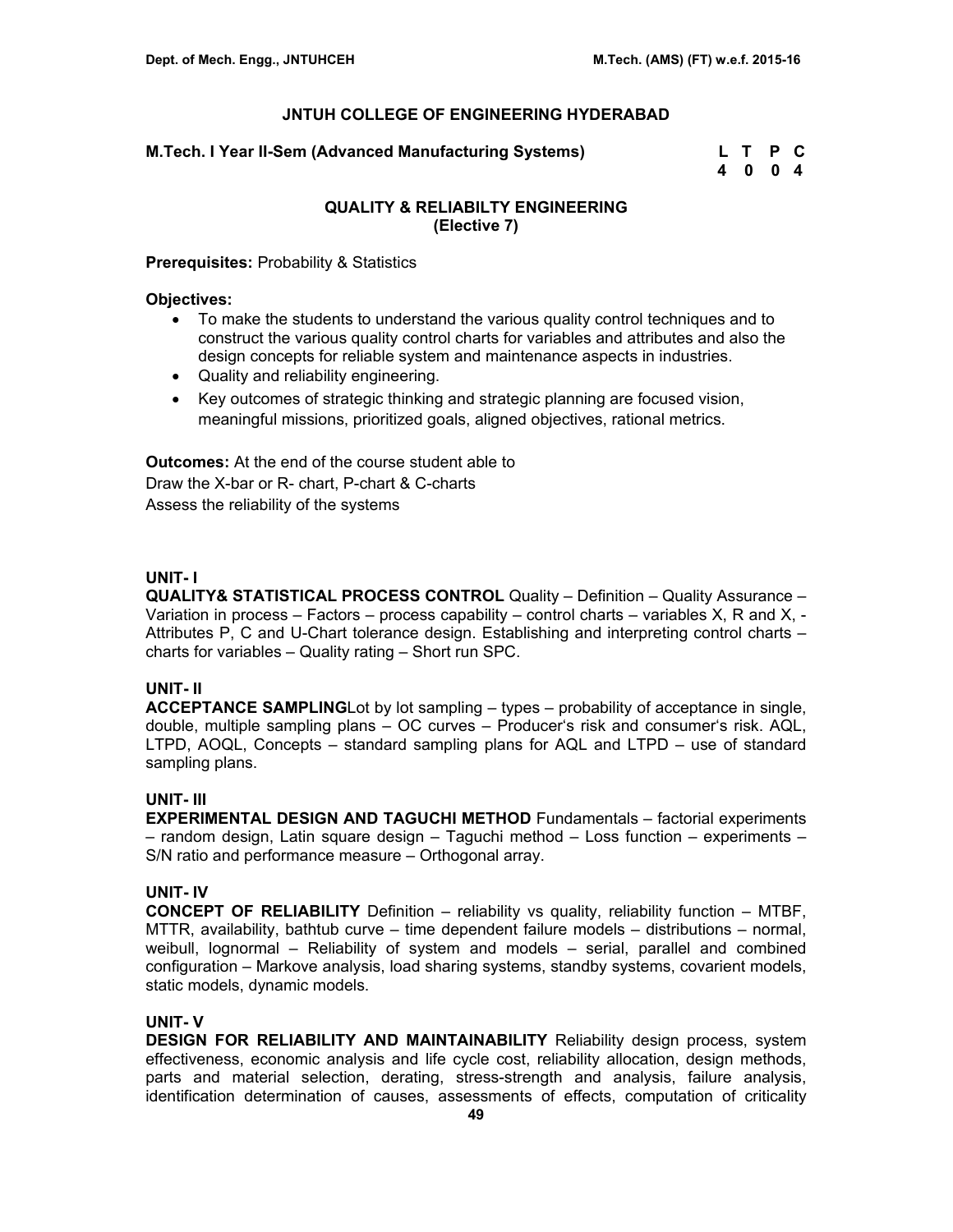index, corrective action, system safety – analysis of down-time – the repair time distribution, stochastic point processes system repair time, reliability under preventive maintenance state dependent system with repair. MTTR – mean system down time, repair vs replacement, replacement models, proactive, preventive, predictive maintenance maintainability and availability, optimization techniques for system reliability with redundancy heuristic methods applied to optimal system reliability.

# **REFERENCES:**

- 1. Dhillon, Engineering Maintainability How to design for reliability and easy maintenance, PHI, 2008.
- 2. Amata Mitra ―Fundamentals of Quality Control and improvement Pearson Education, 2002.
- 3. Patrick D To' corner, Practical Reliability Engineering, John-Wiley and Sons Inc, 2002
- 4. David J Smith, Reliability, Maintainability and Risk: Practical Methods for Engineers, Butterworth 2002.
- 5. Charles E Ebling, An Introduction to Reliability and Maintability Engineering, Tata-McGraw Hill, 2000.
- 6. Bester field D.H., ―Quality Control Prentice Hall, 1993.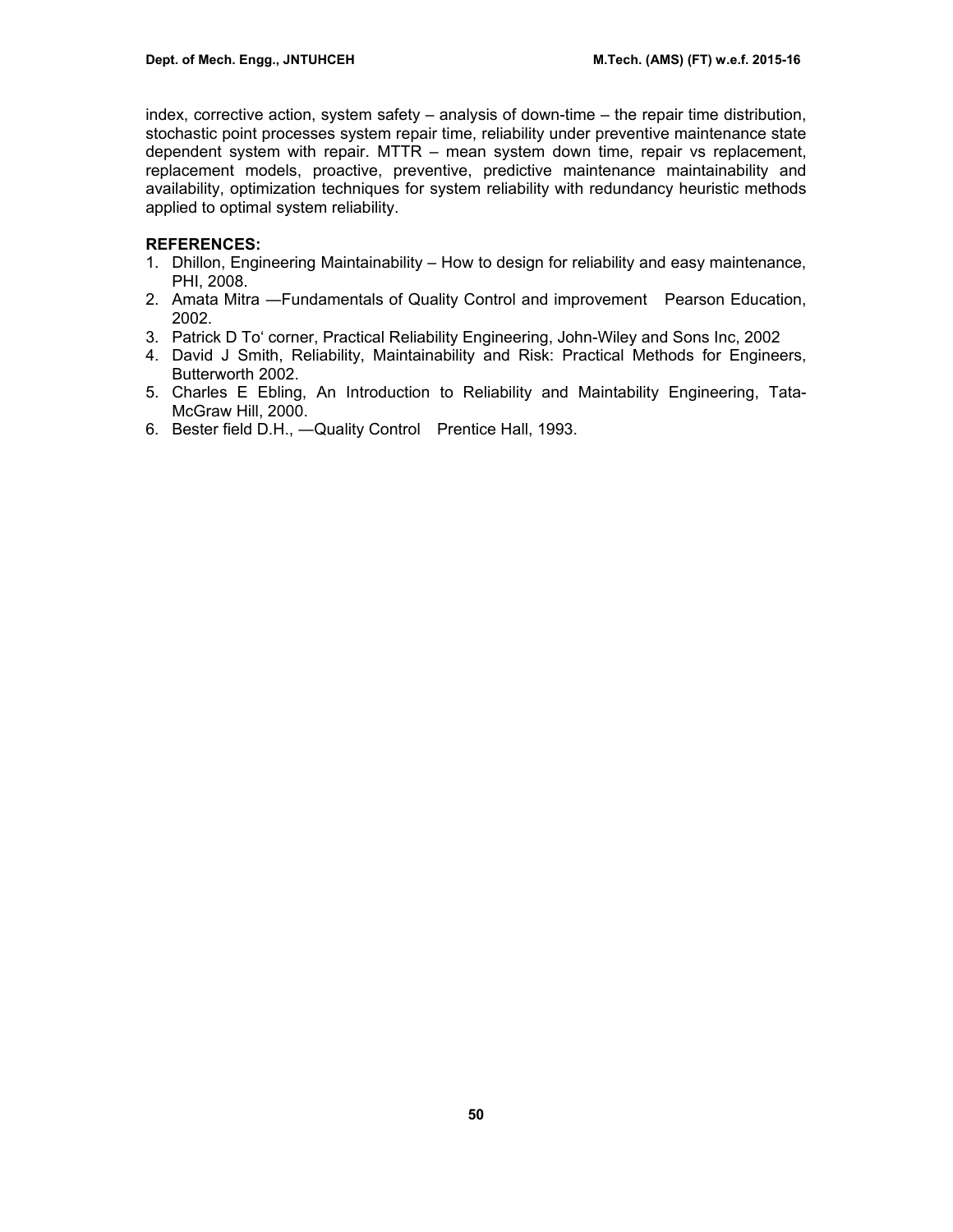#### **M.Tech. I Year II-Sem (Advanced Manufacturing Systems)**

| M.Tech. I Year II-Sem (Advanced Manufacturing Systems) | L T P C |  |
|--------------------------------------------------------|---------|--|
|                                                        | 4004    |  |

# **CONCURRENT ENGINEERING**

**(Elective-7)** 

**Prerequisites: Production & Operation Management** 

**Objective:** To provide a systematic approach to the integrated, concurrent design of products and their related processes, including manufacture and support.

#### **Course Outcomes:**

- Understand the need of concurrent engineering and strategic approaches for product design.
- Apply concurrent design principles to product design.
- Design assembly workstation using concepts of simultaneous engineering.
- Design automated fabricated systems Case studies.

## **UNIT - I:**

**Introduction:** Extensive definition of CE - CE design methodologies - Organizing for CE - CE tool box collaborative product development

**Use Of Information Technology:** IT support - Solid modeling - Product data management - Collaborative product commerce - Artificial Intelligence - Expert systems - Software hardware co-design.

#### **UNIT - II:**

**Design Stage:** Life-cycle design of products - opportunity for manufacturing enterprises modality of Concurrent Engineering Design.

Automated analysis idealization control - Concurrent engineering in optimal structural design - Real time constraints.

# **UNIT - III:**

**Manufacturing Concepts and Analysis:** Manufacturing competitiveness - Checking the design process - conceptual design mechanism – Qualitative, physical approach - An intelligent design for manufacturing system.

#### **UNIT - IV:**

JIT system - low inventory - modular - Modeling and reasoning for computer based assembly planning - Design of Automated manufacturing.

**Project Management:** Life Cycle semi realization - design for economics - evaluation of design for manufacturing cost.

# **UNIT - V:**

Concurrent mechanical design - decomposition in concurrent design - negotiation in concurrent engineering design studies - product realization taxonomy - plan for Project Management on new product development – bottleneck technology development.

# **TEXT BOOK:**

1. Concurrent Engineering: Automation Tools and Technology / Andrew Kusaik/ Wiley John and Sons Inc., 1992.

# **REFERENCES:**

- 1. Integrated Product Development / Anderson MM and Hein, L. Berlin, Springer Verlog, 1987.
- 2. Design for Concurrent Engineering / Cleetus, J, Concurrent Engg. Research Centre, Morgantown, WV, 1992.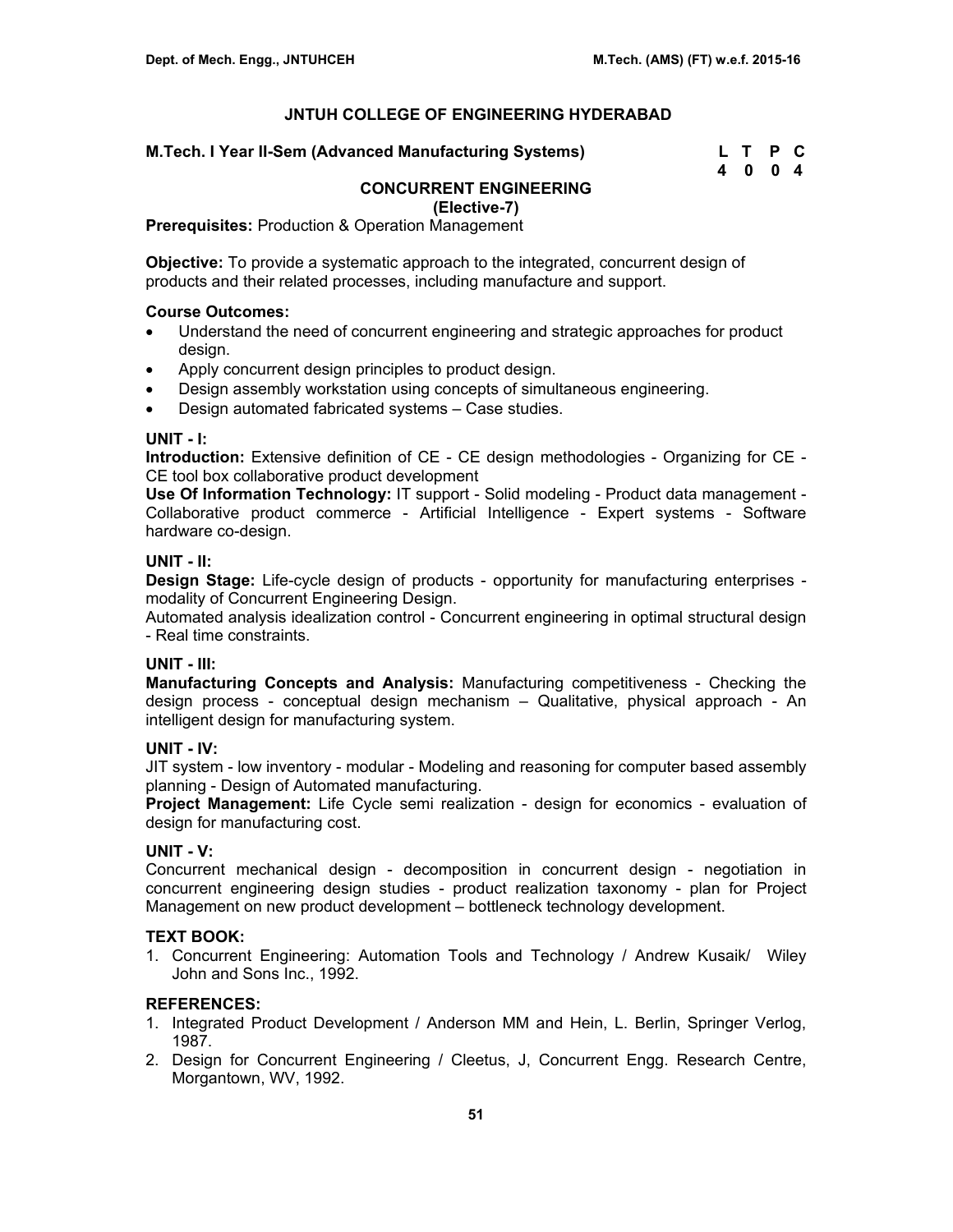| M.Tech. I Year II-Sem (Advanced Manufacturing Systems) | L T P C |  |
|--------------------------------------------------------|---------|--|
|                                                        | 4004    |  |

#### **RESEARCH METHODOLOGY (Elective-7)**

#### **Prerequisites:** None

#### **Objectives:**

- To introduce various types of Research Design
- To introduce various sampling techniques, statistical analysis and interpreting of the results.

**Course Outcomes:** Following successful completion of the course, students should be able to demonstrate

- familiarity with scientific methodology in general the ability to reflect on methodological problems in general and in relation.
- To the multi-disciplinary aspects of science as well as their own research the ability to critically analyze and assess research methods used in published research results the ability
- To identify their own requirements for further knowledge development in relation to methodological problems

#### **UNIT- I:**

# **INTRODUCTION**

Meaning of Research – Objectives of Research – Motivation in Research – Types of Research – Research approaches – Significance of Research Method versus Methodology – Research and Scientific Method – Importance of Knowing how research is done – Research Process – Criteria of Good Research – Problems encountered by Researchers in India. What is a Research Problem – Selecting the problem – Necessity of defining the problem – Technique involved in defining a problem.

# **UNIT- II:**

**RESEARCH DESIGN 8** Meaning of Research design – Need for Research Design – features of Good Design – Important concepts relating to Research Design – Different Research designs – Basic Principles of Experimental Designs – Developing a Research Plan.

# **UNIT- III:**

**SAMPLING DESIGN 8** Census and Sample survey – Implications of a Sample Design – Steps in Sampling Design – Criteria for selecting a Sampling Procedure – Characteristics of a Good Sample Design Different Types of Sample Designs – How to select a Random Sample – Random Sample from an indicate universe – Complex Random Sampling Designs.

# **UNIT- IV:**

**PROCESSING AND ANALYSIS OF DATA 9** Processing operation – Some problems in Processing – Elements/Types of Analysis – Statistics in Research – Measures of Central Tendency – Measures of Dispersion – Measures of Asymmetry (Skewness) – Measures of Relationship – Simple Regression Analysis – Multiple Correlation and Regression Partial Correlation – Association in case of Attributes – Other Measures – Summary chart concerning Analysis of Data.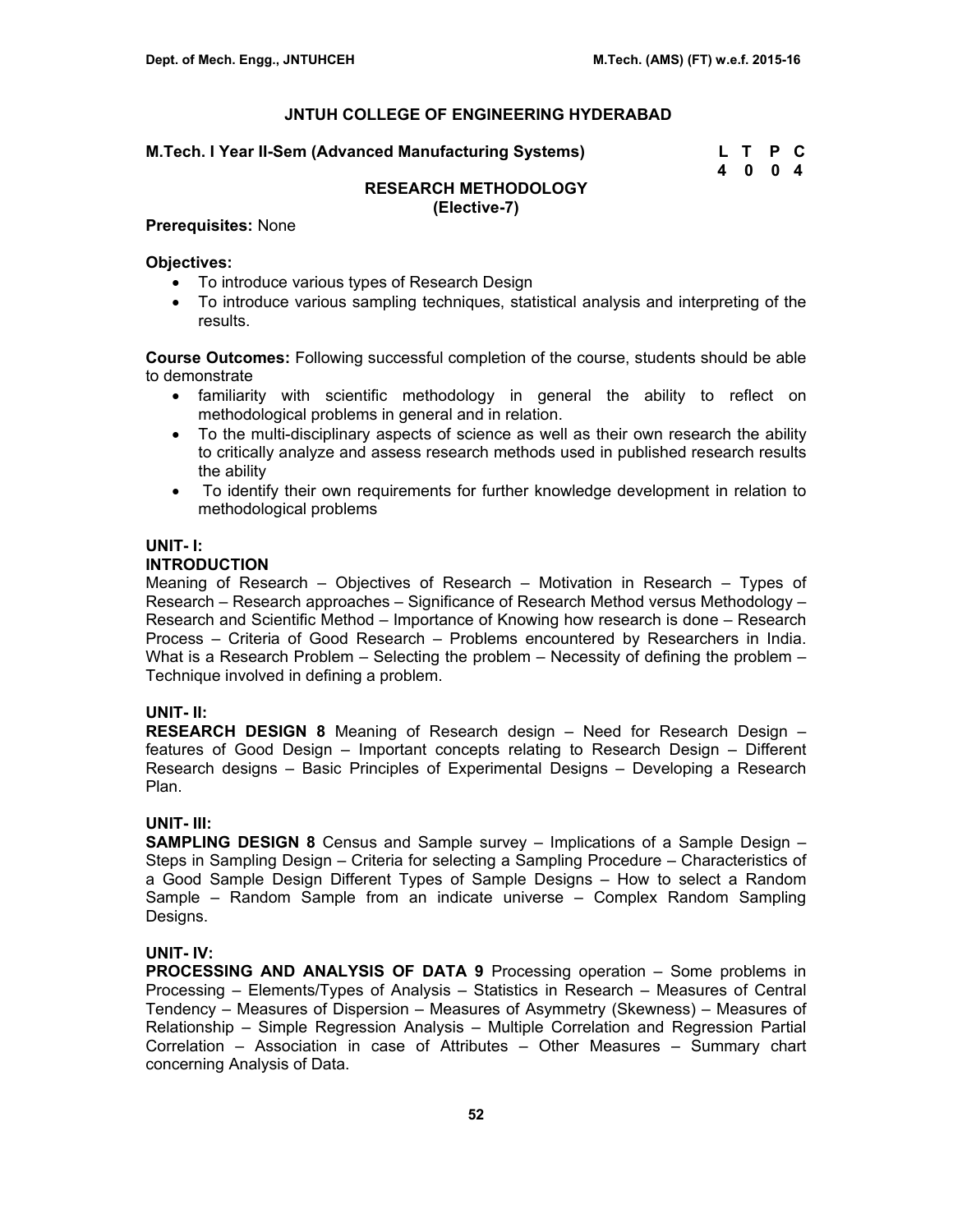# **UNIT- V:**

**INTERPRETATION, REPORT WRITING 10** Meaning of Interpretation – Why interpretation – Technique of interpretation – Precaution in interpretation – Significance of Report writing – Different steps in report writing – Layout of the Research report – Types of reports – Oral presentation – Mechanics of writing Research Reports – Computer and Computer Technology – The computer system – Important characteristics – The binary number system – Computer applications.

### **REFERENCES:**

- 1. R. PannerSelvam, —Research Methodology, Prentice Hall of India, New Delhi, 2004.
- 2. Research Methodology C.R. Kothari, WishwaPrakashan Publishers, India, 2001.
- 3. Murray R. Spigel, ―Theory and problem of Statistics, Schaum Publishing Co., New York. 2000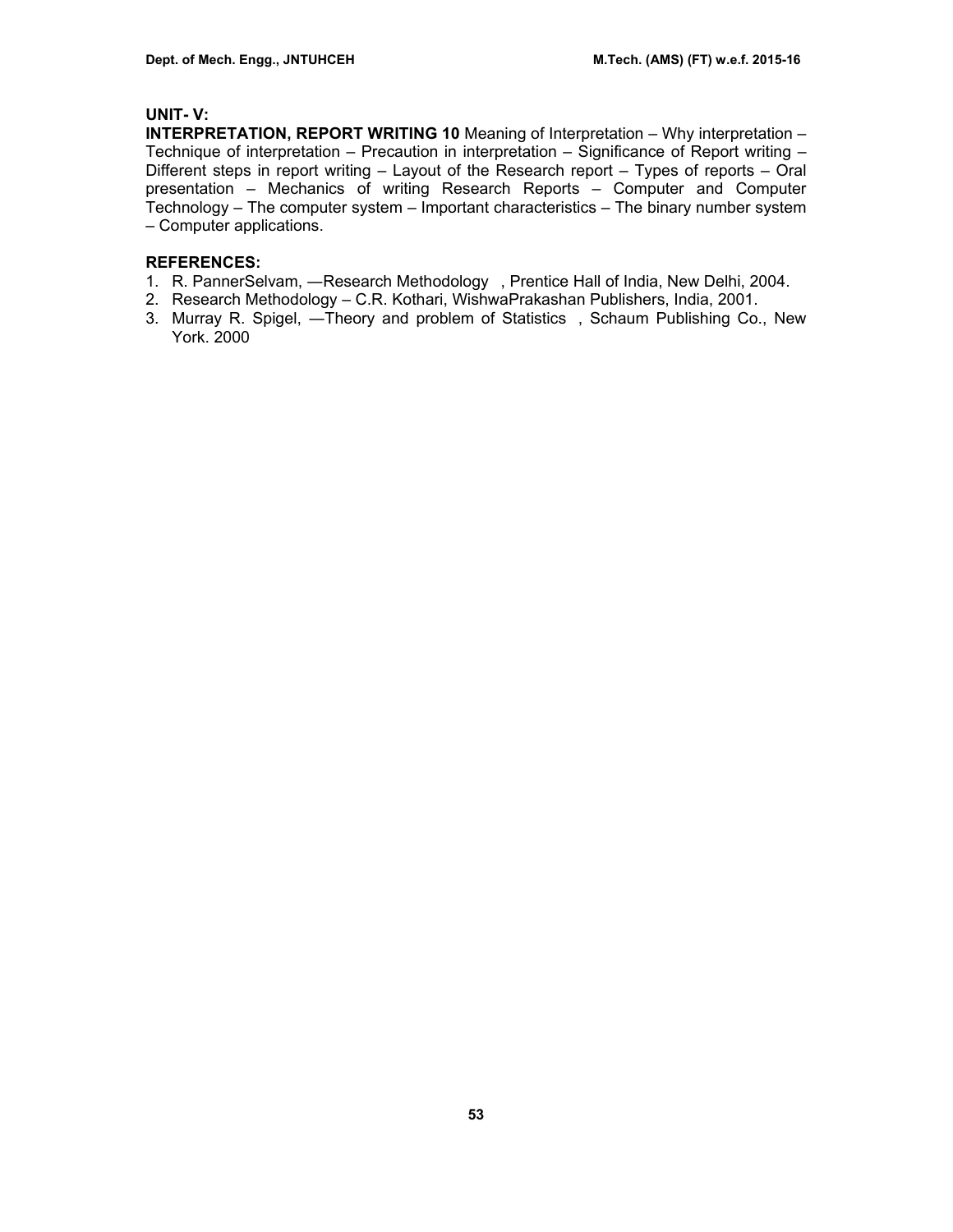**M.Tech. I Year II-Sem (Advanced Manufacturing Systems) L T P C** 

 **4 0 0 4** 

# **NANO TECHNOLOGY (Elective-8)**

#### **Prerequisites:** None

#### **Objectives:**

- To expose the students to the evolution of Nano systems, to the various fabrication techniques.
- Also to impart knowledge to the students about nano materials and various nano measurements techniques.

#### **Course outcomes:**

- An ability to apply knowledge of mathematics, science, and engineering.
- An ability to design and conduct experiments, as well as to analyze and interpret data.
- An ability to design a system, component, or process to meet desired needs within realistic constraints such as economic, environmental, social, political, ethical, health and safety, manufacturability, and sustainability.
- An ability to function on multidisciplinary teams.
- An ability to identify, formulate, and solve engineering problems.
- An understanding of professional and ethical responsibility.
- An ability to communicate effectively.
- The broad education necessary to understand the impact of engineering solutions in global, economic, environmental, and societal context.
- A recognition of the need for, and an ability to engage in life-long learning.
- A knowledge of contemporary issues.
- An ability to use the techniques, skills, and modern engineering tools necessary for engineering practice.

# **UNIT- I:**

**OVER VIEW OF NANOTECHNOLOGY 6** Definition – historical development – properties, design and fabrication Nanosystems, working principle ,applications and advantages of nano system. Nanomaterials – ordered oxides – Nano arrays – potential health effects

# **UNIT –II:**

**NANODEFECTS, NANO PARTILES AND NANOLAYERS 8** Nanodefects in crystals – applications – Nuclear Track nano defects. Fabrication of nano particles – LASER ablation – sol gels – precipitation of quantum dots.Nano layers – PVD,CVD ,Epitaxy and ion implantation – formation of Silicon oxide- chemical composition – doping properties – optical properties

# **UNIT- III:**

**NANOSTRUCTURING 8** Nanophotolithography – introduction – techniques – optical – electron beam – ion beam – X-ray and Synchrotron – nanolithography for microelectronic industry – nanopolishign of Diamond – Etching of Nano structures – Nano imprinting technology – Focused ion beams - LASER interference Lithography nanoarrays –Near-Field Optics - case studies and Trends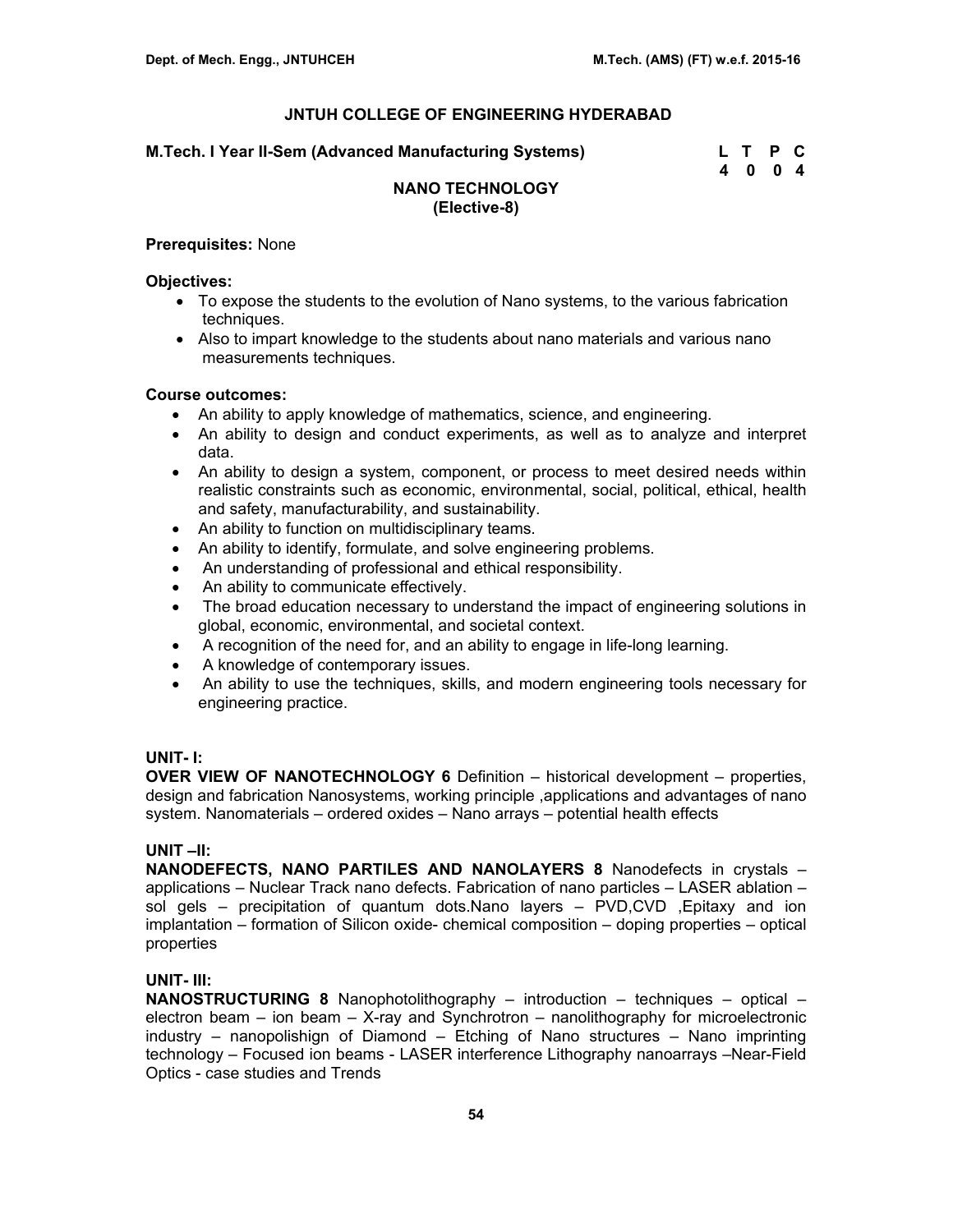#### **UNIT- IV:**

**SCIENCE AND SYNTHESIS OF NANO MATERIALS 12** Classification of nano structures – Effects of nano scale dimensions on various properties – structural, thermal, chemical, magnetic, optical and electronic properties fluid dynamics –Effect of nano scale dimensions on mechanical properties - vibration, bending, fracture Nanoparticles, Sol-Gel Synthesis, Inert Gas Condensation, High energy Ball Milling, Plasma Synthesis, Electro deposition and other techniques. Synthesis of Carbon nanotubes – Solid carbon source based production techniques – Gaseous carbon source based production techniques – Diamond like carbon coating. Top down and bottom up processes.

#### **UNIT–V:**

**CHARACTERIZATION OF NANO MATERIALS 11** Nano-processing systems – Nano measuring systems – characterization – analytical imaging techniques – microscopy techniques, electron microscopy scanning electron microscopy, confocal LASER scanning microscopy - transmission electron microscopy, transmission electron microscopy, scanning tunneling microscopy, atomic force microscopy, diffraction techniques – spectroscopy techniques – Raman spectroscopy, 3D surface analysis – Mechanical, Magnetic and thermal properties – Nano positioning systems.

#### **REFERENCES:**

- 1. Tai Ran Hsu, MEMS and Microsystems Design and Manufacture, Tata-McGraw Hill, New Delhi, 2002.
- 2. FahrnerW.R.,Nanotechnology and Nanoelectronics, Springer (India) Private Ltd., 2011.
- 3. Mark Madou , Fundamentals of Microfabrication, CRC Press, New York, 1997.
- 4. Norio Taniguchi, Nano Technology, Oxford University Press, New York, 2003
- 5. Mohamed Gad-el-Hak, MEMS Handbook, CRC press, 2006, ISBN : 8493-9138-5
- 6. Waqar Ahmed and Mark J. Jackson, Emerging Nanotechnologies for Manufacturing, Elsevier Inc.,2013,ISBN : 978-93-82291-39-8 29
- 7. Sami Franssila, Introduction to Micro fabrication , John Wiley & sons Ltd, 2004. ISBN:470-85106-6
- 8. Charles P Poole, Frank J Owens, Introduction to Nano technology, John Wiley and Sons, 2003
- 9. Julian W. Hardner Micro Sensors, Principles and Applications, CRC Press 1993.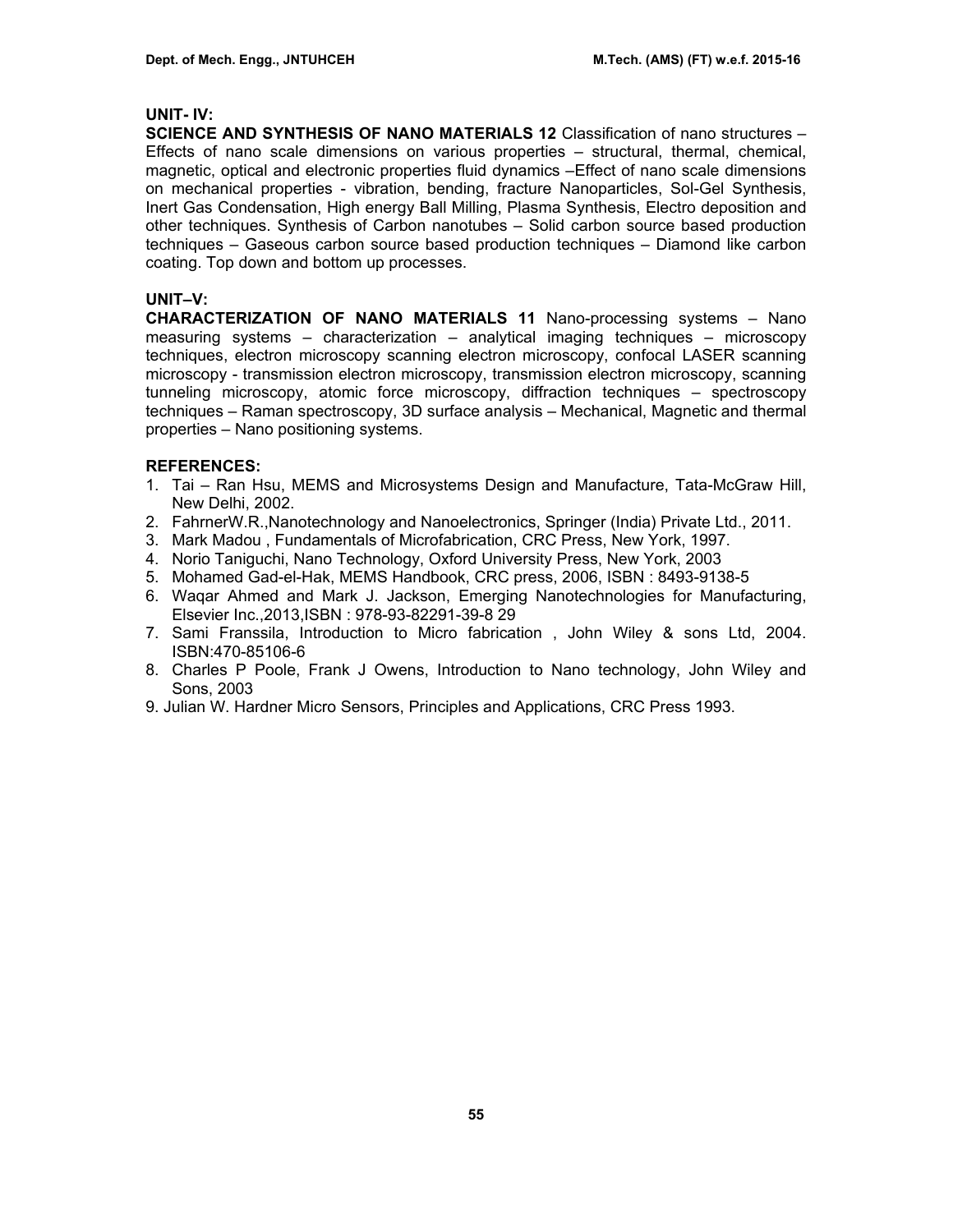**M.Tech. I Year II-Sem (Advanced Manufacturing Systems) L T P C** 

 **4 0 0 4** 

# **NEURAL NETWORKS AND FUZZY LOGICS (Elective-8)**

#### **Perquisites:** None

### **Objectives:**

- Understand the concepts of artificial neural Networks
- Understand the topology of multi layer perception
- Understand the recurrent neural networks
- Understand the concepts of fuzzy logics

**Course Outcomes:** One should be able to develop neural networks and fuzzy logics to a system and analyze.

# **UNIT-I**

**Evolution of neural networks; Artificial Neural Network**: Basic model, Classification, Feed forward and Recurrent topologies, Activation functions; Learning algorithms: Supervised, Un-supervised and Reinforcement; Fundamentals of connectionist modeling: McCulloach – Pits model, Perceptron, Adaline, Madaline.

#### **UNIT-II**

Topology of Multi-layer perceptron, Back propagation learning algorithm, limitations of Multilayer perceptron. Radial Basis Function networks: Topology, learning algorithm; Kohenen's self-organising network: Topology, learning algorithm; Bidirectional associative memory Topology, learning algorithm, Applications.

# **UNIT-III** :

Recurrent neural networks: Basic concepts, Dynamics, Architecture and training algorithms, Applications; Hopfield network: Topology, learning algorithm, Applications; Industrial and commercial applications of Neural networks: Semiconductor manufacturing processes, Communication, Process monitoring and optimal control, Robotics, Decision fusion and pattern recognition.

# **UNIT-IV**

Classical and fuzzy sets: Introduction, Operations and Properties, Fuzzy Relations: Cardinality, Operations and Properties, Equivalence and tolerance relation, Value assignment: cosine amplitude and max-min method; Fuzzification: Membership value assignment- Inference, rank ordering, angular fuzzy sets. Defuzzification methods, Fuzzy measures, Fuzzy integrals, Fuzziness and fuzzy resolution; possibility theory and Fuzzy arithmetic; composition and inference; Considerations of fuzzy decision-making.

# **UNIT-V**

Basic structure and operation of Fuzzy logic control systems; Design methodology and stability analysis of fuzzy control systems; Applications of Fuzzy controllers. Applications of fuzzy theory.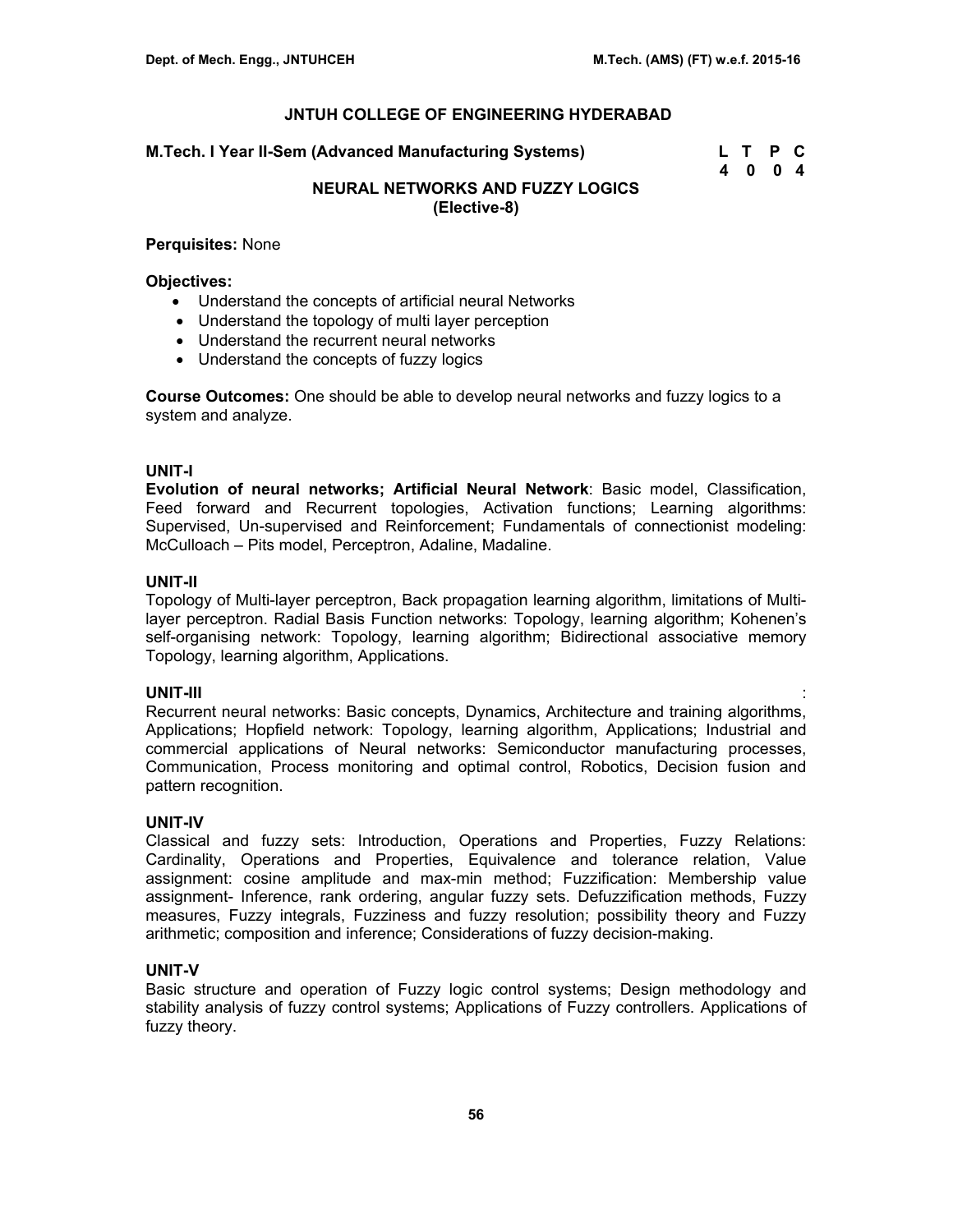# **Suggested Reading:**

- 1. Limin Fu, *"Neural Networks in Computer Intelligence,"* McGraw Hill, 2003.
- 2. Fakhreddine O. Karray and Clarence De Silva., *"Soft Computing and Intelligent Systems Design, Theory, Tools and Applications,"* Pearson Education, India, 2009.
- 3. Timothy J. Ross, *"Fuzzy Logic with Engineering Applications,"* McGraw Hill,1995.
- 4. B.Yegnanarayana, *"Artificial Neural Networks,"* PHI, India, 2006.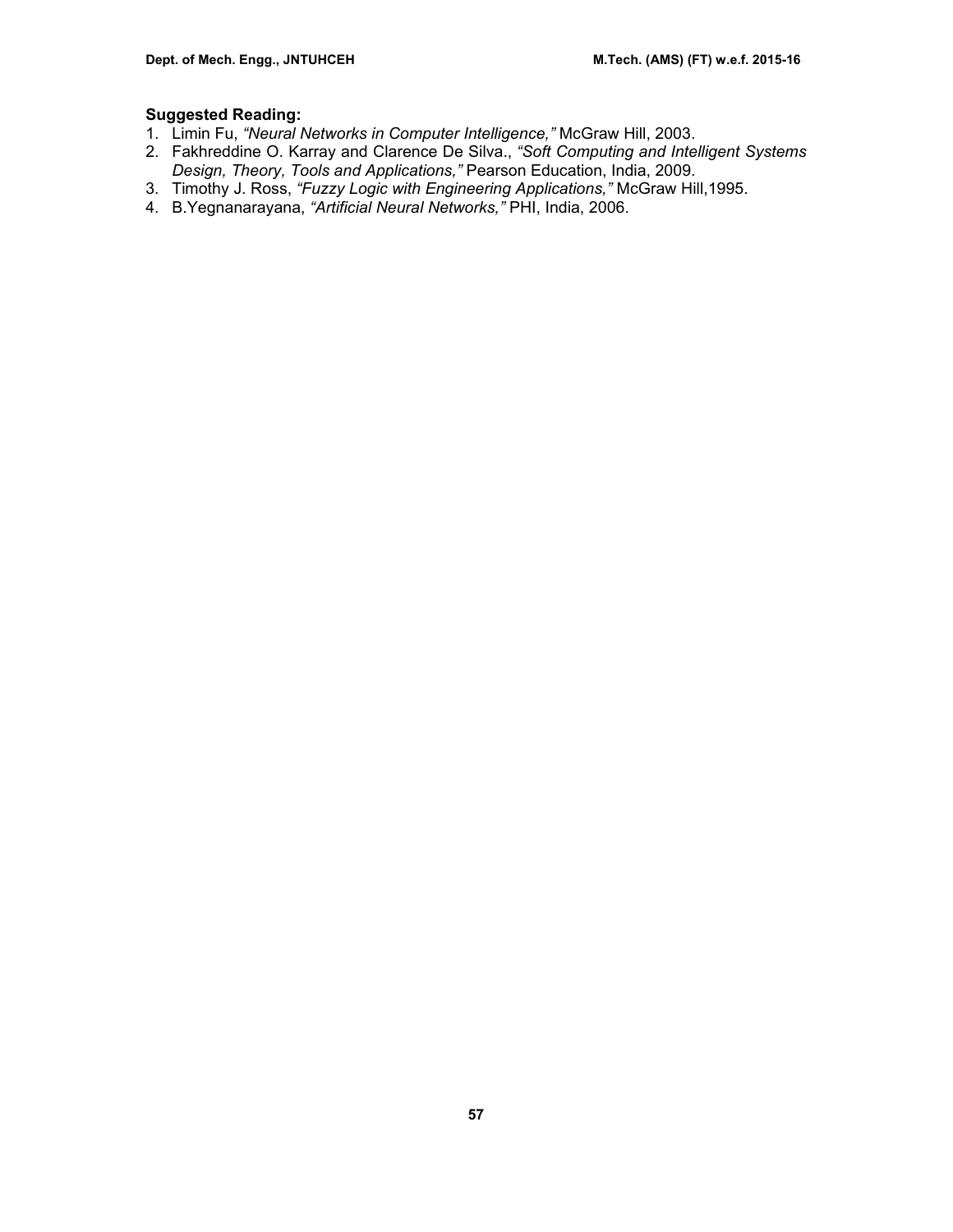| M.Tech. I Year II-Sem (Advanced Manufacturing Systems) | L T P C |  |
|--------------------------------------------------------|---------|--|
|                                                        | 4004    |  |

# **SCALING LAWS AND MICRO MANUFACTURING (Elective-8)**

**Prerequisites:** Unconventional machining process

### **Objectives:**

Understanding the micro machining processes like abrasive jet micro machining, electro discharging micro machining, nano policing , Micro forming and welding etc

**Course outcomes:** After doing this course, the student should be able to

- Understand various micro machining processes
- learn about nano polishing and micro forming and welding

#### **UNIT- I**

**MICRO MACHINING I** Mechanical Micro machining – Ultra Sonic Micro Machining – Abrasive Jet Micro Machining – Water Jet Micro Machining – Abrasive Water Jet Micro Machining – Micro turning – Chemical and Electro Chemical Micro Machining – Electric discharge micro machining.

#### **UNIT- II**

**MICRO MACHINING II** Beam Energy based micro machining – Electron Beam Micro Machining – Laser Beam Micro Machining – Electric Discharge Micro Machining – Ion Beam Micro Machining –Plasma Beam Micro Machining – Hybrid Micro machining – Electro Discharge Grinding – Electro Chemical spark micro machining – Electrolytic in process Dressing.

# **UNIT-III**

**NANO POLISHING** Abrasive Flow finishing – Magnetic Abrasive Finishing – Magneto rheological finishing – Magneto Rheological abrasive flow finishing - Magnetic Float polishing – Elastic Emission Machining – chemmechanical Polishining.

# **UNIT- IV**

 **MICRO FORMING AND WELDING** Micro extrusion – Micro and Nano structured surface development by Nano plastic forming and Roller Imprinting – Micro bending with LASER – LASER micro welding – Electron beam for micro welding.

# **UNIT- V**

**RECENT TRENDS AND APPLICATIONS** Metrology for micro machined components – Ductile regime machining– AE based tool wear compensation– Machining of Micro gear, micro nozzle, micro pins – Applications.

#### **REFERENCES**:

- 1. Jain V. K., Micro Manufacturing Processes, CRC Press, Taylor & Francis Group, 2012 1. Janocha H., Actuators – Basics and applications, Springer publishers – 2012
- 2. Jain V.K., Introduction to Micro machining' Narosa Publishing House, 2011
- 3. Bharat Bhushan, Handbook of nanotechnology, springer, Germany, 2010.
- 4. Bandyopadhyay. A.K., Nano Materials, New age international publishers, New Delhi, 2008, ISBN:8122422578.
- 5. Jain V.K., Advanced Machining Processes, Allied Publishers, Delhi, 2002
- 6. Mcgeoug.J.A., Micromachining of Engineering Materials, CRC press 2001, ISBN-10:0824706447.
- 7. www.cmxr.com/industrial/ 8. www.sciencemag.org.handbook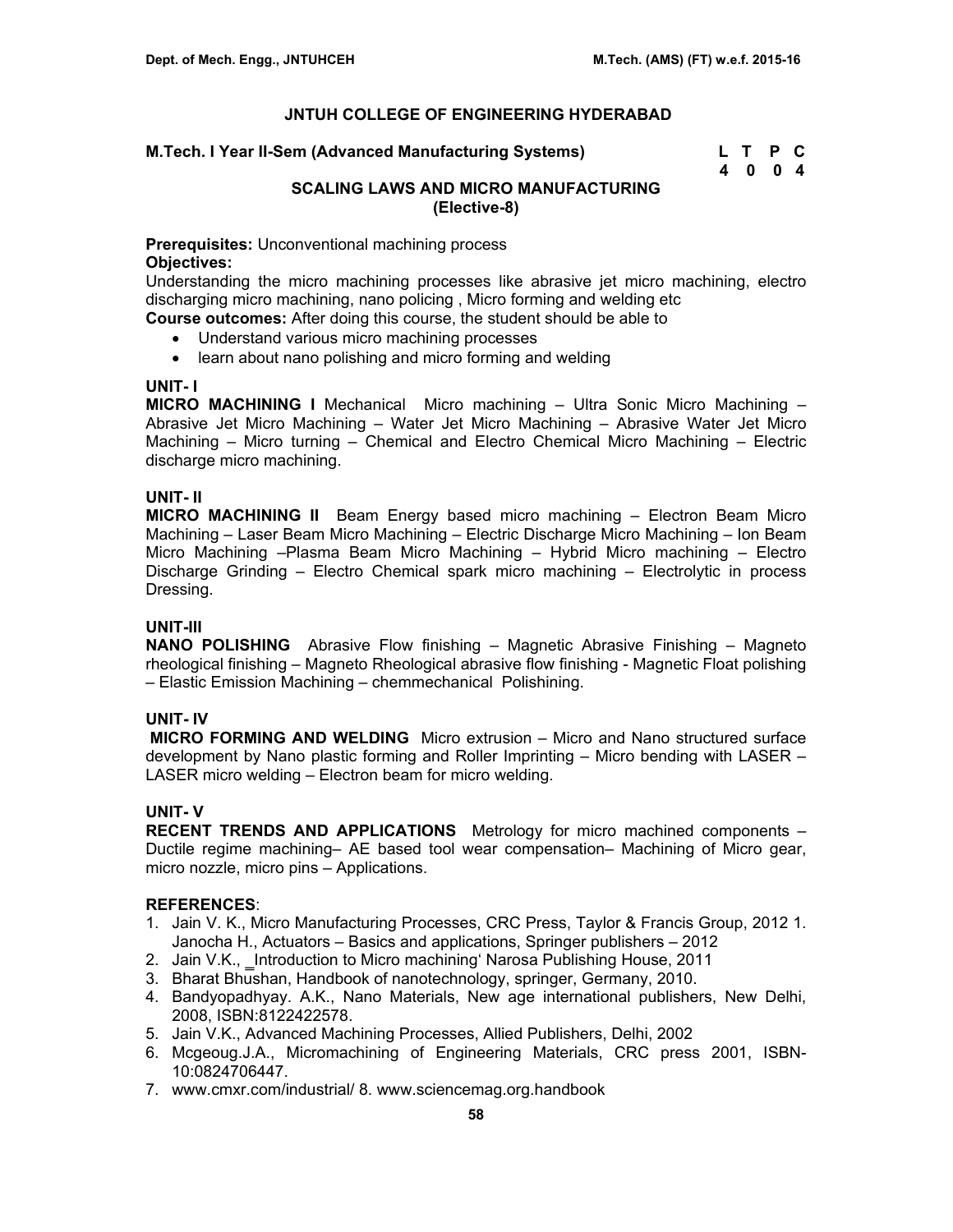**M.Tech. I Year II-Sem (Advanced Manufacturing Systems)** 

| <code>M.Tech.I</code> Year II-Sem (Advanced Manufacturing Systems) $\,$ | L T P C            |  |
|-------------------------------------------------------------------------|--------------------|--|
|                                                                         | $0 \t 0 \t 4 \t 2$ |  |

# **ADVANCED COMPUTER AIDED DESIGN AND ANALYSIS LABORATORY**

**Prerequisites:** CAD/CAM theory

**Course Objectives:** Aware of CAD software for various applications

**Outcomes:** At the end of doing this lab student should able to draw the 2 dimensional & three dimensional objects using CAD softaware, Truss , Beam, Frame & Bucking analysis by using appropriate softwares.

**Note:** Conduct any Ten exercises from the list given below :

- 1. Two- dimensional drawing using CAD software.
- 2. Three-dimensional drawing using CAD software.
- 3. Various Dimensioning and tolerancing techniques on typical products using CAD software.
- 4. Assembly and animation of simple assemblies like screw jack, bolt-nut mechanism, etc.
- 5. Truss analysis using FEA software.
- 6. Beam analysis using FEA software.
- 7. Frame analysis using FEA software.
- 8. Buckling analysis of columns using FEA software.
- 9. Harmonic analysis using FEA software.
- 10. Fracture analysis using FEA software.
- 11. Analysis of laminated composites using FEA software.
- 12. Couple-field analysis using FEA software.
- 13. Modal Analysis
- 14. Transient dynamic analysis.
- 15. Spectrum analysis.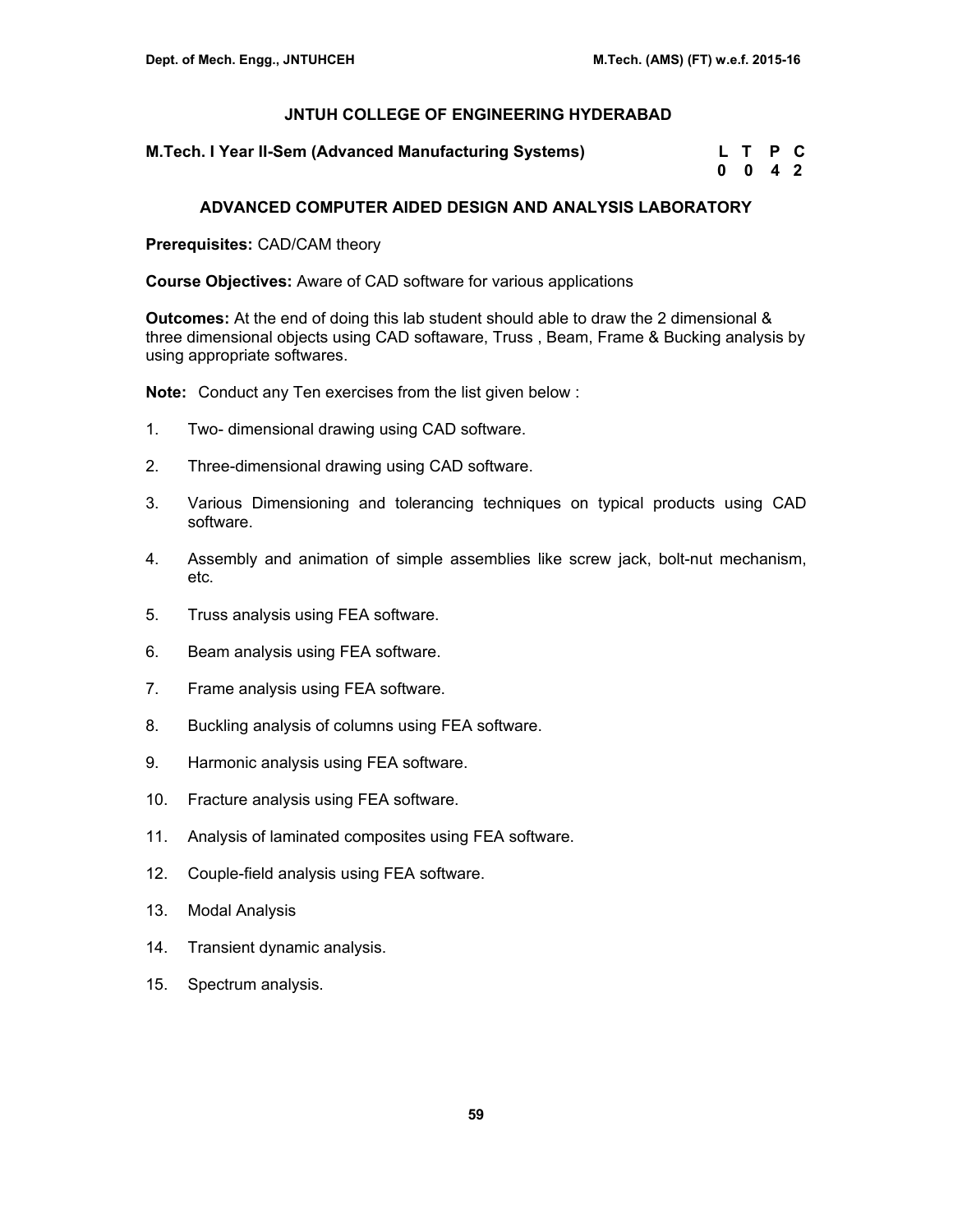#### **M.Tech. I Year II-Sem (Advanced Manufacturing Systems)**

| M.Tech. I Year II-Sem (Advanced Manufacturing Systems) |  | L T P C |  |
|--------------------------------------------------------|--|---------|--|
|                                                        |  | 0042    |  |

# **SEMINAR**

# **Prerequisites:** None

### **Course Objectives:**

• Reading and understand of the research papers publish in the relevant field.

### **Course Outcomes:**

At the end of the course, the student will be able to:

- Identify and compare technical and practical issues related to the area of course specialization.
- Outline annotated bibliography of research demonstrating scholarly skills.
- Prepare a well organized report employing elements of technical writing and critical thinking
- Demonstrate the ability to describe, interpret and analyze technical issues and develop competence in presenting.